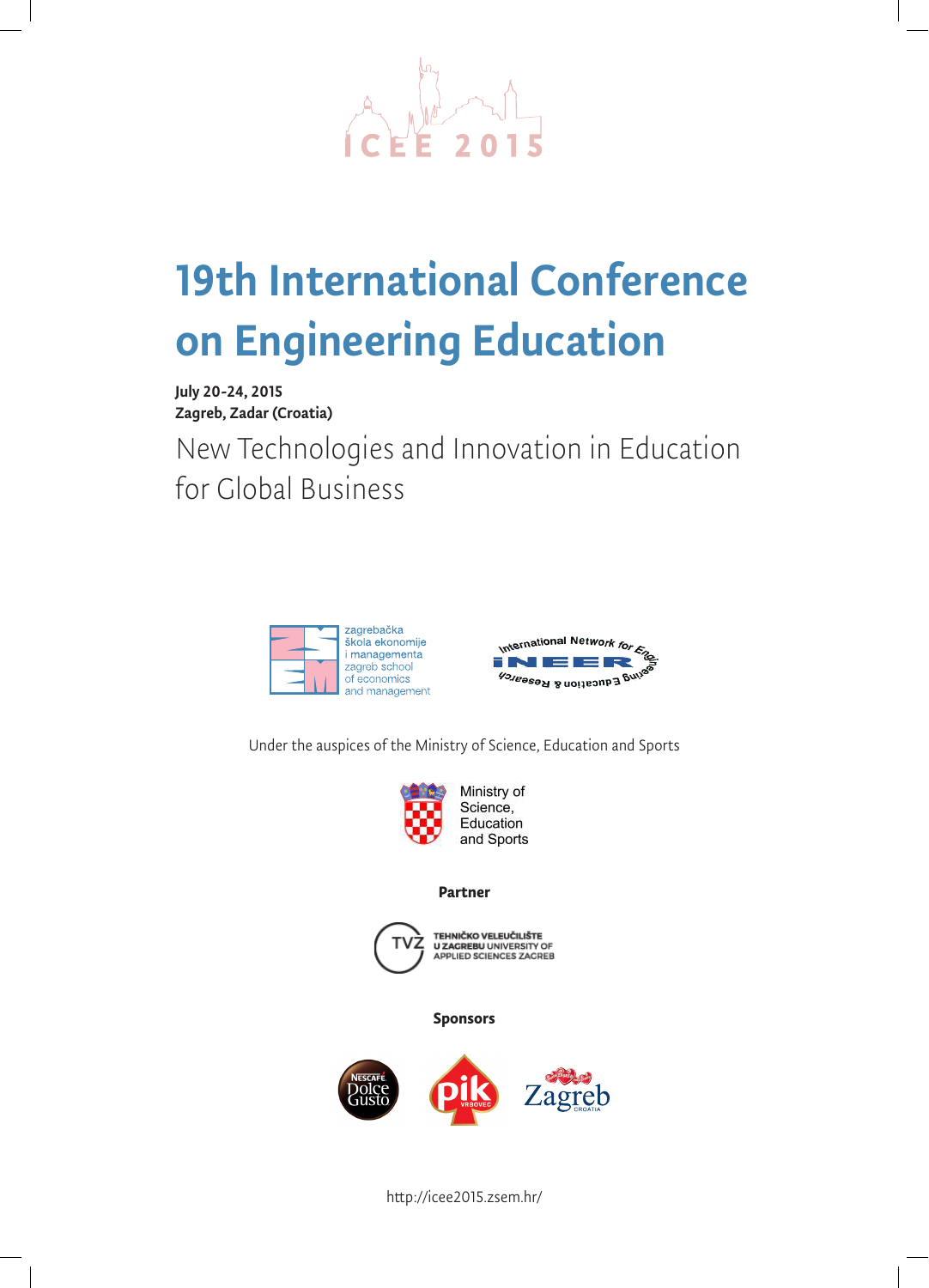19th International Conference on Engineering Education

July 20-24, 2015, Zagreb, Zadar (Croatia)

#### **NEW TECHNOLOGIES AND INNOVATION IN EDUCATION FOR GLOBAL BUSINESS**

#### **BOOK OF ABSTRACTS**

Copyright © 2015 Mate Ltd. marketing technology

All rights reserved. No part of this book may be reproduced in any form by any means without permission in writing from the publisher.

| Publisher        | MATE Ltd., Zagreb      |
|------------------|------------------------|
| For Publisher    | Vesna Njavro           |
| Chief Editors    | dr.sc. Đuro Njavro     |
|                  | dr. sc. Mato Njavro    |
| Executive Editor | Natalia Kolundžić, MBA |

CIP record is available from the National and University Library in Zagreb under the number 000910195.

ISBN 978-9-532-46231-9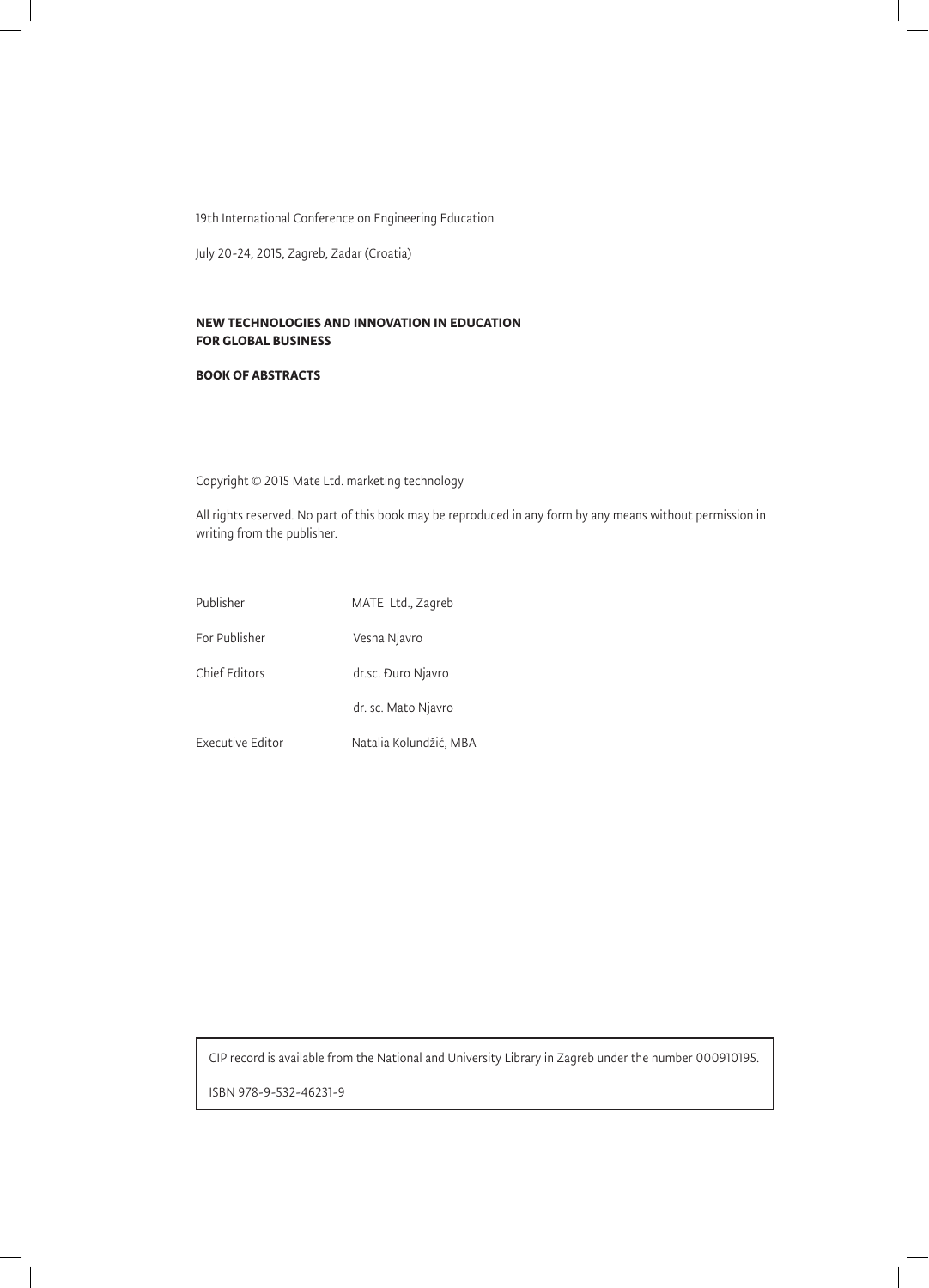|                                                               | Content |
|---------------------------------------------------------------|---------|
| <b>Message from the General Chair</b>                         | Ш       |
| <b>Program Committee</b>                                      | v       |
| <b>Conference Program</b>                                     | VI      |
| <b>Keynote Speakers</b>                                       | 14      |
| Parallel session TuA1:                                        | 15      |
| <b>Distance Learning, E-learning and Blended Learning 1</b>   |         |
| Parallel session TuB1:                                        | 18      |
| <b>Best Practices in Engineering Education and Research 1</b> |         |
| Parallel session TuC1:                                        | 21      |
| <b>AOL, PBL and Quality Assurance 1</b>                       |         |
| Parallel session TuA2:                                        | 23      |
| <b>Best Practices in Engineering Education and Research 2</b> |         |
| Parallel session TuB2:                                        | 25      |
| <b>AOL, PBL and Quality Assurance 2</b>                       |         |
| Parallel session TuC2:                                        | 28      |
| <b>Globalization and Cooperation in Engineering Education</b> |         |
| Parallel session TuA3:                                        | 30      |
| <b>Innovation</b>                                             |         |
| Parallel session TuB3:                                        | 32      |
| <b>Information Systems and Information Society</b>            |         |
| Panel Session:                                                | 34      |
| Parallel session WA1:                                         | 35      |
| <b>New Teaching Methods 1</b>                                 |         |
| Parallel session WB1:                                         | 37      |
| <b>Distance Learning, E-learning and Blended Learning 2</b>   |         |
| Parallel session WC1:                                         | 39      |
| <b>Robotics</b>                                               |         |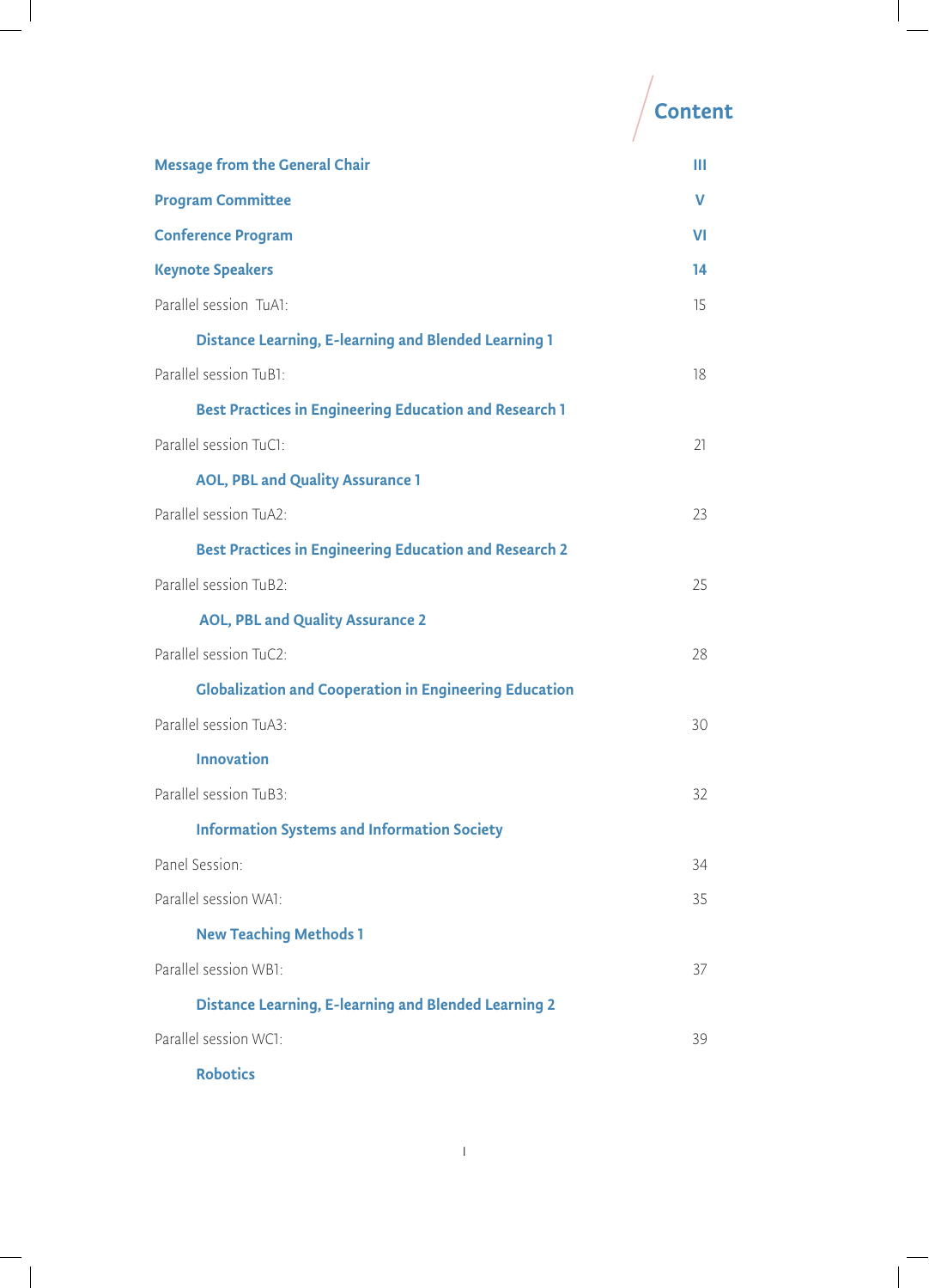| Parallel session WA2:                                         | 41 |
|---------------------------------------------------------------|----|
| <b>Best Practices in Engineering Education and Research 3</b> |    |
| Parallel session WB2:                                         | 43 |
| <b>AOL, PBL and Quality Assurance 3</b>                       |    |
| <b>Workshop</b>                                               | 45 |
| Parallel session WA3:                                         | 46 |
| <b>Modeling, Simulations and Optimization</b>                 |    |
| Parallel session WB3:                                         | 48 |
| <b>New Teaching Methods 2</b>                                 |    |
| Parallel session ThA1:                                        | 50 |
| <b>Professional skills</b>                                    |    |
| Parallel session ThB1:                                        | 52 |
| <b>Curriculum Design</b>                                      |    |
| Parallel session ThC1:                                        | 54 |
| <b>Mathematics in Engineering Education</b>                   |    |
| Parallel session ThA2:                                        | 56 |
| <b>IT Global Influence</b>                                    |    |
| Parallel session ThB2:                                        | 58 |
| <b>Project Based Learning</b>                                 |    |
| Poster/Demo Session                                           | 60 |
| <b>Indeks</b>                                                 | 63 |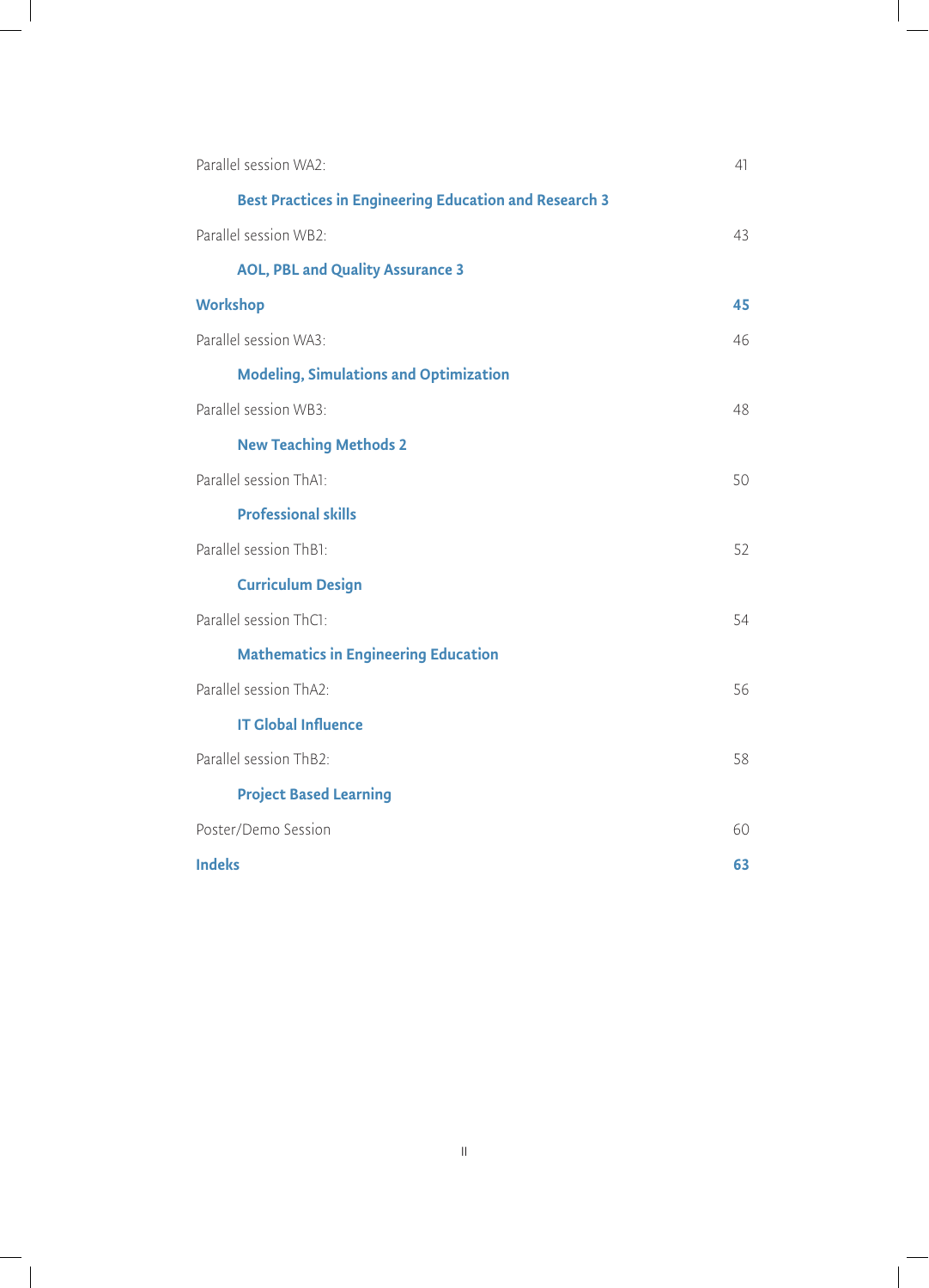# Message from the General Chair

Welcome to ICEE 2015



Professor Đuro Njavro, Ph.D., Dean

Conference Chair

On behalf of the Conference Organizers, it is with great pleasure that we welcome you to the 19th International Conference on Engineering Education (ICEE 2015): New technologies and innovation in education for global business. With Croatian Ministry of Science, Education and Sports and Polytechnic of Zagreb as our partner, we expect this Conference to offer a perfect mix of science and networking.

Croatia has a long tradition of producing engineering excellence within the institutions with a distinguished reputation of its outstanding scientists. ZSEM, as well, has hosted many international conferences with huge social and scientific impact. This particular one will continue the iNEER tradition of quality, highlighting the developments in engineering education as well as focusing on innovation, globalization and networking.

The conference aims to be the ideal platform for making international connections for future collaborations in various academics field. Also, it will allow the exchange of the best engineering practices that concern emerging areas related to entrepreneurship, management and education.

While the breadth and depth of the Conference will keep you busy, we encourage you to extend your visit and enjoy all that ICEE 2015 has to offer. Take a trip to Plitvice lakes, our oldest and most popular National Park. In 1979 the National Park Plitvice Lakes was listed on the UNESCO list of natural World Heritage. Enjoy lakes and views of waterfalls, amazing flora and fauna while driving boat and walking through the park. Furthermore, take the opportunity to visit Zadar, a city monument, surrounded by historical ramparts, a treasury of the archaeological and monumental riches of ancient and medieval times, Renaissance and many contemporary architectural achievements such as the first sea organs in the world.

Once again welcome. Welcome to the leading higher education institution in Croatia in the usage of e-learning as well as a proud holder of the Association of Advance Collegiate Schools of Business (AACSB) accreditation, Zagreb School of Economics and Management (ZSEM), welcome to Zagreb, welcome to beautiful Croatia where the great Nikola Tesla was born.

We look forward to sharing this week with you!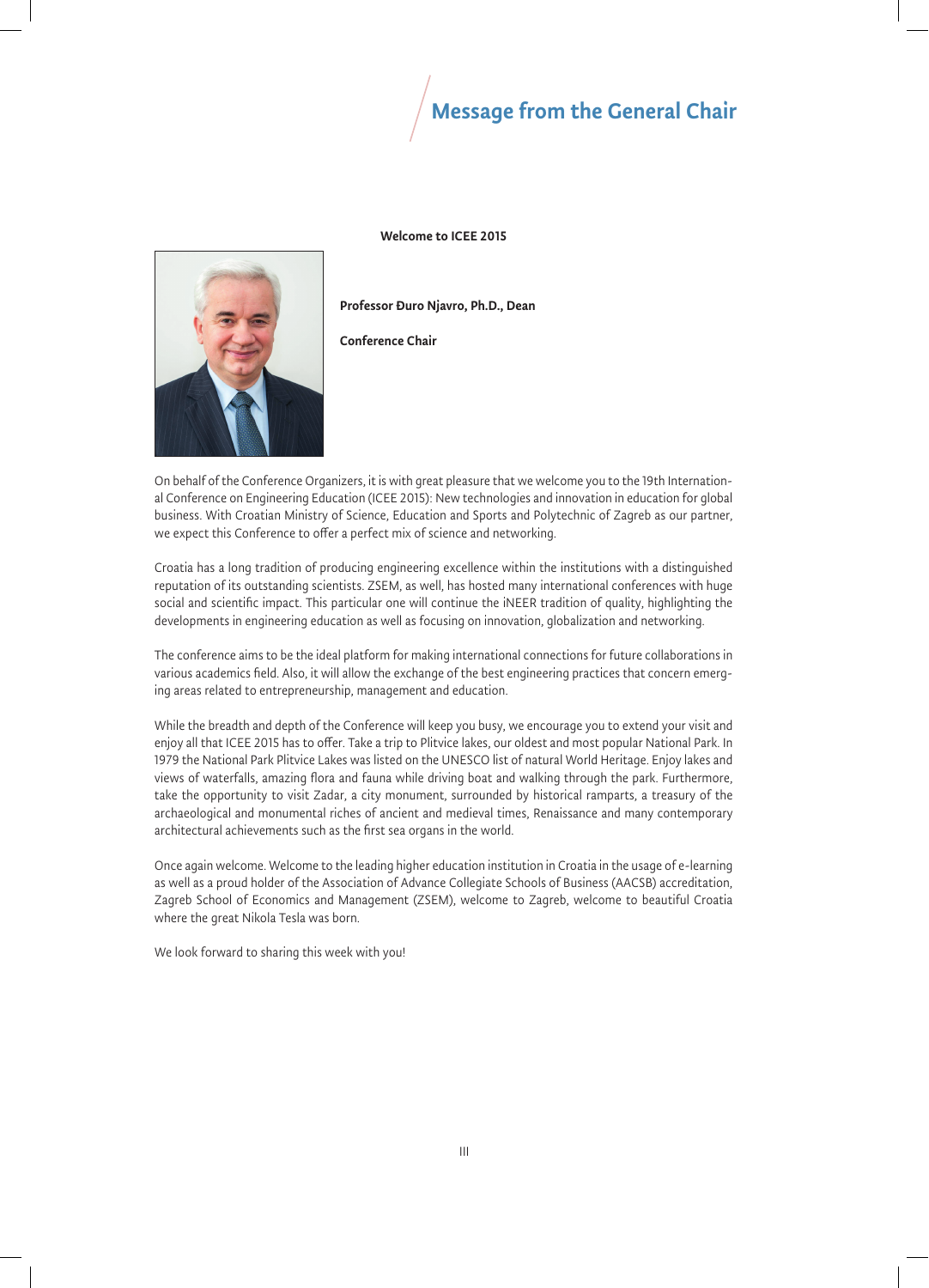#### Conference chair

Đuro Njavro, dean, ZSEM

#### Key Member of International Steering Committee

Siniša Krajnović, Vice President and Head of Development Unit Radio at Ericsson

#### Key Member of Local Organizing Committee

Karmela Aleksić-Maslać, Associate dean, Head of the ICT department, ZSEM

#### Local Organizing Committee

Karmela Aleksić-Maslać

Zoran Barac

Franjo Borović

Ivan Jedvaj

Hrvoje Jerković

Maja Martinović

Lana Mažuranić

Đuro Njavro

Marija Perić

Jagoda Poropat Darrer

Philip Vranešić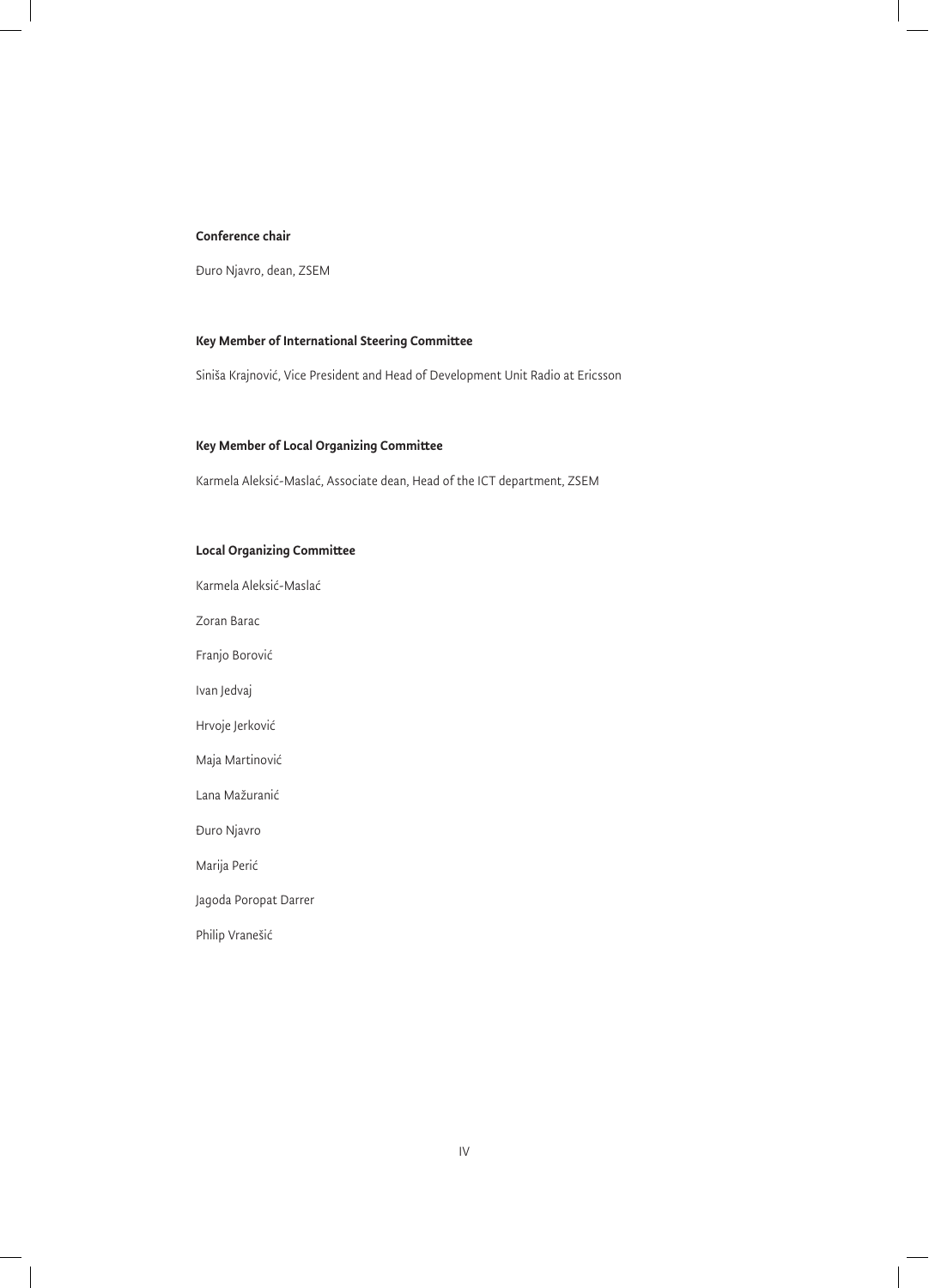# $\sqrt{\phantom{a}}$ Program Committee

| Karmela        | Aleksić-Maslać | Zagreb School of Economics and Management (ZSEM)                   | Croatia              |
|----------------|----------------|--------------------------------------------------------------------|----------------------|
| Win            | Aung           | Internationa Network for Engineering Education (INEER)             | <b>United States</b> |
| Josip          | Burušić        | Institute of Social Science Ivo Pilar                              | Croatia              |
| Slavica        | Čosović Bajić  | The Polytechnic of Zagreb, Zagreb,                                 | Croatia              |
| Clara Amelia   | de Oliveira    | UFSC Florianópolis Campi, Florianópolis                            | Brazil               |
| Emmanuel       | Glakpe         | Howard University, Washington DC                                   | <b>United States</b> |
| Saliah-Hassane | Hamadou        | TELUQ, University of, Quebec                                       | Canada               |
| Abdelkrim      | Haqiq          | Hassan 1st University, Settat                                      | Morocco              |
| Roslöf         | Janne          | Turku Universty of Applied Sciences                                | Finland              |
| Siniša         | Krajnović      | Ericsson                                                           | Sweden               |
| Gabriel        | Luna Sandoval  | Universidad Estatal de Sonora, San Luis Río Colorado               | México               |
| Jerzy          | Moscinski      | Silesian University of Technology                                  | Poland               |
| Đuro           | Njavro         | Zagreb School of Economics and Management                          | Croatia              |
| Tina Lee       | Odinsky Zec    | Zagreb School of Economics and Management                          | Croatia              |
| Ana            | Pavani         | Pontifícia Universidade Católica do Rio de Janeiro, Rio de Janeiro | Brazil               |
| Luis Manuel    | Sanchez Ruiz   | Universitat Politécnica de Valencia. Valencia (Spain)              | Spain                |
| Jesenka        | Pibernik       | University of Zagreb, Faculty of Graphic Arts                      | Croatia              |
| Nissim         | Sabag          | ORT Braude College of Engineering, Karmiel                         | Israel               |
| Krishna        | Saraswat       | Stanford University                                                | United States        |
| Jasna          | Tingle         | Croatian Academic and Research Network (CARNet)                    | Croatia              |
| Mahbub         | Uddin          | Trinity University, San Antonio, Texas                             | <b>United States</b> |
| James          | Uhomoibhi      | Ulster University, Northern Ireland                                | United Kingdom       |
| Larissa        | Zaitseva       | Riga Technical University                                          | Latvia               |
| Yin Tan David  | Yang           | Ming Chuan University                                              | Taiwan               |
| Fritz          | Wilfred        | Cape Peninsula University of Technology, Cape Town                 | South Africa         |

 $\sim$  1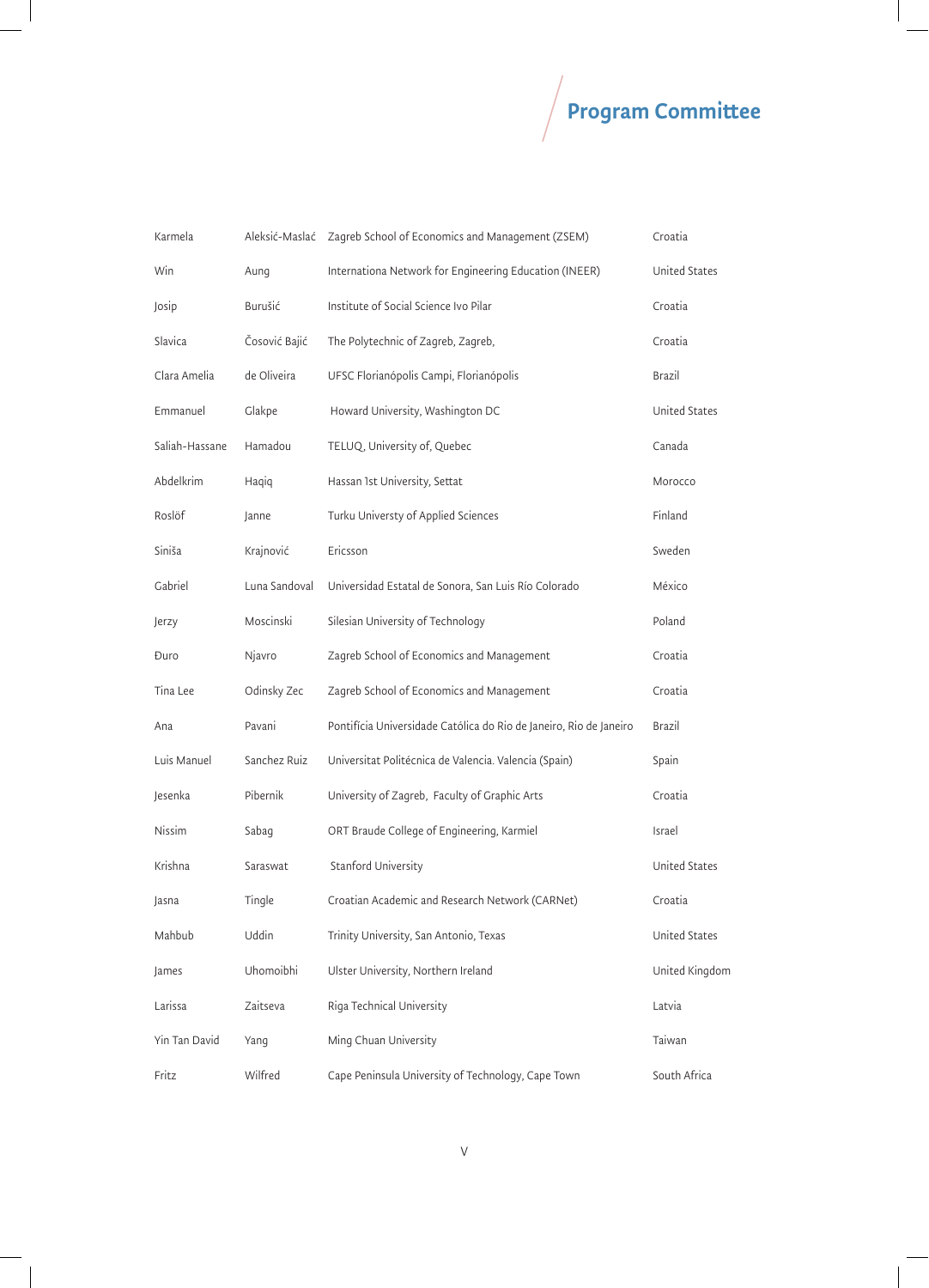# $\sqrt{\rm$ Conference Program

| <b>Monday, July 20, 2015</b>  |                                                                                                                                                                                                                                                                                                               |                    |
|-------------------------------|---------------------------------------------------------------------------------------------------------------------------------------------------------------------------------------------------------------------------------------------------------------------------------------------------------------|--------------------|
| $8:00-17:00$                  | Trip to Plitvice Lake                                                                                                                                                                                                                                                                                         |                    |
| 18:00-19:00                   | Registration                                                                                                                                                                                                                                                                                                  | <b>ZSEM Campus</b> |
| 19:00-21:00                   | Welcome Party                                                                                                                                                                                                                                                                                                 | <b>ZSEM Campus</b> |
| <b>Tuesday, July 21, 2015</b> |                                                                                                                                                                                                                                                                                                               |                    |
| $8:00 - 9:00$                 | Registration                                                                                                                                                                                                                                                                                                  | Westin, 17th floor |
| 9:00-10:30                    | Opening Ceremony<br>Keynote Presentation                                                                                                                                                                                                                                                                      | Panorama           |
| 10:30-11:00                   | Coffee break                                                                                                                                                                                                                                                                                                  |                    |
| 11:00-13:00                   | Parallel session TuA1: Distance Learning, E-learning and Blended Learning 1                                                                                                                                                                                                                                   | Panorama           |
|                               | 171 - Developing E-Learning Models of Multimedia Instructional Design and Implication for Special<br><b>Students</b><br>Kuei-Chih Chuang, Pang-Tung Liu, Yi-Tung Lin, Biing-Huei Chen and Hsia- Li Yang<br>130 - Exploring the Internet of Cooperative Learning Groups Using Content Analysis on Cohesive and |                    |
|                               | Collaborative Tasks in E-Learning System<br>Kuei-Chih Chuang, Yi-Tung Lin, Chin-Tung Chen, Wen-Shan Lin and Mei-Chuan Tsai                                                                                                                                                                                    |                    |
|                               | 33 - An Investigation of the use of the Blackboard Learn Mobile App: An African perspective<br>Marisa Venter, Riaan Van der Walt and Arthur Swart                                                                                                                                                             |                    |
|                               | 89 - Creating a Collection of Assets in Electrical Engineering - a Project under Way<br>Ana Pavani                                                                                                                                                                                                            |                    |
|                               | 136 - Developing the C-EWBST of Digital Multimedia Instruction for Vocational High School Curricu-<br>lum in E-Learning System<br>Kuei-Chih Chuang, Chin-Tung Chen, Yi-Tung Lin and Wen-Shan Lin                                                                                                              |                    |
|                               | 144 - WIKI-Based Project in Engineering Education:<br>Evaluation and Considerations for Effective Use<br>Gláucia Nolasco de Almeida Mello                                                                                                                                                                     |                    |
| 11:00-13:00                   | Parallel session TuB1: Best Practices in Engineering Education and Research 1                                                                                                                                                                                                                                 | Opera              |
|                               | 75 - Creating Software Engineering Entrepreneurial Awareness through Hands-on Interaction with<br>Real Entrepreneurs<br>Amalia Rusu, Adrian Rusu and Mike Roer                                                                                                                                                |                    |
|                               | 12 - Preparing Mechanical Engineering Design Students for Computational Fluid Dynamics Code<br>Development<br>Desmond Adair and Martin Jaeger                                                                                                                                                                 |                    |
|                               | 126 - A Spreadsheet-Based Model of Light Reflection on Thin Layer to Improve Understanding of<br>Optical Phenomena<br>Michal Musilek, Tomáš Bartoň and Petr Musilek                                                                                                                                           |                    |
|                               | 37 - How Electrical Engineering Students Understand the Accuracy Concept Concerning Digitized<br>Signals<br>Elena Trotskovsky and Nissim Sabag                                                                                                                                                                |                    |
|                               | 127 - An Autonomous Learning Ability Based Laboratory Course for Undergraduate Students Study-<br>ing in Measurement and Control Subjects<br>Pengxing Yi, Junfeng Wang, Tao Huang and Bo Wu                                                                                                                   |                    |
|                               | 54 - Freshman Engineering Students Prefer Time-on-task in a Solar Energy Course, rather than Time-<br>in-class!<br>Pierre Hertzog and James Swart                                                                                                                                                             |                    |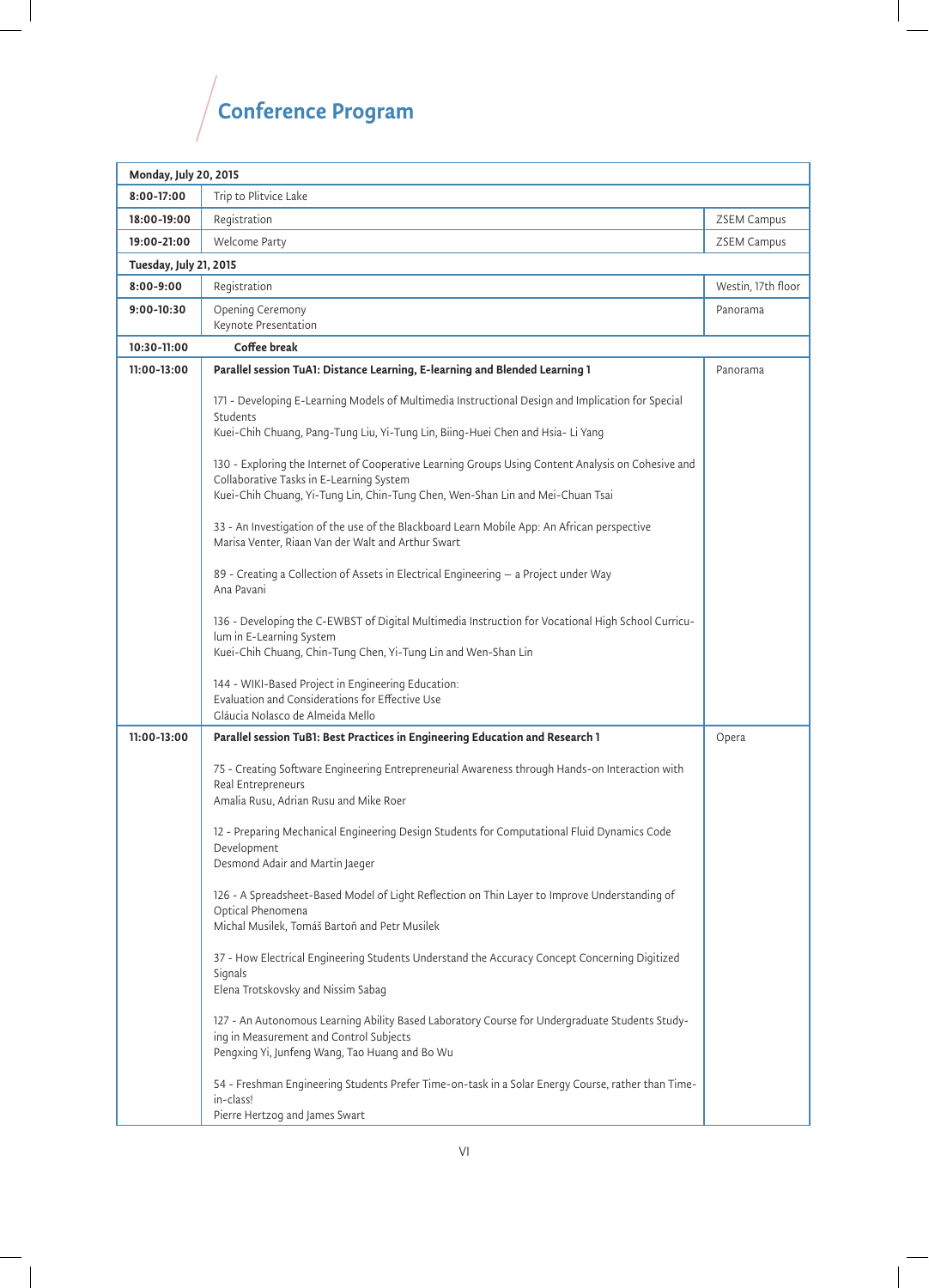

| 11:00-13:00 | Parallel session TuC1: AOL, PBL and Quality Assurance 1                                                                                                                                                                                                                                                           | Ouverture |
|-------------|-------------------------------------------------------------------------------------------------------------------------------------------------------------------------------------------------------------------------------------------------------------------------------------------------------------------|-----------|
|             | 57 - Development and Uses of Iterative Systematic Literature Reviews in Electrical Engineering<br>Education<br>Branimir Pejčinović                                                                                                                                                                                |           |
|             | 67 - Some Insights to Quality Improvement in Engineering Education System<br>Ivan Szendiuch, Edita Hejátková, Alexandr Otáhal and Boleslav Psota                                                                                                                                                                  |           |
|             | 61 - Significantly Improved Student Progression Results by Means of Course Integration and Collab-<br>orative Pedagogy in the Degree Programmes of Electronics, Electrical Engineering and Automation<br>Technology of the Helsinki Metropolia UAS<br>Heikki Valmu, Raisa Vartia, Eero Kupila and Tuomo Heikkinen |           |
|             | 162 - An Evaluation of Three Freshman Experience Classes<br>Maria Hasenhuttl, Marilyn Kaplan and Simeon Ntafos                                                                                                                                                                                                    |           |
|             | 46 - Changes and Challenges in Engineering and Computer Sciences Education - Guidelines to Treat<br>Wide Themes for Beginners<br>Clara Amelia de Oliveira                                                                                                                                                         |           |
| 13:00-14:00 | Lunch                                                                                                                                                                                                                                                                                                             |           |
| 14:00-15:30 | Parallel session TuA2: Best Practices in Engineering Education and Research 2                                                                                                                                                                                                                                     | Panorama  |
|             | 87 - Design of a Hands-on Mechantronic Project Integrated into an Introductory course<br>87 - Design of a Hands-on Mechantronic Project Integrated into an Introductory course<br>Youmin Hu, Thomas Kurfess, William Singhose, David Frakes and Bo Wu                                                             |           |
|             | 14 - Making "Physical Chemistry" a more Interactive and Cooperative Experience<br>Michael Bredol and Thilo Harth                                                                                                                                                                                                  |           |
|             | 4 - Student Perspectives of Practical Work done in a Laboratory - a Case Study from Logic Design III<br>Nicolaas Luwes and James Swart                                                                                                                                                                            |           |
|             | 58 - Experimental Centric-Based Instructional Pedagogy<br>Peter Bofah and Mohamed Chouikha                                                                                                                                                                                                                        |           |
|             | 55 - Effectiveness of Student- and Professor-Centered Learning in the Geotechnical Engineering<br>Introductory Course<br>Dunja Perić, Marta Miletić and Mladena Miletić                                                                                                                                           |           |
| 14:00-15:30 | Parallel session TuB2: AOL, PBL and Quality Assurance 2                                                                                                                                                                                                                                                           | Opera     |
|             | 11 - On the Development of Statistical Models for Assessing Projects, Portfolios and Dissertations<br>Jim Freeman                                                                                                                                                                                                 |           |
|             | 6 - Fundamental Problem-Solving Skills are found Across the Board in Education: Are all Power Engi-<br>neering Students on-board?<br>Arthur James Swart and L. Toolo                                                                                                                                              |           |
|             | 93 - The Role of Marketing Strategy Simulation in Assurance of Learning<br>Maja Martinović, Ana Kuštrak Korper and Martina Čaić                                                                                                                                                                                   |           |
|             | 159 - Professionalism and Ethics in Engineering Education and Research: Issues of Skills Development<br>and Future Employability<br>James Uhomoibhi and Maragaret Ross                                                                                                                                            |           |
|             | 193 - A Pragmatic Teaching Methodology in a Final Year Module in Engineering Education<br>Esther T. Akinlabi                                                                                                                                                                                                      |           |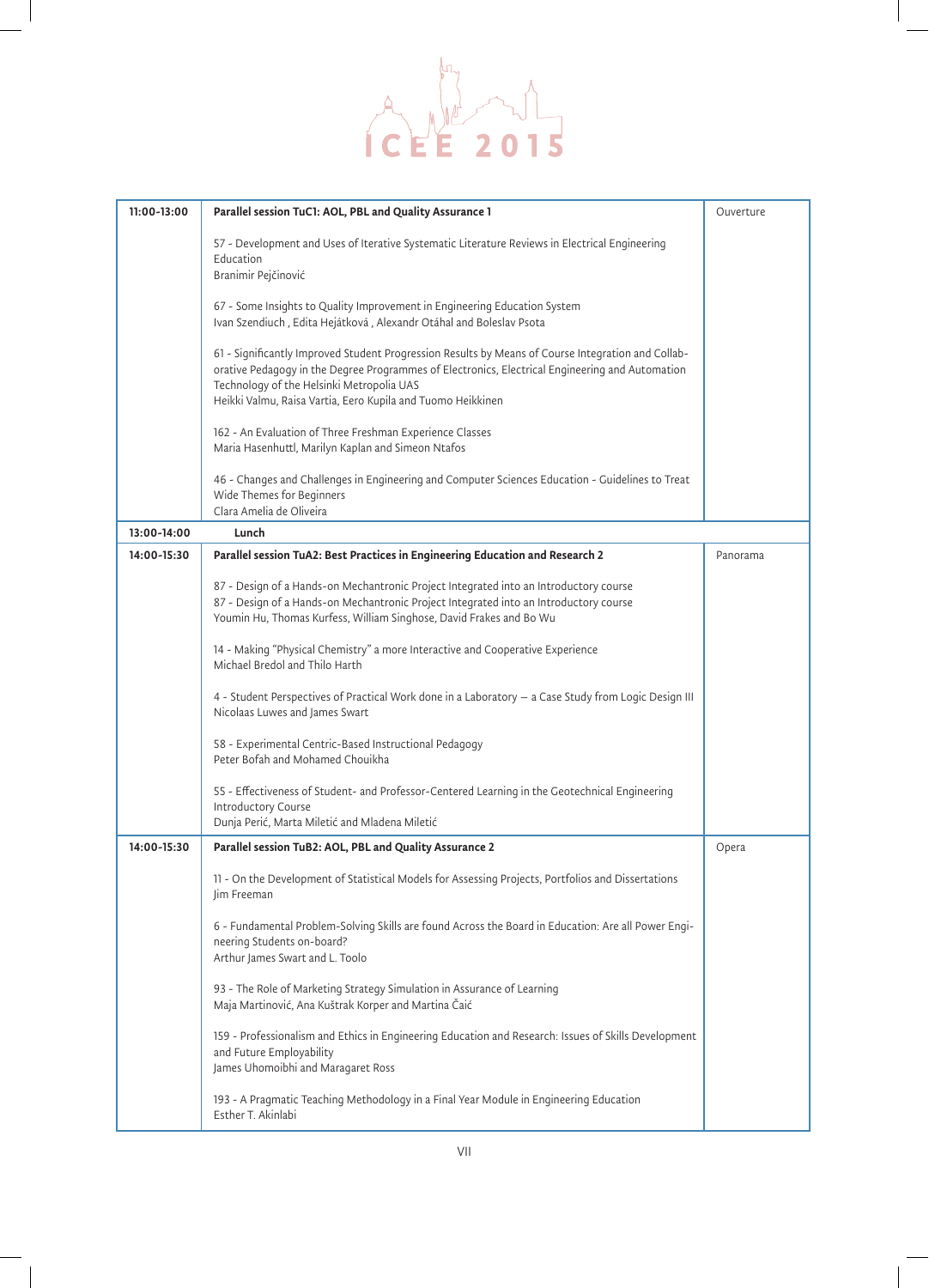

| 14:00-15:30             | Parallel session TuC2: Globalization and Cooperation in Engineering Education                                                                                | Ouverture          |
|-------------------------|--------------------------------------------------------------------------------------------------------------------------------------------------------------|--------------------|
|                         | 28 - Quality Matters in Projects with Turku University of Applied Sciences<br>Timo Vaskikari and Kristiina Meltovaara                                        |                    |
|                         | 174 - An Inter-campus, Multi-disciplinary, Industry Sponsored Capstone Design Project on VTOL<br>Shih-Liang Wang                                             |                    |
|                         | 60 - LINC Project for Enhancement of Industry-University Cooperation in Engineering Education in<br>South Korea                                              |                    |
|                         | Euy-Soo Lee, Juntae Kim, Hae-Jong Joo, Byung-hoon Jeon<br>and Chee-Sun Won                                                                                   |                    |
|                         | 38 - A Model for Global Collaborative Engineering Education in Product Dana Management<br>Emmanuel K. Glakpe                                                 |                    |
|                         | 160 - Teams in Kenyan Engineering Education<br>David M. Bowen                                                                                                |                    |
| $15:30-16:00$           | Coffee break                                                                                                                                                 |                    |
| 16:00-18:00             | Parallel session TuA3: Innovation                                                                                                                            | Panorama           |
|                         | 20 - Inspiring Innovation                                                                                                                                    |                    |
|                         | Mahbub Uddin                                                                                                                                                 |                    |
|                         |                                                                                                                                                              |                    |
|                         | 66 - Innovation in Microelectronics Assembly Technology Education<br>Ivan Szendiuch and Edita Hejátková                                                      |                    |
|                         | 105 - Innovation Lessons to Apply to Engineering Education<br>Barry A. Benedict and Lilia A. Abron                                                           |                    |
|                         | 47 - Continuous Quality Improvement of Leadership Education Program through PDCA Cycle<br>Tomoko Maruyama and Masahiro Inoue                                 |                    |
| 16:00-18:00             | Parallel session TuB3: Information Systems and Information Society                                                                                           | Opera              |
|                         | 53 - Virtualization of Laboratory Education in Network Security Engineering<br>Antti Hakkala and Seppo Virtanen                                              |                    |
|                         | 82 - Defining and Measuring Key Expertise Areas in Information Security for Engineering Students<br>Antti Hakkala and Jouni Isoaho                           |                    |
|                         | 86 - Management of Parallel Change Request Processing<br>Branko Sinković, Andrea Budin and Gordana Barić                                                     |                    |
|                         | 48 - Information System as a Management and Communication Device for Scientific Research at the<br>Moroccan University<br>Youmna Elhissi and Abdelkrim Haqiq |                    |
| 19:00-22:00             | Social Event - Museum                                                                                                                                        |                    |
| Wendsday, July 22, 2015 |                                                                                                                                                              |                    |
| 8:00-18:00              | Registration                                                                                                                                                 | Westin, 17th floor |
| 9:00-10:30              | Panel session                                                                                                                                                | Panorama           |
| 10:30-11:00             | Coffee break                                                                                                                                                 |                    |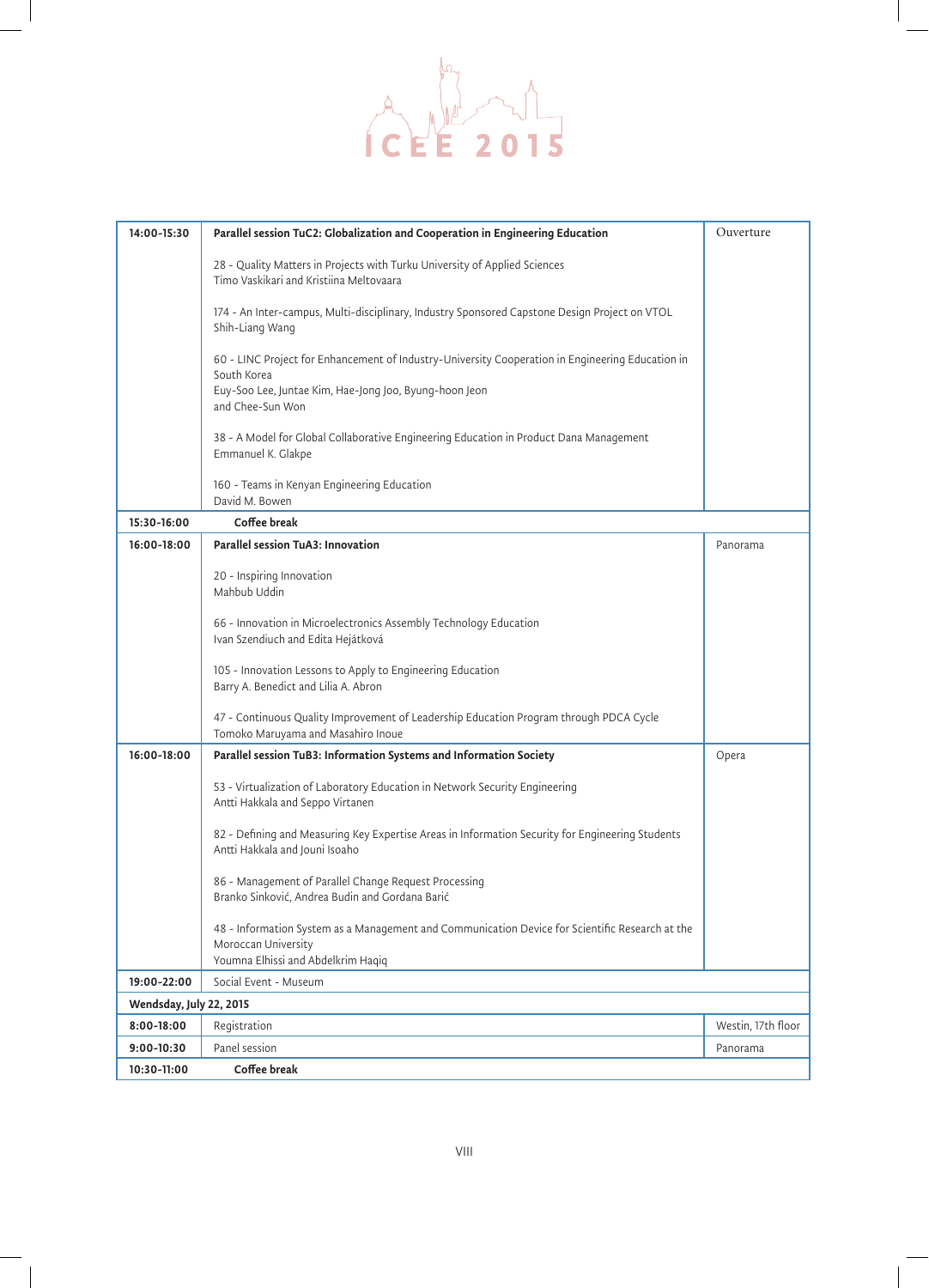

| 11:00-13:00 | Parallel session WA1: New Teaching Method 1                                                                                                                                                                          | Panorama  |
|-------------|----------------------------------------------------------------------------------------------------------------------------------------------------------------------------------------------------------------------|-----------|
|             | 10 - Integrated Teaching i Methodology of Programming Logic and Statistic<br>Eduardo Oliveira Teles, Hugo Leonardo Deiró de Souza and Dante Augusto Barone                                                           |           |
|             | 16 - Engaged STEM Learning Using Catapults<br>Peter Willmot and Anthony Sutton                                                                                                                                       |           |
|             | 80 - Creation of a Collaborative Study Community in Engineering Studies<br>Sakari Lukkarinen, Jaana Holvikivi, Peter Hjort, Mikko Mäkelä and Minna Lakkala                                                           |           |
|             | 78 - Students' Perceptions on Collaborative Work in Introductory Programming Course<br>Teemu Rajala, Erno Lokkila, Rolf Lindén, Mikko-Jussi Laakso and Tapio Salakoski                                               |           |
|             | 168 - Addressing Learners Challenges in Open and Distance Education with the Focus of Literacy and<br>use of ICT Tools, Case Study Focused on the Open<br>University of Tanzania                                     |           |
|             | James Uhomoibhi and Juliana S. Kamaghe                                                                                                                                                                               |           |
| 11:00-13:00 | Parallel session WB1: Distance Learning, E-learning and Blended Learning 2                                                                                                                                           | Opera     |
|             | 173 - Usability of the UML4ODP for a Technological Specification of a Distributed Teaching Embed-<br>ded Systems Environment<br>Mohamed Mhamdi, Hamadou Saliah-Hassane and Rafik Braham                              |           |
|             | 111 - E-Teaching and Digitalization at BME<br>András Benedek and György Molnár                                                                                                                                       |           |
|             | 2 - Advancement in Educational Collaboration - Web Hybrid Applications in Blended Learning<br>Hrvoje Jerković                                                                                                        |           |
|             | 116 - Addressing Learners Challenges in Open and Distance Education with the Focus of Literacy and<br>use of ICT Tools, Case Study Focused on the Open University of Tanzania<br>Juliana Kimaghe and James Uhomoibhi |           |
| 11:00-13:00 | Parallel session WC1: Robotics                                                                                                                                                                                       | Ouverture |
|             | 23 - Global Collaborative Senior Project: Engineering Design of Robot Aesthetics<br>Annan Dai, Wenchang Zhang and Yiming Rong                                                                                        |           |
|             | 172 - A Gentle Introduction to Robotics Software Engineering Education<br>Birol Aygün                                                                                                                                |           |
|             | 31 - The First Year Experience of using LEGO Mindstorms Robots in the Tallinn University of Technol-<br>ogy Outreach Program for Secondary and Primary School Learners<br>Kadri Umbleja                              |           |
|             | 43 - Undergraduate Curriculum in Robotics<br>Jau-Liang Chen                                                                                                                                                          |           |
| 13:00-14:00 | Lunch                                                                                                                                                                                                                |           |
| 14:00-16:00 | <b>iNEER Bord Meeting</b>                                                                                                                                                                                            | Maksimir  |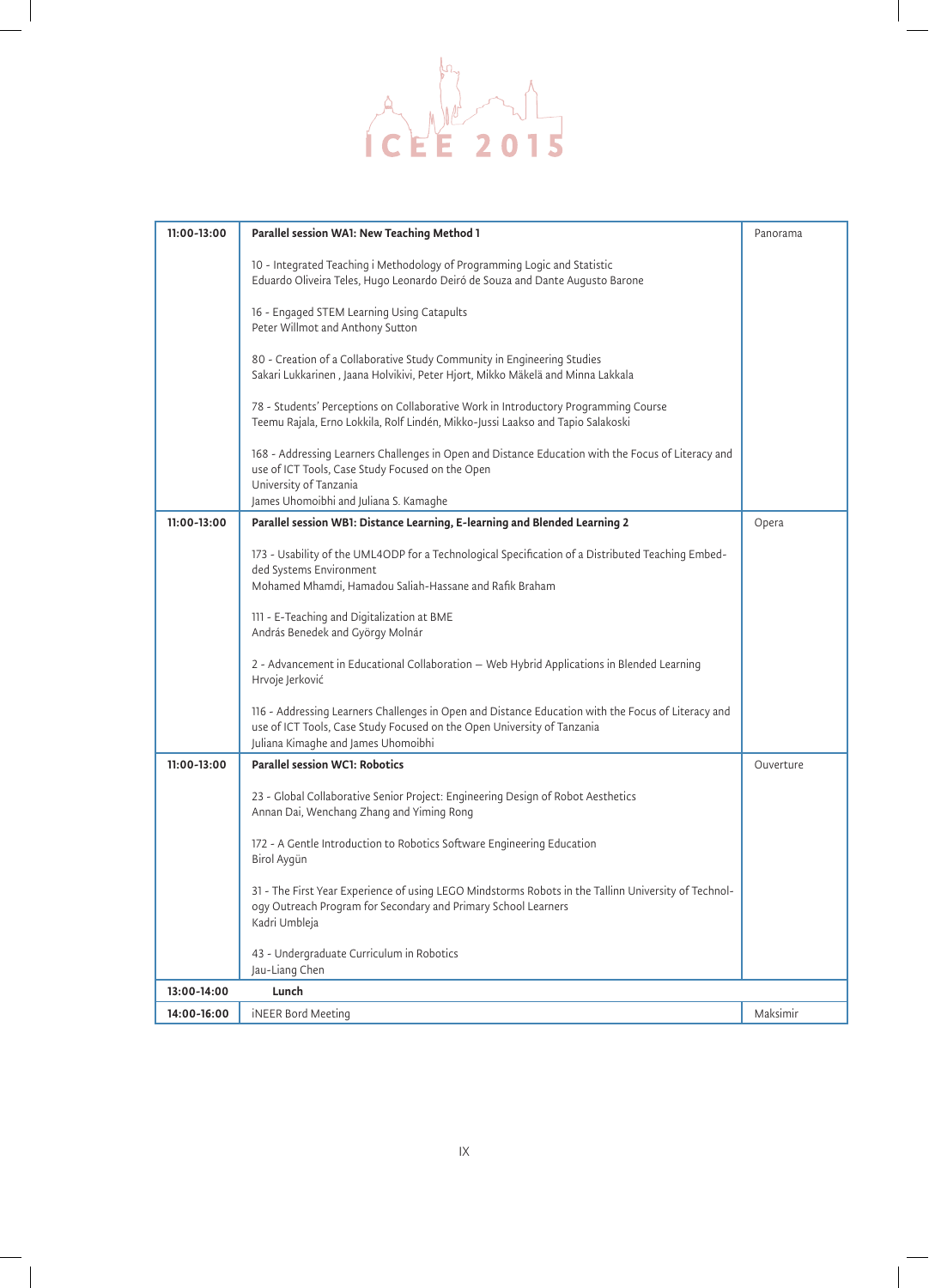

| 14:00-15:30 | Parallel session WA2: Best Practices in Engineering Education and Research 3                                                                                                                      | Panorama  |
|-------------|---------------------------------------------------------------------------------------------------------------------------------------------------------------------------------------------------|-----------|
|             | 100 - Toward a more Practical Engineering Curriculum<br>Klaus Wuersig                                                                                                                             |           |
|             | 70 - Undergraduate Capstone Course for Mechanical Engineering<br>Shean-Juinn Chiou and Jhy-Cherng Tsai                                                                                            |           |
|             | 170 - A National Educational Center on Machine Tool Technologies<br>Jhy-Cherng Tsai, Shean-Juinn Chiou, Ming-Chyuan Lu and Jau-Liang Chen                                                         |           |
|             | 64 - An International Action for Cooperation in Engineering Education between<br>Spain and Morocco<br>Eduardo Montero, Fatima E. M. Alaoui and María Jesús González-Fernández                     |           |
| 14:00-15:30 | Parallel session WB2: AOL, PBL and Quality Assurance 3                                                                                                                                            | Opera     |
|             | 77 - Enhancing Student-Teacher Communication in Programming Courses: a Case Study Using Week-<br>ly Surveys<br>Erkki Kaila, Einari Kurvinen, Erno Lokkila, Mikko-Jussi Laakso and Tapio Salakoski |           |
|             | 32 - New trends in Chemical Engineering Education: Personal Prospective<br>Mohammad Ahmad and Joseph Zeaiter                                                                                      |           |
|             | 34 - Students' Perception of Learning Facilitation during an Interdisciplinary Engineering Design<br>Course - A Case Study<br>Martin Jaeger and Desmond Adair                                     |           |
|             | 35 - E-portfolio for Global Human Resource Development Program<br>Masahiro Inoue, Ichiro Sofue, Hiroshi Hasegawa, Atsuko Yamazaki and Anak Khantachawana                                          |           |
|             | 99 - How Soft are the "Soft Skills" in Engineering Educations?<br>Jon Ram Bruun - Pedersen and Lise Busk Kofoed                                                                                   |           |
|             | Workshop                                                                                                                                                                                          | Ouverture |
|             | Teaching Technology Entrepreneurship at Engineering Universities - Experiences, Perspectives,<br>Challenges, and Assessment<br>Sergej Lugović                                                     |           |
| 15:30-16:00 | Coffee break                                                                                                                                                                                      |           |
| 16:00-18:00 | Parallel session WA3: Modeling, Simulations and Optimization                                                                                                                                      | Panorama  |
|             | 52 - Enhancing Engineering Education by exceeding simple simulations using AnalogTM Discovery<br>Ben Kotze                                                                                        |           |
|             | 40 - Modeling, Simulations and Optimization Based on Algebraic Formalization of the System<br>Natalia Serdyukova and Vladimir Serdyukov                                                           |           |
|             | 63 - Uniform Teaching of Network Simulation Skills in an Engineering Curriculum<br>Ethiopia Nigussie, Petri Sainio, Sanaz Rahimi Moosavi, Rajeev Kumar Kanth, Seppo Virtanen and<br>Jouni Isoaho  |           |
|             | 129 - Portfolio Management Simulation as a Learning Tool<br>Igor Gvozdanović, Mato Njavro and Ivana Paradinović                                                                                   |           |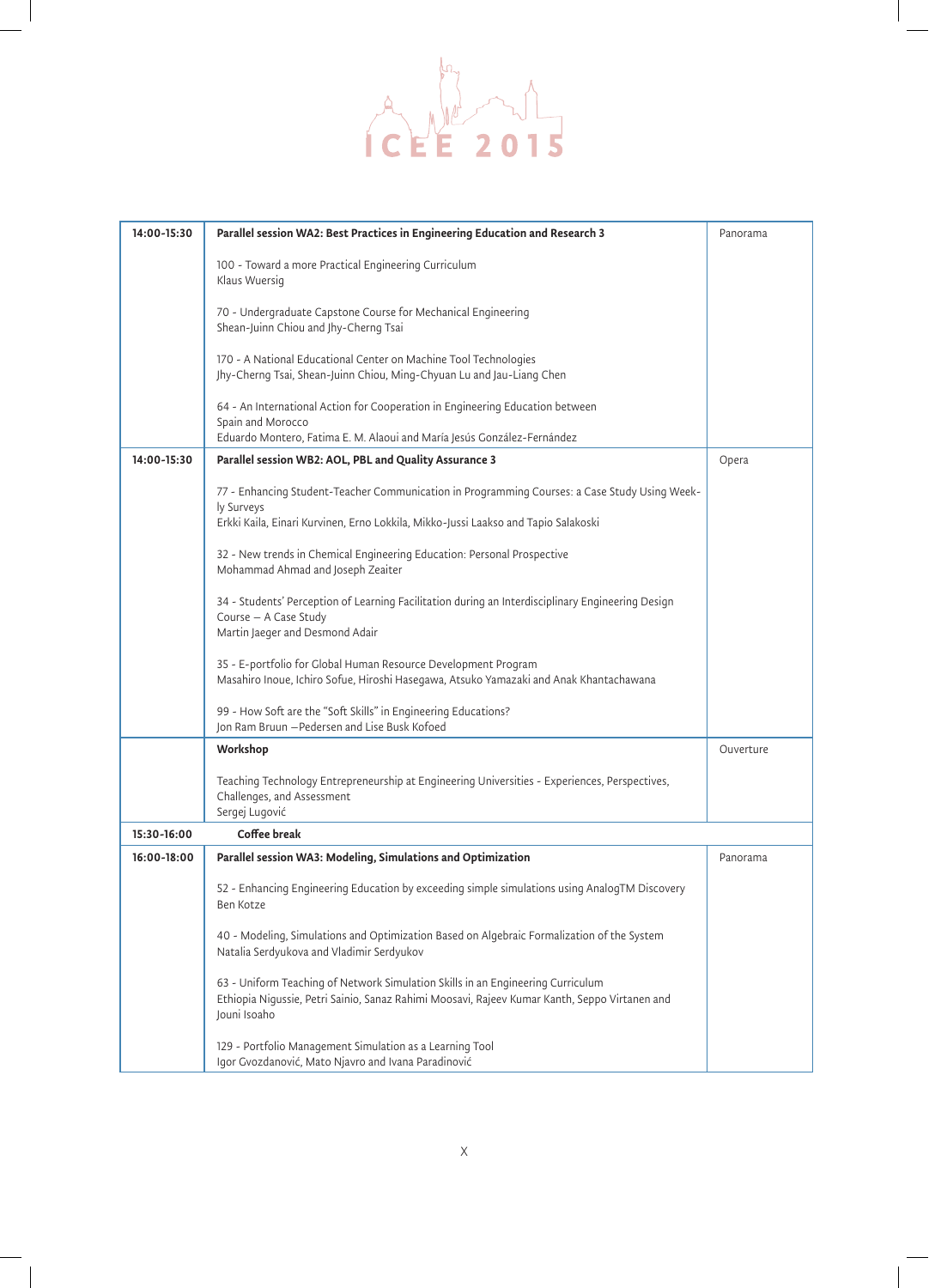

| 16:00-18:00             | Parallel session WB3: New Teaching Methods 2                                                                                                                                                        | Opera      |
|-------------------------|-----------------------------------------------------------------------------------------------------------------------------------------------------------------------------------------------------|------------|
|                         | 56 - Enhancing Freshman Engineering Instruction with In-Class Interaction Systems and e-Books<br>Branimir Pejčinović and Phillip K. Wong                                                            |            |
|                         | 146 - Innovative Engineering Education through Modular Teaching with Emphasis on Design<br>Reza Nekovei                                                                                             |            |
|                         | 42 - Enhancing Student Performance through a Competitive Team Tournament<br>Arturo González and Enrique Covián                                                                                      |            |
|                         | 192 - Supporting Education and Learning with Game Design Elements<br>Siniša Krunić and Sergej Lugović                                                                                               |            |
| 19:00-22:00             | Zagreb Tour                                                                                                                                                                                         |            |
| Thursday, July 23, 2015 |                                                                                                                                                                                                     |            |
| $8:00 - 9:00$           | Registration                                                                                                                                                                                        | 17th Floor |
| 9:00-10:30              | Keynote Presentations                                                                                                                                                                               | Panorama   |
| 10:30-11:00             | Coffee break                                                                                                                                                                                        |            |
| 11:00-13:00             | Parallel session ThA1: Professional skills                                                                                                                                                          | Panorama   |
|                         | 59 - Comparative Teamwork Skill Development in Different Engineering Topics<br>María Jesús González-Fernández and Eduardo Montero                                                                   |            |
|                         | 65 - Systematic Method for Teaching Engineering Working Life Skills<br>Petri Sainio, Seppo Virtanen, Johanna Isoaho and Jouni Isoaho                                                                |            |
|                         | 155 - Addressing the UK IT Skills Shortage: 'Tech Gold' Degrees<br>Kevin G. Doyle                                                                                                                   |            |
|                         | 106 - Professional Skills Needed by Graduates Entering the Consulting Engineering Field<br>Barry A. Benedict and Lilia A. Abron                                                                     |            |
|                         | 140 - Student motivation in the development of professional skills<br>Pearse O'Gorman and Margaret Morgan                                                                                           |            |
| 11:00-13:00             | Parallel session ThB1: Curriculum Design                                                                                                                                                            | Opera      |
|                         | 45 - The Research Proposition and Professional Development for First Year Graduate Student Prepa-<br>ration<br>David Ollis                                                                          |            |
|                         | 161 - Candidates Ranking Models for Entering the Second and Third Degree of Academic Studies:<br>Multi-criteria Approach<br>Milan Nikolić, Dragana Glušac, Maša Magzan, Dragica Ivin and Edit Terek |            |
|                         | 5 - Integrating principles of Universal Design into the Engineering Education Curriculum: Experiences<br>from Norway<br>Frode Eika Sandnes and Hua-Li Jian                                          |            |
|                         | 138 - A new Introductory Course in the Engineering Education at the University of Tromsø<br>Arne Gjengedal and Tor Schive                                                                           |            |
|                         | 24 - Make Engineering Curriculum Flexible: an Experimental Design in China<br>Yiming Rong, Haiyan Zhao and Dan Wu                                                                                   |            |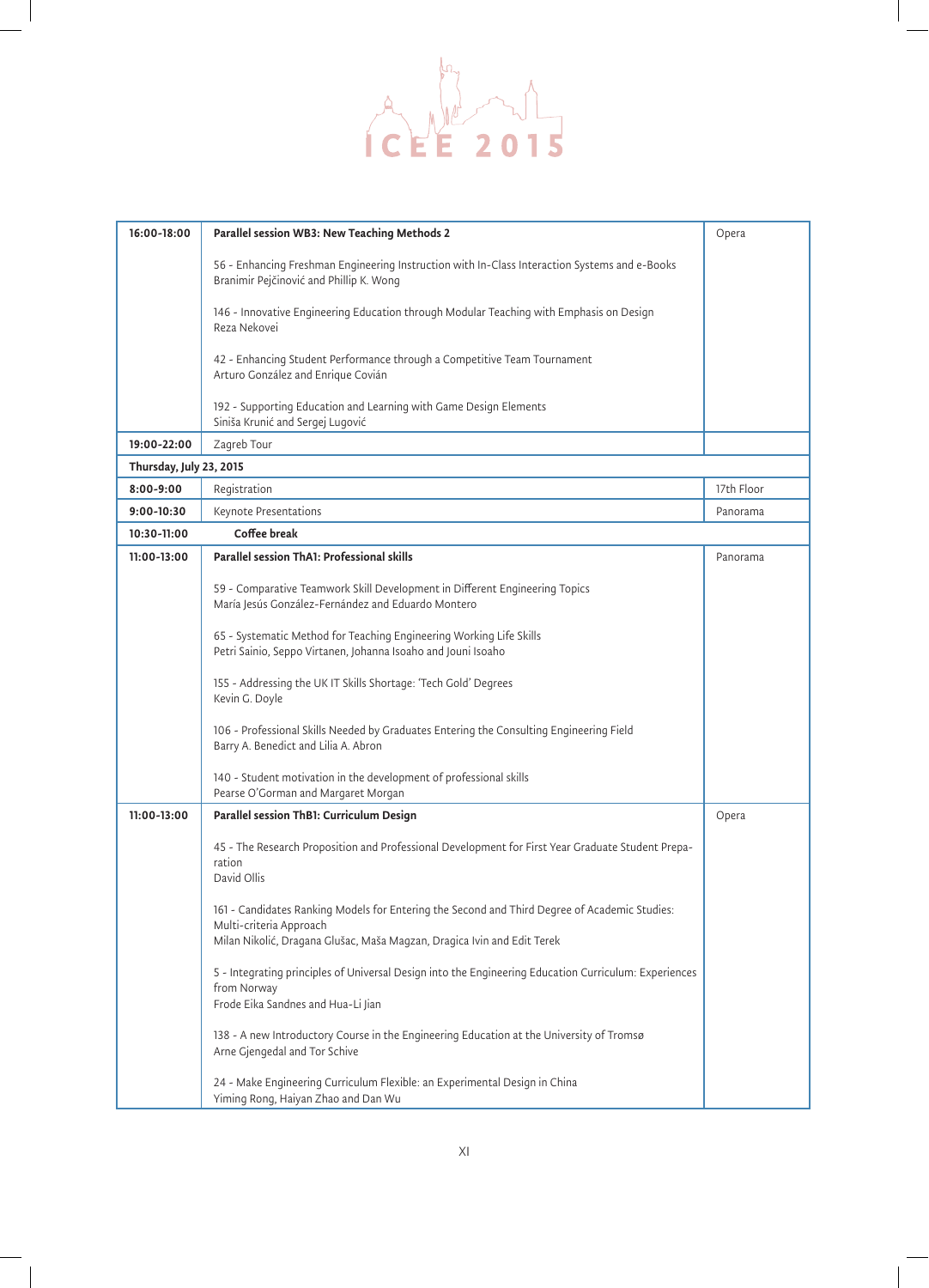

| 11:00-13:00 | Parallel session ThC1: Mathematics in Engineering Education                                                                                                                                                                                                                                                                                   | Ouverture |
|-------------|-----------------------------------------------------------------------------------------------------------------------------------------------------------------------------------------------------------------------------------------------------------------------------------------------------------------------------------------------|-----------|
|             | 17 - Engineering Students' Perception of Studies - a Comparison Based on the Students Educational<br>Backgrounds<br>Janne Roslöf                                                                                                                                                                                                              |           |
|             | 19 - Mathematical vs. Engineering Understanding: Engineering Students' Perceptions (Work in<br>Progress)<br>Ira Raveh, Elena Trotskovsky and Nissim Sabag                                                                                                                                                                                     |           |
|             | 44 - Problem-Based Learning as a Strategy for Teaching Mathematics at Northwest La Salle Univer-<br>sity Eusebio Jiménez-López, Gloria Isabel Morales-Bojórquez, Gabriel Luna-Sandoval, Lilia Beatriz<br>Navarro-Fragoso, Martín Santacruz-Tirado, Ramsés Alonso Acuña-Espinosa, Rafael Durán Gibrán<br>Amparán, Jesús Armando Cantú-Cárdenas |           |
|             | 76 - Using Educational Technology to Enhance Mathematics Learning<br>Einari Kurvinen, Rolf Lindén, Teemu Rajala, Mikko-Jussi Laakso and Tapio Salakoski                                                                                                                                                                                       |           |
|             | 141 - Can Artificial Intelligence Help STEM Students Develop Intelligence?<br>Larissa Fradkin and James Uhomoibni                                                                                                                                                                                                                             |           |
| 13:00-14:00 | Lunch                                                                                                                                                                                                                                                                                                                                         |           |
| 14:00-16:00 | Parallel session ThA2: IT Global Influence                                                                                                                                                                                                                                                                                                    | Panorama  |
|             | 91 - Determining Agility Impact Index and Generating Employee Based<br>Questions to Assess Organizational Agility<br>Gusts Linkevics and Uldis Sukovskis                                                                                                                                                                                      |           |
|             | 181 - Indicators of Economic Development of Technologically Advanced Countries<br>Andrey V. Bystrov and Vyacheslav N. Yusim                                                                                                                                                                                                                   |           |
|             | 109 - Searching for an Online Marketing Effectiveness: The Potential for a Small Business Sector<br>Philip Vranešić, Karmela Aleksić-Maslać and Maša Magzan                                                                                                                                                                                   |           |
|             | 121 - E-Commerce Sales Promotion and Group Buying Concepts<br>Nela Maras, Olivera Jurković Majić, Ana Kuštrak Korper                                                                                                                                                                                                                          |           |
|             | 153 - Evolution of Technology in Risk Management<br>Goran Oblaković, Mato Njavro and Ivija Bernatović                                                                                                                                                                                                                                         |           |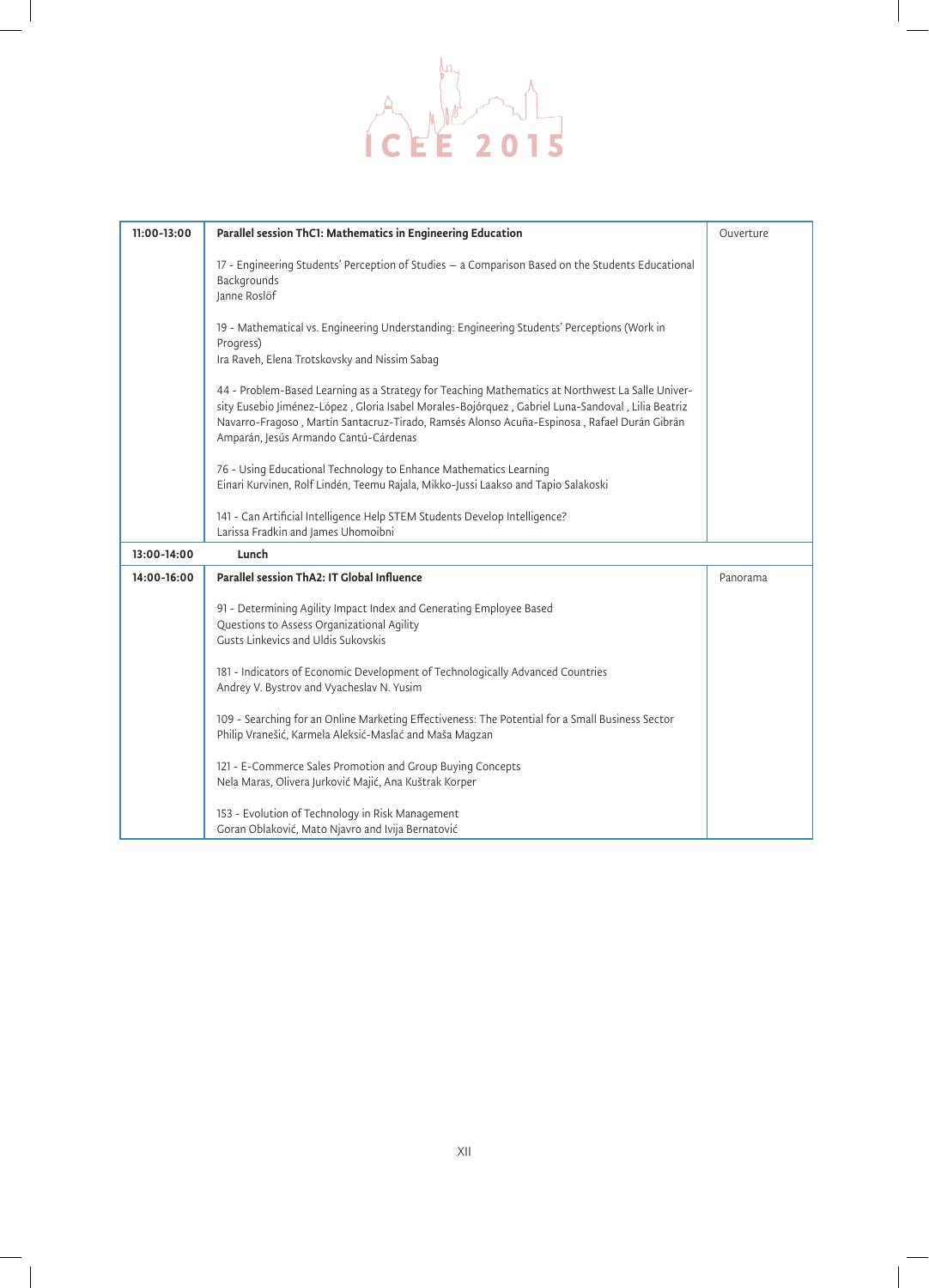

| 14:00-16:00            | Parallel session ThB2: Project Based Learning                                                                                                                                                                   | Opera     |
|------------------------|-----------------------------------------------------------------------------------------------------------------------------------------------------------------------------------------------------------------|-----------|
|                        | 13 - Comparing Characteristics of final projects: BSc students vs. Practical Engineering students -<br>the supervisors' point of view<br>Nissim Sabag and Elena Trotskovsky                                     |           |
|                        | 41 - The importance of criticality in (project management) competence research<br>Steven Nijhuis, Joseph Kessels and Ruben Vrijhoef<br>competence research<br>Steven Nijhuis, Joseph Kessels and Ruben Vrijhoef |           |
|                        | 7 - Measuring Learning Gains in Project Management<br>Steven Nijhuis, Ruben Vrijhoef and Joseph Kessels                                                                                                         |           |
|                        | 85 - Real-world project management training for Small, Medium and Micro Enterprises (SMME)<br>sustainability<br>Wilfred Fritz and Deon Kallis                                                                   |           |
|                        | 110 - The Attributes of a Global Engineer Project: Purpose, Process, and Findings<br>Stephen Hundley                                                                                                            |           |
| 14:00-16:00            | Poster/Demo session                                                                                                                                                                                             | Ouverture |
|                        | 92 - A Blended Learning Signals and Systems Course<br>Ana Pavani                                                                                                                                                |           |
|                        | 107 - Development and Evolution of A Capstone Project in Mechanical Engineering - A Twenty-Year                                                                                                                 |           |
|                        | Experience from Taiwan<br>Jhy-Cherng Tsai, Shean-Juinn Chiou and Jau-Liang Chen                                                                                                                                 |           |
|                        | 15 - Engineering Design Education based on the CDIO Approach<br>Kazuya Takeamta, Akiyuki Minamide, Arihiro Kodaka and Hirofumi Yamada                                                                           |           |
|                        | 62 - Development of the Leadership Course through the Case Study Evaluation and an Analysis<br>Su-In An, So-Hyun Park, Hayoung Park and Myoung-Souk Yeo                                                         |           |
| 15:30-16:00            | Coffee break                                                                                                                                                                                                    |           |
| 16:00-17:00            | <b>ICEE2015 Closing Ceremony</b>                                                                                                                                                                                | Panorama  |
| 19:00-22:00            | Conference Gala Dinner                                                                                                                                                                                          |           |
| Friday - July 24, 2015 |                                                                                                                                                                                                                 |           |
| 8:00-20:00             | Trip to Zadar                                                                                                                                                                                                   |           |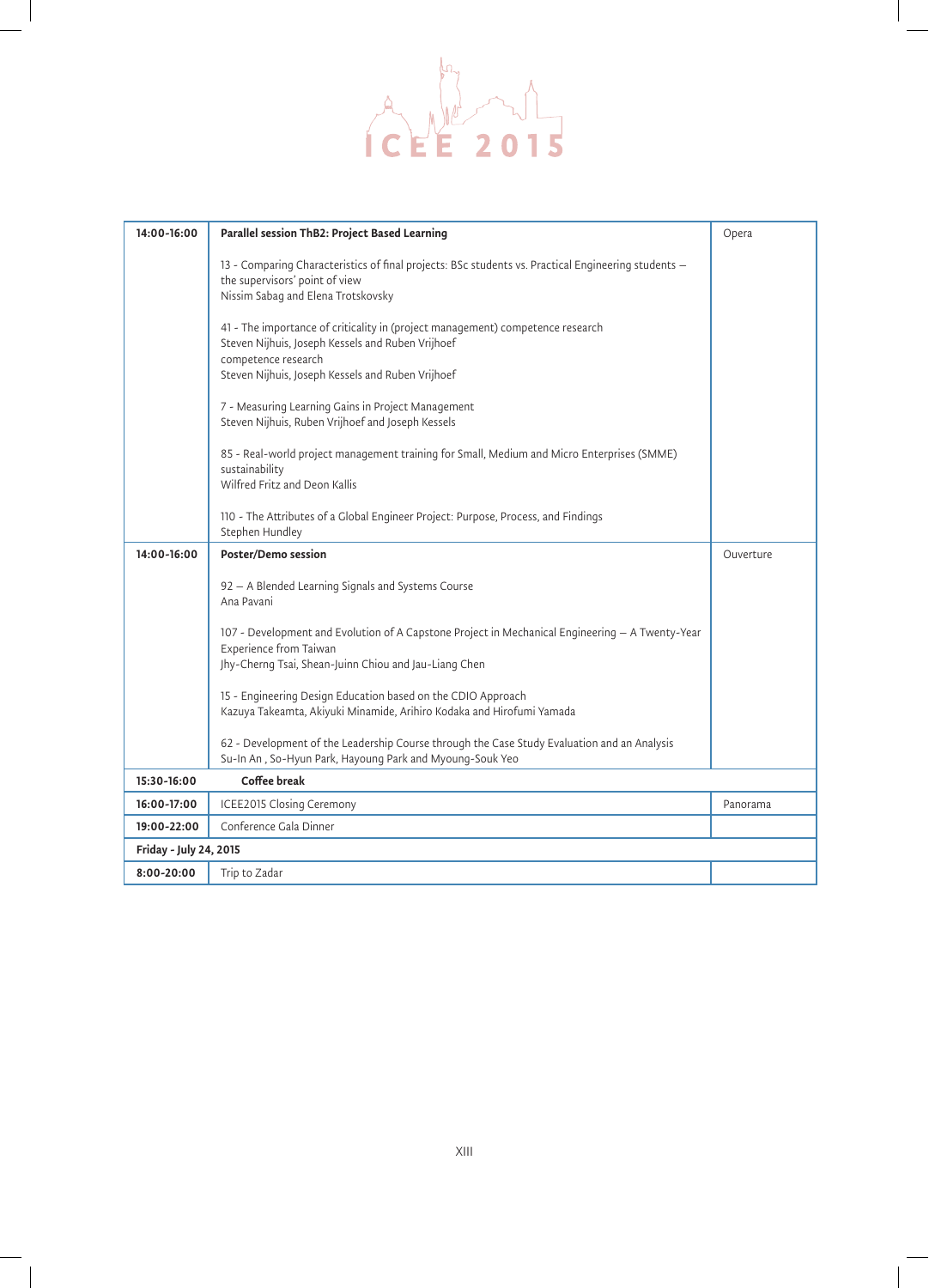

#### Keynote Speaker

14

# Keynote Speaker 1

#### The Impact of Technology on the Educational Process

Siniša Krajnović, Vice President and Head of Development Unit Radio at Ericsson AB, Professor and Program Director of the General MBA Pogram at Zagreb School of Economics and Management, Professor at Luxembourgh School of Business

# Keynote Speaker 2

### What Makes Silicon Valley and Stanford University Tick?

Prof. Krishna Saraswat, Department of Electrical Engineering, Stanford University, Stanford, CA 94305 USA

Since the early part of 20th century Stanford University has had a meteoric rise and is regarded today as a top teaching and research institution in the world. Since middle part of the 20th century Silicon Valley has developed from small towns surrounded by farmland into a leader in innovation. Silicon Valley accounted for less than 1% of U.S. population, about 12% of all new U.S. patents and 50% of all new patents coming from California in 2009. Silicon Valley per-capita income is much higher than U.S. and California averages. But so is the cost of living. How can Silicon Valley sustain such a high cost of living? What are the secretes of the success of Silicon Valley and Stanford?

## Keynote Speaker 3

Prof. Boris Podobnik, Associate dean for research at Zagreb School of Economics and Management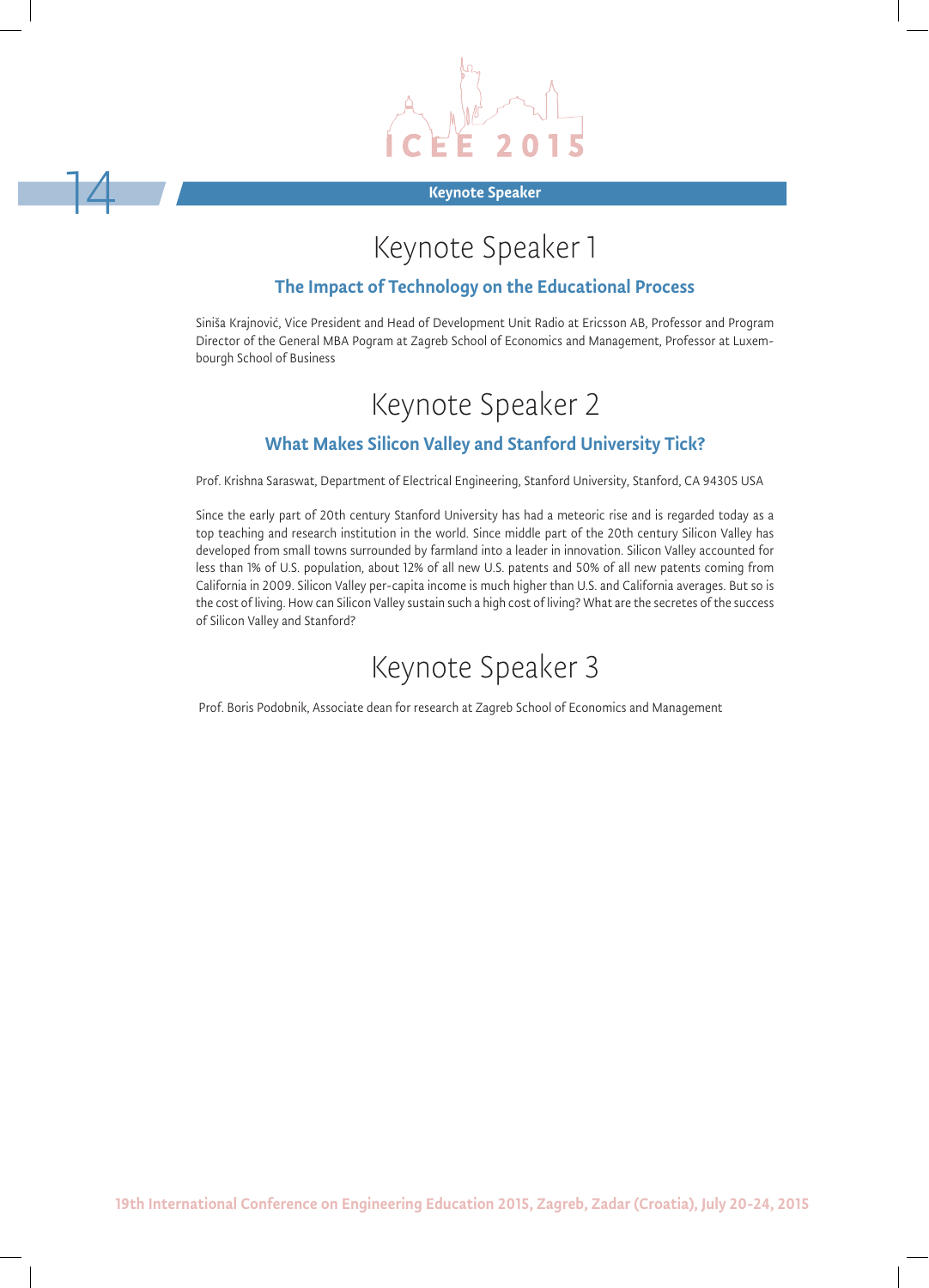Distance Learning, E-learning and Blended Learning 1

## Parallel session TuA1

#### Distance Learning, E-learning and Blended Learning 1

171 - Developing E-Learning Models of Multimedia Instructional Design and Implication for Special Students

#### *Kuei-Chih Chuang, Pang-Tung Liu, Yi-Tung Lin, Biing-Huei Chen and Hsia- Li Yang*

The content of this project is utilized from "National Digital Archives Programs, Taiwan" (NDAP) where offers the organizing and assessing E-Learning Models of Multimedia Instructional Design and Implication. We make the digital teaching material match the actual teaching demanding, develop, and study the tactics and ways effectively to focus on the unit of "Water Circulation" of "Environment and Life Science and Technology" for K-12 school courses. We develop several teaching materials and the content "Going to the Toilet by Oneself" for the disable students of special education to assess the teaching effect via the seed teachers, and try to set up the studying-type community. This paper will propose to make the procedures concretely, to demonstrate them in the digital content, and to discuss the assessed effects for E-Leaning.

#### 130 - Exploring the Internet of Cooperative Learning Groups Using Content Analysis on Cohesive and Collaborative Tasks in E-Learning System

#### *Kuei-Chih Chuang, Yi-Tung Lin, Chin-Tung Chen, Wen-Shan Lin and Mei-Chuan Tsai*

This study purpose was to explore the Internet of Cooperative Learning Groups using Content Analysis for Cohesive and Collaborative Tasks. According to the study samples of graduate students attending "Comparative Vocational and Technological Education course" at Graduate School of Vocation & Technological Education, National Yunlin University of Science and Technology, T-University in Taiwan. There were 23 graduate students in class, divided into six cooperative learning groups using instructional materials and activities via e-Learning system that was using the Internet as an academic instructional platform. During the class, there were five times of students coming to class face to face, eight times in synchronous learning ways, five times in asynchronous learning ways. Using the Internet online and real time ways for discussion groups, the anticipants shared the course contents, and panel's reports with each other. For reference of content analysis of "Students online discussion Dialogue WPBL" cooperative task model of Tsang Kwok-hung, the study method defined respectively problem determination, recognition and discovery, planning, alternative, dialogue type construction and evaluation for early the fourth week, mid-eighth week, the end of 15th week in the conversation contents. Comparing to each group, the study analyzed the Internet cooperative learning groups to discuss the distribution of dialogue situations and the total number of dialogue cohesion.

#### 33 - An investigation of the use of the Blackboard Learn Mobile App: An African perspective

#### *Marisa Venter, Riaan Van der Walt and Arthur Swart*

Learning management systems, such as Blackboard Learn™, have become synonymous with higher educational institutions over the past few years in an effort to improve student engagement with course material and with academics. However, some students and academics of Blackboard Learn™ have criticized the system as being "technologically years behind", with an awkward, slow interface which makes basic tasks difficult to execute, while navigation within the system proves time consuming. Subsequently, Blackboard Inc. announced,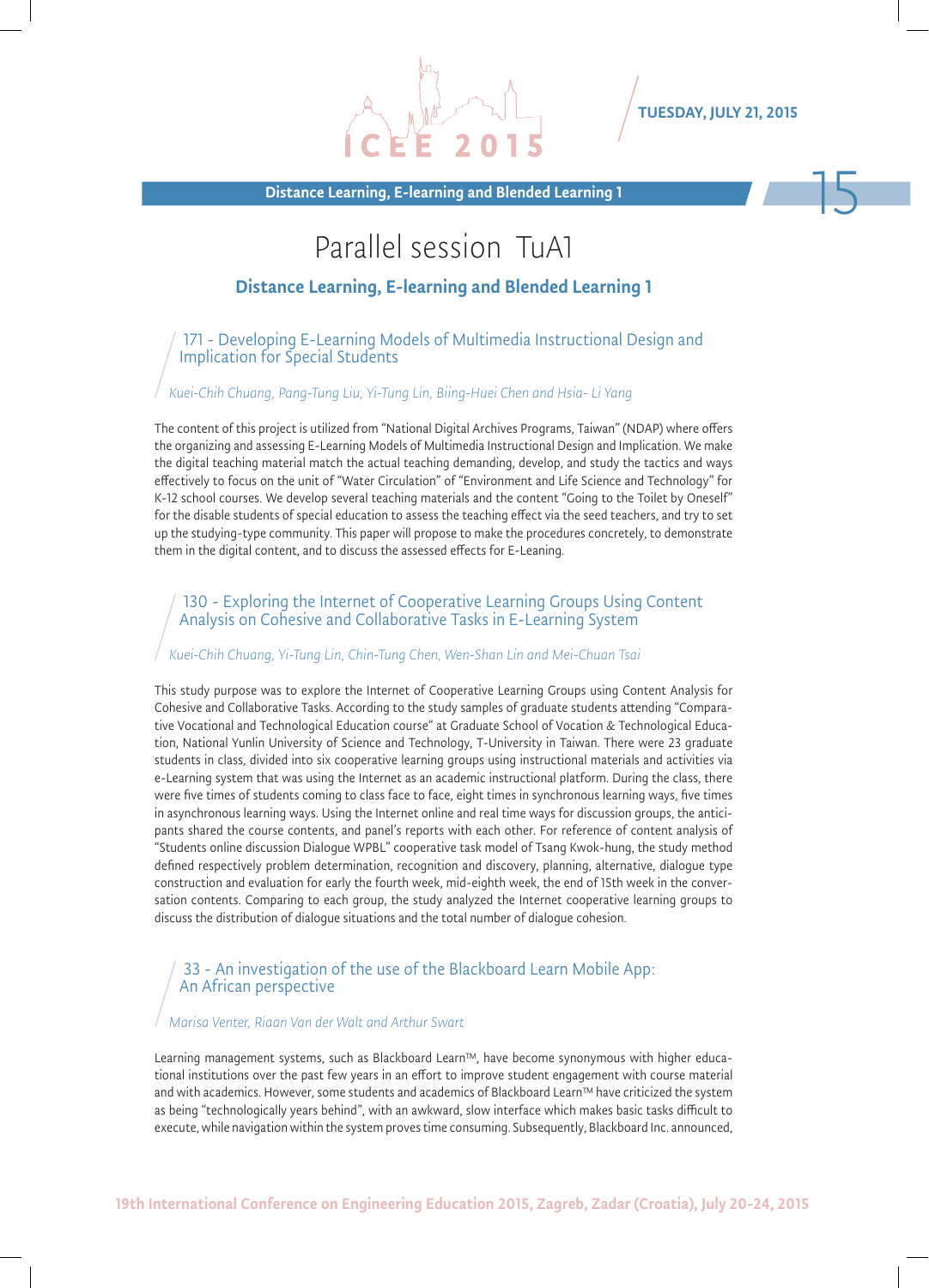

#### Distance Learning, E-learning and Blended Learning 1

at the end of 2013, that they had completely redesigned their mobile learning app after extensive analysis of how students use mobile devices for education. They claim that their updated version of the Blackboard Learn Mobile App simplifies content consumption which will lead to a more engaging user experience and greater productivity. The purpose of this study is to investigate these claims by determining to what extent students are using the Blackboard Learn Mobile App on their mobile devices while also obtaining their perceptions regarding the use of this app. There is currently very little scientific research available that can shed light on the use of this app within the African context. The target population is restricted to IT Students enrolled at the Central University of Technology in South Africa, where both quantitative and qualitative data was collected using a survey questionnaire as the data collection instrument. The results indicate that a large percentage of students are not using the Blackboard Learn Mobile App because the data costs are too high and their devices do not support the app. Some students are not using the app because they do not see the need to download the mobile app and are satisfied to use the desktop PC's on campus to access Blackboard. The usability study of this app revealed several problems which are currently encountered by students with regard to watching YouTube videos, posting replies on forums, doing assessments and submitting assignments.

#### 89 - Creating a Collection of Assets in Electrical Engineering – a Project under Way

#### *Ana Pavani*

Information and Communication Technology tools provide both infrastructure and contents to enhance education. Engineering Education can benefit from ICT tools due to its nature – simulators, animations, online exercises can motivate and help the understanding of dynamic phenomena, for example. Development of good quality courseware is time consuming and requires financial resources. A team of different professional profiles is necessary to introduce good visual quality, develop interactions, etc. In order to lower costs and development time, it is important that contents be reused; this is one of the targets of content developers. A characteristic that contributes to the reuse of contents is their sizes or granularity. Another is the way they are managed to allow them to be searched, found and retrieved. When this happens, they are said to be structured. Besides the contents that are used to build lessons, modules, courses and curricula, there is a smaller digital component that belongs to contents – the asset. Though assets are not used directly in the learning process, they contribute through learning objects. Assets can be structured to be reused too. This work presents a project that created a collection of assets in Electrical Engineering – they are managed by a system that is at the same time an Institutional Repository and a Learning Management System.

#### 136 - Developing the C-EWBST of Digital Multimedia Instruction for Vocational High School Curriculum in E-Learning System

#### *Kuei-Chih Chuang, Chin-Tung Chen, Yi-Tung Lin and Wen-Shan Lin*

In this rapid transmission of information and innovation in the 21st century, through interactive computer multimedia instruction materials, not only as an auxiliary tool when teaching, but also allow students to selfstudy after school. Most of experts believe that the vocational skills certification system is the assessment, the best way to skill teaching and checklist the vocational training of vocational education, industrial wiring skill learning is a hands and brain skills formation process of circuit theory to understand, but after long-term operation to achieve the learning outcomes. Through lectures of the digital multimedia teaching methods, we can understand the students' reactions and views of multimedia teaching, thereby improve and enhance the skills of teachers in the use of multimedia teaching, improve teaching effectiveness. Therefore, this subject of study will step the Class C Electrical Wiring Branch Skill Test (C-EWBST) accredited by teaching technical subjects design and planning, research and development made into a suitable computer interactive multimedia materials, the use of Flash and other software designed for students to develop self-learning and digital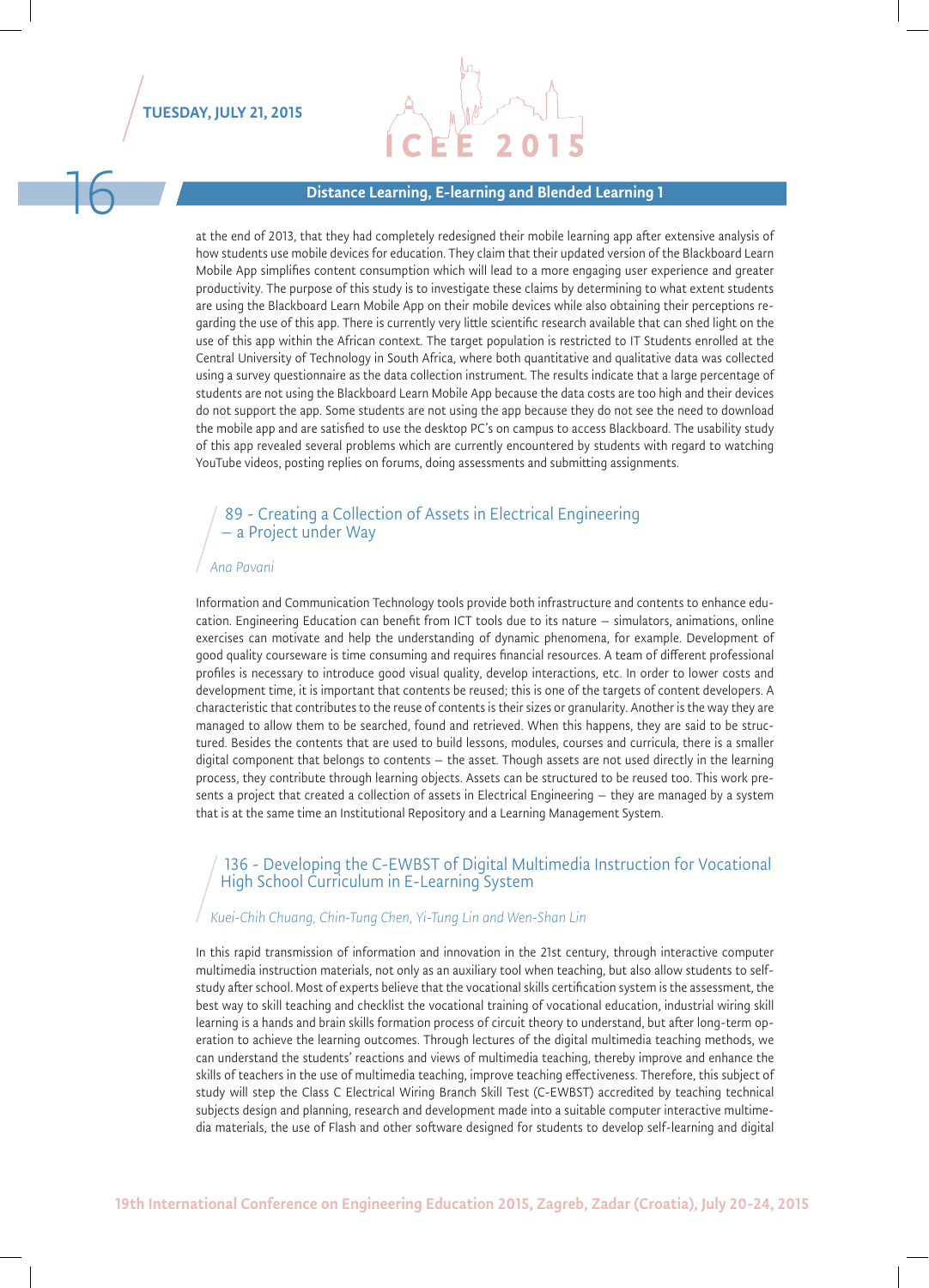#### Distance Learning, E-learning and Blended Learning 1

TUESDAY, JULY 21, 2015

textbooks. And convert APP software, built on the site, when the mountain peak of action available to play and operate the vehicle to address the skills of students with learning difficulties in industrial wiring and complexity of possible ways, but also provide students with the individual,repetitive and immediate concept of learning and the active construction of knowledge, environment and platform. Finally, offer a number of findings and recommendations for vocational teachers, vocational training institutions and education authorities.

#### 144 - WIKI-Based Project in Engineering Education: Evaluation and Considerations for Effective Use

#### *Gláucia Nolasco de Almeida Mello*

Although Web 2.0 communication tools like blogs and wikis have been used for supporting collaborative learning there are not many reports about implementation of that resource on engineering in Brazil. This paper reports on the use of Wiki as an online didactic tool to provide new opportunities to pro-active and collaborative writing in engineering education. The project was developed to support a collaborative space discussion for specific topic of the discipline Reinforced Concrete Structures at 4th year of Civil Engineering course. The wiki was created in Wikispaces platform (http://www.wikispaces.com/). A total of 43 students were invited to participate in four-week online activities and they were monitored during their participation. The perspectives of students on this experience were gathered by informal interviews, analysis of the content and number of comments made by students and statistical analysis of the data collected from the Wikispaces platform and Google Analytics (http://www.google.com/analytics/). Some students related that wiki was a nice tool for collaboration work and file sharing. However some students also reported that the wiki's development it was difficult. Finally, it is presented in this paper some considerations for effective use of wikis as collaborative writing tools in engineering education.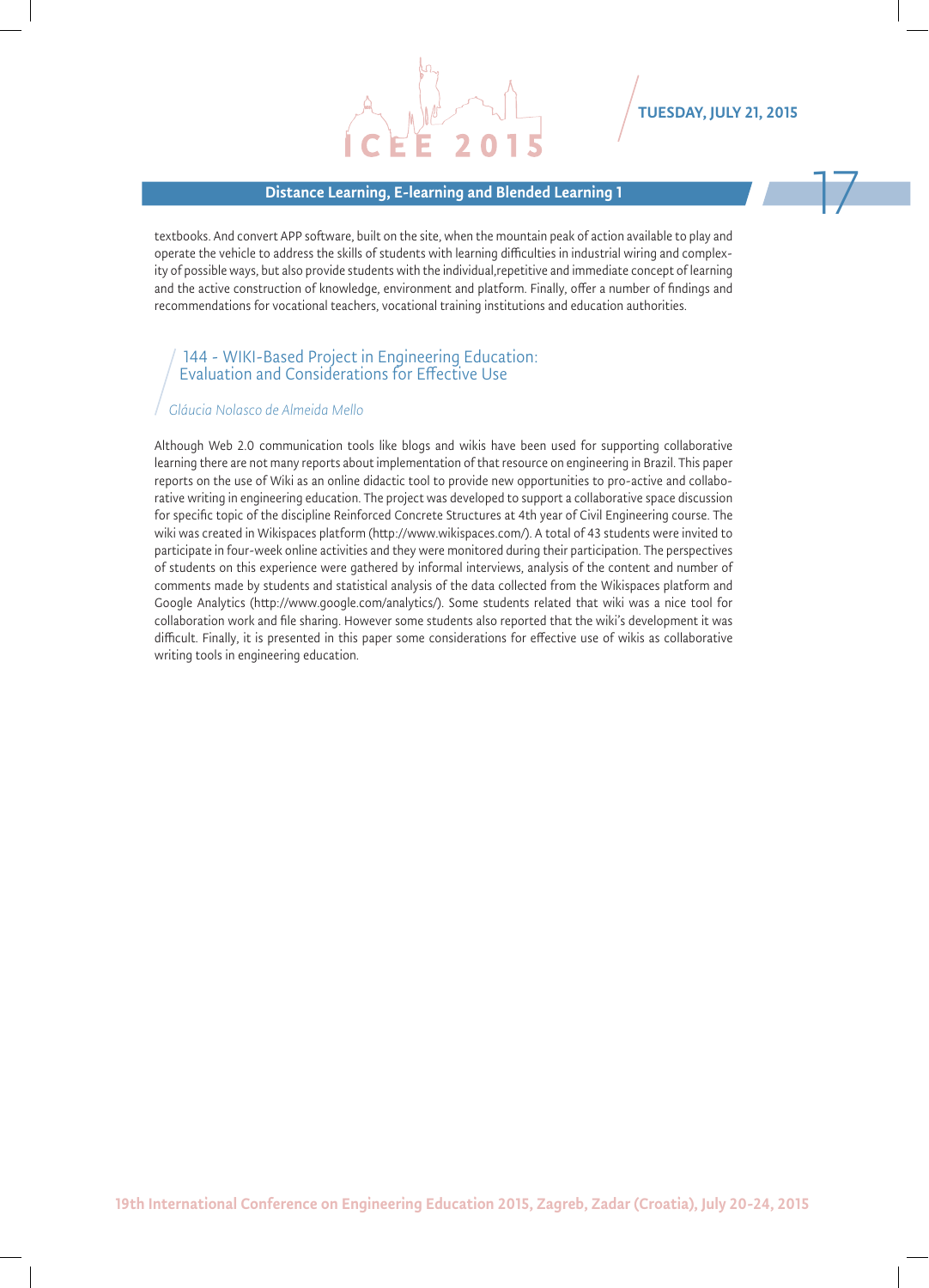



Best Practices in Engineering Education and Research 1

## Parallel session TuB1

#### Best Practices in Engineering Education and Research 1

75 - Creating Software Engineering Entrepreneurial Awareness through Handson Interaction with Real Entrepreneurs

#### *Amalia Rusu, Adrian Rusu and Mike Roer*

The fast-evolving technological advances make it easier for entrepreneurs to implement their ideas and reach their users. Because of their training, generally entrepreneurs come from a business background rather than an engineering background. On the other hand, computer science and engineering students are the ones who have the technical skills to develop most of the technology-related entrepreneurial ideas. However, computer science and engineering curriculum usually does not provide room for entrepreneurial exposure. Even the real-world environment is experienced by computer science and engineering students mostly through limited time and scope internships. In this paper, we propose a framework to seed entrepreneurship during computer science and engineering students' studies and to encourage continuation during their professional career. The goal of our proposed framework is two-fold: computer science and engineering students start working in the real-world, experience state-of-art development technologies, and at the same time their entrepreneurial spirit is ignited and maintained. We present several case studies, in which we applied the educational aspects of our framework that led undergraduate and graduate students enrolled in software engineering courses to closely collaborate with real entrepreneurs, and developed software tools that are being used by entrepreneurs to enhance and market their ideas.

#### 12 - Preparing Mechanical Engineering Design Students for Computational Fluid Dynamics Code Development

#### *Desmond Adair and Martin Jaeger*

CFD is now a useful tool for mechanical design engineers. CFD has also gained a broad acceptance in engineering education, and has been adopted at undergraduate and postgraduate level course in many universities. The teaching of CFD at the undergraduate level however usually focuses on giving students an understanding of the numerical methods and details involved, supported by what are little more than code fragments, followed by learning an abstract form of CFD skills and processes, without any real interaction with the complex core computer coding behind what is often just "easy-to-use" or "push button" commercial interfaces. Quite often, as the student progresses in his/her use of CFD, especially in the research area, it becomes clear that an "offthe-shelf" commercial CFD package is not able to satisfy all requirements to simulate a given problem fully, nor to obtain accurate results. Code development has to be undertaken to enhance the commercial code's capabilities with the insertion of say additional FORTRAN coding or through MATLAB. The purpose of this paper is to outline what must be taught to add computer coding to what usually is a well protected, though capable of being compiled and linked, core computer code so that the complexity of interacting is lessened and better understood.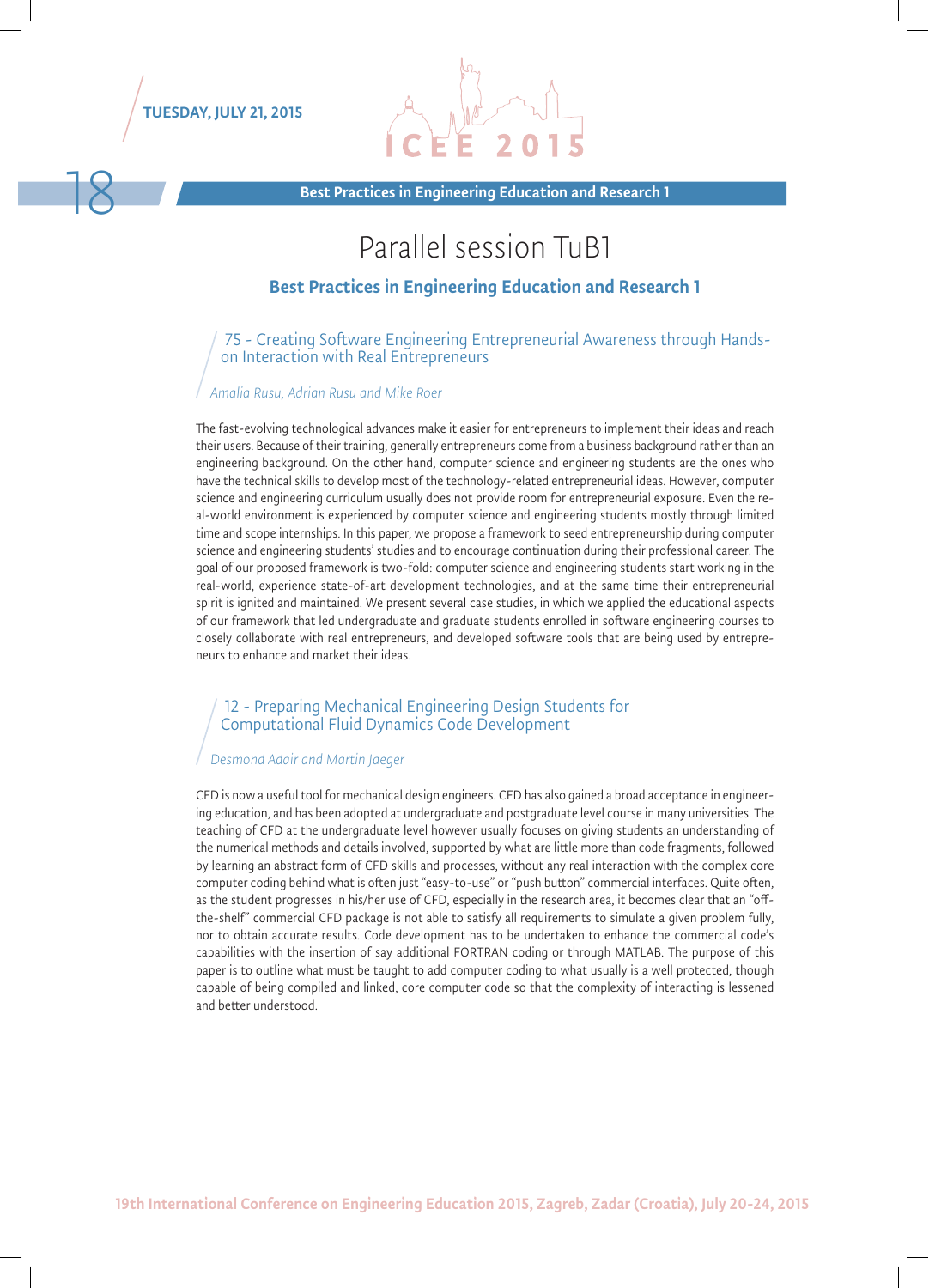

#### Best Practices in Engineering Education and Research 1

#### 126 - A Spreadsheet-Based Model of Light Reflection on Thin Layer to Improve Understanding of Optical Phenomena

#### *Michal Musilek, Tomáš Bartoň and Petr Musilek*

Optics, as well as other areas of physics, has numerous applications in engineering. In addition to the construction of optical devices and instruments, such applications include a number of measurement methods based on optical phenomena. Prime examples are the decomposition of white light into the colour spectrum, the formation of interference patterns, or polarization of light. We encountered an interesting engineering problem while studying reflection of light on a thin layer formed by macromolecules of polyunsaturated isopropylacrylamide. Thickness and structure of this material varies depending on the temperature and pH of its immediate environment. A monolayer microgel is sandwiched between two thin metal layers, typically gold, that act as semitransparent mirrors. In principle, such thin layer device can be used to develop a contact probe to measure the temperature and/or pH of soil. The microgel etalon can be used as a device to improve understanding of light interference in advanced engineering courses. Students are provided experimental data measured on such a thin layer using a spectrometer, along with the spectrum of the light source prior to reflection on the thin layer. Their task is to create a mathematical model of the observed optical phenomenon. The model is to be implemented using a spreadsheet that calculates the interference of the reflected beam on both semitransparent mirrors for individual wavelengths. Relative intensities obtained this way can be plotted on a graph and compared to the graph obtained experimentally. The students have to create a model that best corresponds to the measurements. This empirically formulated solution to the complex problem of light interference by reflection on thin layer leads to a deeper understanding of the phenomenon compared to a classical simplified model from introductory courses in general physics, i.e. from theoretical model derived through deduction.

#### 37 - How Electrical Engineering Students Understand the Accuracy Concept Concerning Digitized Signals

#### *Elena Trotskovsky and Nissim Sabag*

Previous studies have shown that engineering students have many difficulties understanding the concept of accuracy. A previous study exposed students' misunderstandings in Digital Electronics course. These misunderstandings are linked to digitizing of electrical signals. To overcome students' difficulties, teaching the accuracy issue in the course must be expanded. The current research investigates students' achievements after adding concepts about accuracy to the course content. Sixty-one electrical and electronics engineering students who took the course in Fall semester 2014 participated in the study. Two sets of questions concerning the concept of accuracy, applied in the context of the course, were developed and appeared in the final exam. The problems concentrated on measurement errors in digital systems, including analogue to digital converters. Both sets of problems required students to provide calculations and explanations. Their written solutions and explanations were analyzed. Examination of students' answers shows that the frequency of errors concerning accuracy found in previous studies was reduced. The analysis revealed new aspects of students' misunderstandings concerning the accuracy of digital instrument measurements. Considering the results, we suggest further improvements to the course content and continuing research to strengthen understanding of the accuracy concept.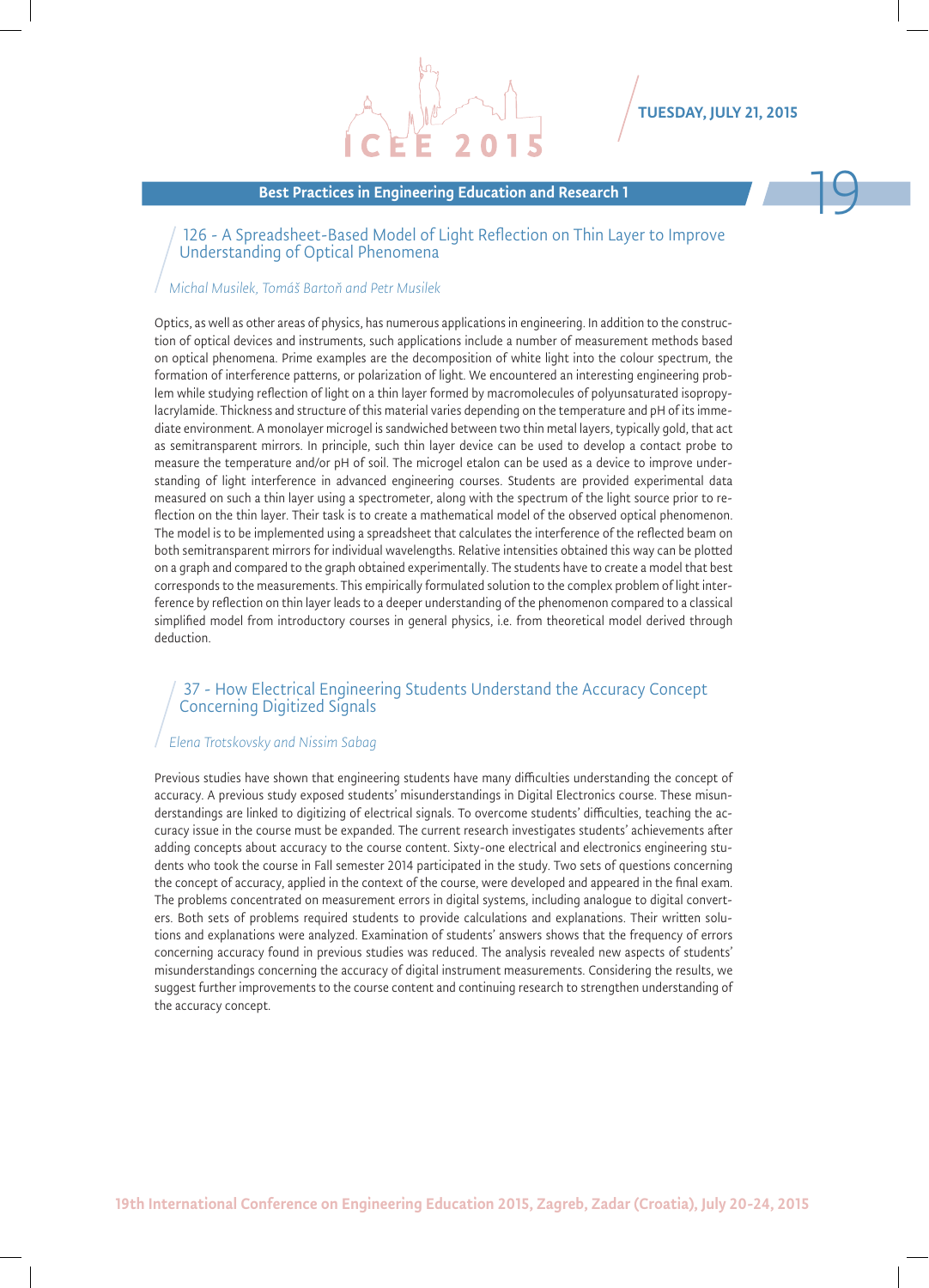

Best Practices in Engineering Education and Research 1

127 - An Autonomous Learning Ability Based Laboratory Course for Undergraduate Students Studying in Measurement and Control Subjects

#### *Pengxing Yi, Junfeng Wang, Tao Huang and Bo Wu*

We report a study of a specific measurement and control lab course at one university over 4 years. We found that when we taught the lab section in measurement and control subjects with a traditional course schedule, the teaching process doesn't encourage students to think actively and the students' creativity can't be inspired as we expect. To overcome this problem, we introduced an independent experimental course, which integrates the main crux of both the Basic Mechanic Engineering Control course and the Measurement Techniques of Mechanic Engineering course. In this lab course, the students are divided into small teams with three members, and they should corporate to design and develop a small mechatronic control system integrating measuring module and control module. In the whole learning process of this course, each team should complete demonstration of scheme, system design, manufacturing and assembling, system test, report writing and competition with a proper cooperation within their team. To broaden the students' horizon, experts in measurement and control will be invited to give the students several hours' lectures about measuring and control techniques in engineering practice. In addition, the lab instructor only acts as a project assistant rather than a decision-maker in the lab learning process, and his main duty is to supervise the working procedure of each team and provide some necessary guidance when some teams run into a problem. Therefore, the students can think actively, and also their autonomous learning ability can be aroused to the greatest extent.

# 54 - Freshman Engineering Students Prefer Time-on-task in a Solar Energy Course, rather than Time-in-class!

#### *Pierre Hertzog and James Swart*

Within higher education, student feedback or perceptions are useful in measuring effective instruction and are important to evaluate the nature and quality of educational interventions. Research has indicated that undergraduate engineering students really enjoy practical work scheduled in an electronic communication laboratory, thereby indicating a measure of student satisfaction. However, what do freshman engineering students enrolled for a course in Solar Energy prefer, time-on-task or time-in-class? The purpose of this paper is to present student perceptions of practical instruction offered in a Solar Energy laboratory at a university of technology. An exploratory case study is employed along with descriptive statistics of the quantitative data. An electronic response system was used in a classroom environment at the end of the course to obtain student perceptions on whether the practical instruction was enjoyable, challenging, relevant, sufficient and recommendable. A total of 84 student perceptions where gathered where 92% of the students indicated that they enjoyed the practical work done in the laboratory. 93% of the students felt that the work was relevant to the theory done in the classroom and 89% felt that more practical experiments should be done. The results of this study show that students view practical experiments in a Solar Energy laboratory as an important part of their educational development. Subsequently, it may be stated that freshman engineering students would prefer to spend more time-on-task than time-in-class where they can develop the needed skills and graduate attributes to be successful in a specific society, community or industry.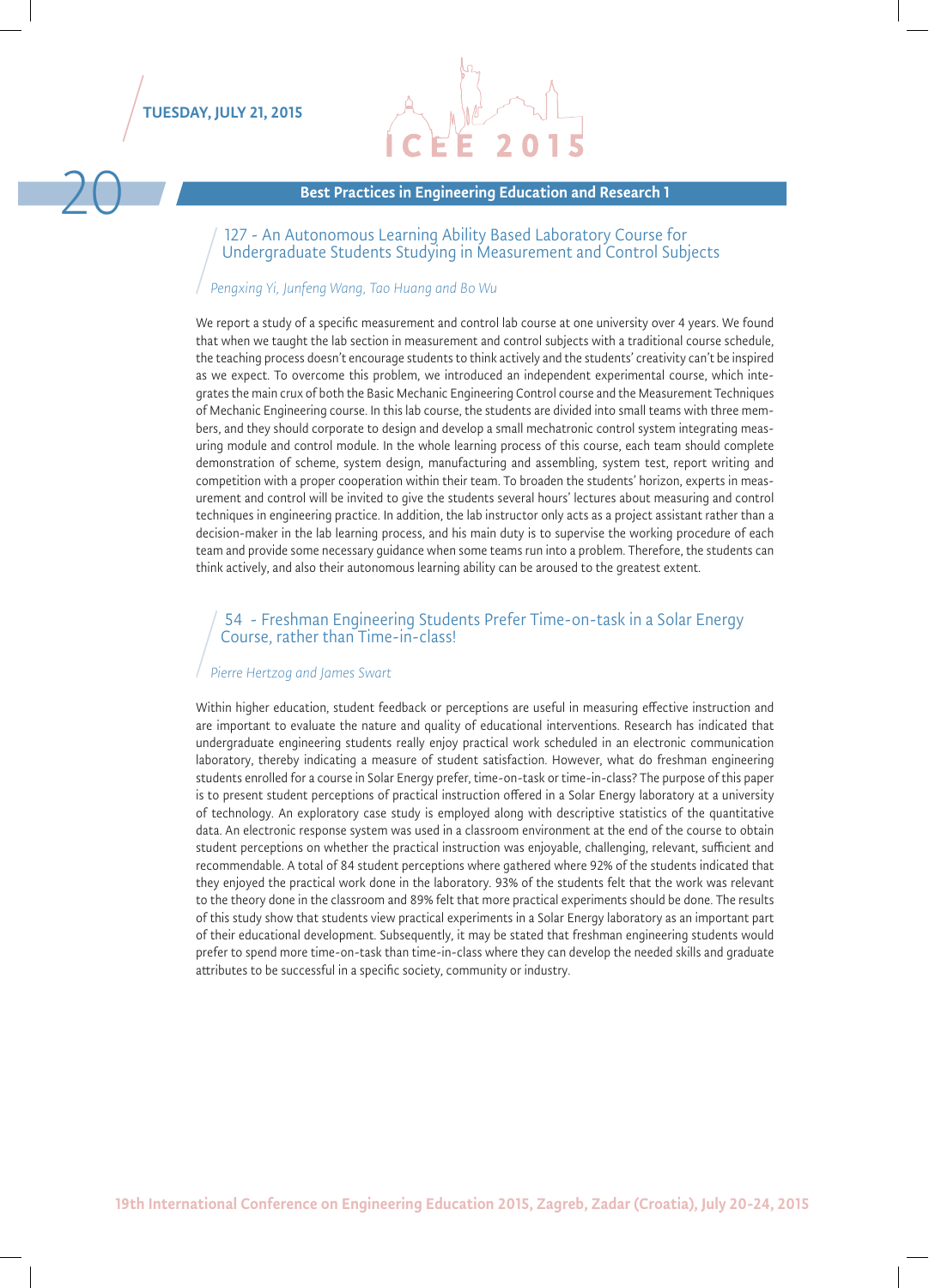

AOL, PBL and Quality Assurance 1 21

# Parallel session TuC1

AOL, PBL and Quality Assurance 1

#### 57 - Development and Uses of Iterative Systematic Literature Reviews in Electrical Engineering Education

#### *Branimir Pejcinovic*

It is expected that most, if not all, graduate students will posses skills necessary for doing literature reviews. It is less clear how to teach these skills most effectively especially to students who are area novices and unfamiliar with review process. Systematic literature reviews offer a solid instructional framework which can be implemented across curriculum and offer an opportunity to teach course material differently so that student learn not just the literature review technique itself but also some segment of the course material. Our pilot study investigated issues related to practical implementation of systematic literature reviews in two classes, with different course lengths and purpose of review assignments. Our initial results are encouraging: students' selfefficacy with respect to ability to do reviews improved and they think that this skill is useful. We have developed a new rubric for evaluation of final reports as well as weekly schedule of tasks.

#### 67 - Some Insights to Quality Improvement in Engineering Education System

#### *Ivan Szendiuch, Edita Hejátková, Alexandr Otáhal and Boleslav Psota*

The content of this paper is to recall some facts about the application of the quality system in the academic sector. The goal of the application of the quality system at the University is not only to ensure the quality of teaching, but gradually improvement at all levels of management and organization that will lead to raising the professional level of students. Quality is often used words about, but many people are unaware of its real meaning and, above all, its application in practice. Fortunately, there are practical experiences and results from the manufacturing sector, where after the Second World War, Japan was able to turn the theory of Edward Deming in the economic miracle. As a result, then a series of quality systems, which have been and still are successfully used in a number of companies, for example ISO, TQM and others. Unfortunately, in the academic sector is no uniform system of quality and there is a question whether he could in the realty exist. Detection and monitoring data is full responsible and fundamental step in all quality systems. There are some options, but for its successful introduction, several conditions must be met, which are mentioned in this paper. It is emphasized that the human factor in the educational process is prevailing indicator compared to the manufacturing sectors, where are measurable errors and non-conformed products. Understanding the basic principle and the importance of the quality system is the first step of its implementation. This paper outlined some basic principles related to the application of the quality system at the university. It must be understood when the quality system is correctly applied, brings both process improvement and also increasing of their efficiency.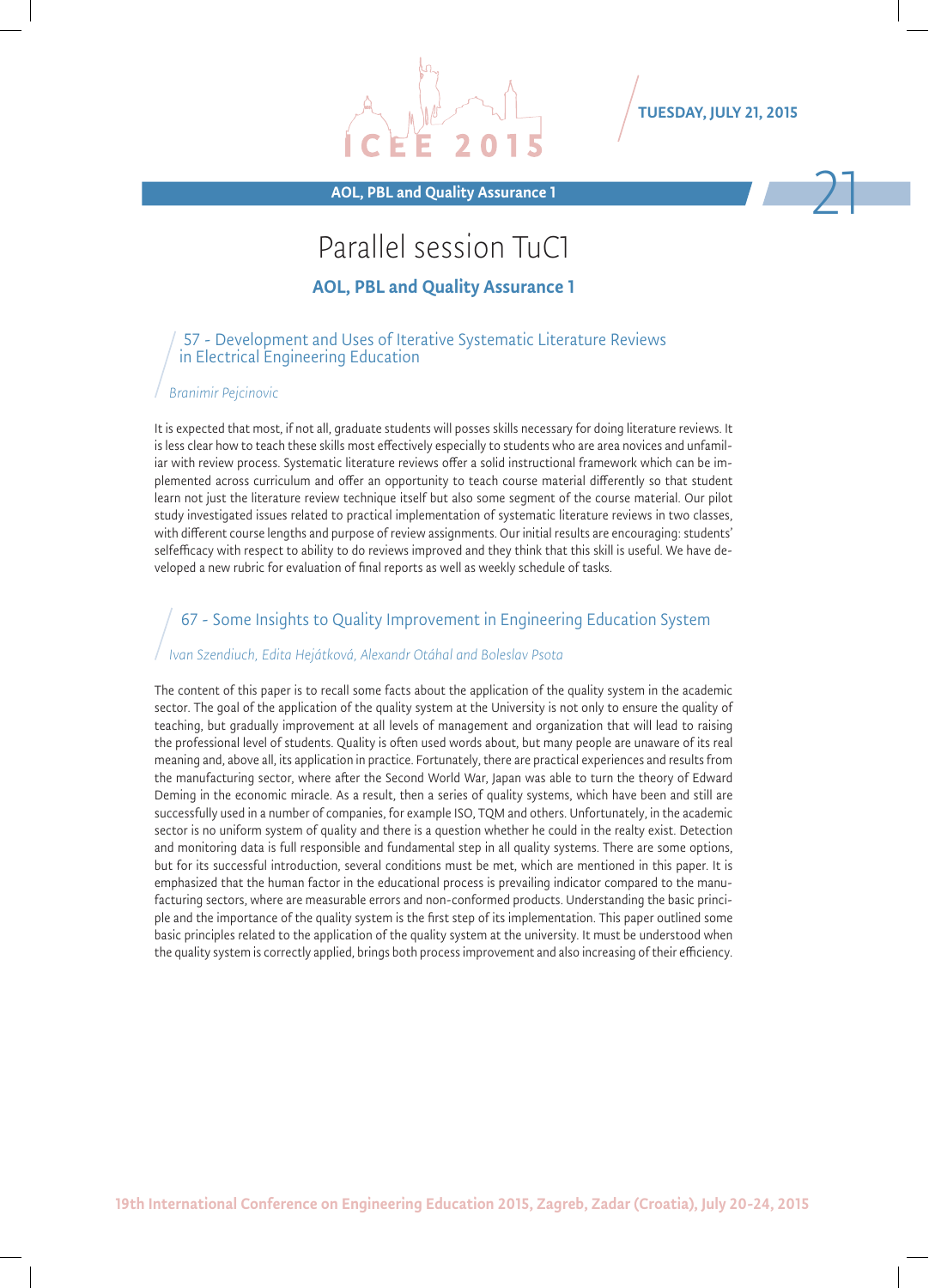



# AOL, PBL and Quality Assurance 1

61 - Significantly Improved Student Progression Results by Means of Course tronics, Electrical Engineering and Automation Technology of the Helsinki Metropolia UAS

#### *Heikki Valmu, Raisa Vartia, Eero Kupila and Tuomo Heikkinen*

The curricula of all the engineering degree programmes of the Helsinki Metropolia University of Applied Sciences went through a fundamental change in 2014. Most old programmes were merged and the pedagogy is based on collaborative teaching and learning. The studies of most engineering programmes are organized in modules of 15 ECTS credits (10 weeks). The modular structure facilitates cooperation between programmes and gives the students a much wider variety of choices in their study path. The degree programmes of Automation Technology and Electrical Engineering (tuition in Finnish) were merged and combined organizationally as well to the degree programme in Electronics (in English). It was decided that all the courses within the study modules in these programmes will be completely integrated and one study module thus consists of just one single course of 15 ECTS credits based on course integration and collaborative teaching between multiple members of academic staff as well as continuous assessment throughout the course leading to one single grade only. The goal was to improve the student progression since the current funding model of the Finnish UAS's is heavily based on it. The first results after the first semester reported here show that this model significantly improves the results and more than 93% of all the students in these degree programmes have passed all the courses in time compared to the relatively low values of 70% in 2013 and 50% in 2012.

#### 162 - An Evaluation of Three Freshman Experience Classes

#### *Maria Hasenhuttl, Marilyn Kaplan and Simeon Ntafos*

The strong job market in Engineering and Computing is attracting more students to these majors but shortages at crisis levels are still widely projected. Freshman retention is an important factor affecting graduation rates and number of degrees granted. Most Universities use freshman experience classes/seminars (and other methods to provide incoming students with the skills and encourage behaviors that will help them succeed in these demanding majors. In this paper we discuss and evaluate three freshman experience classes: a university-wide class during 2007-2010 and its School-based successors in the School of Engineering and Computer Science and the School of Management during 2011-2014. We report on approached used, retention rates, evaluations and lessons learned.

#### 46 - Changes and Challenges in Engineering and Computer Sciences Education - Guidelines to Treat Wide Themes for Beginners

#### *Clara Amelia de Oliveira*

This paper explains thematic approach formulation looking for beginners´ context at Engineering and Computer Sciences courses. First task is to present an introductory text for the students. The text shows how wide themes, titled thematic, wed with Object Oriented knowledge modeling tool to achieve the thematic formulation at first glance. The paper illustrates a practical example of introductory text in the Environmental Engineering field of knowledge. After this, it is presented a case example of a Numerical Analysis teaching topic under, both, traditional discipline oriented approach and thematic oriented approach. Conclusion enhances it is possible to implement thematic oriented view also in very traditional discipline oriented curriculum. The proposal challenges teachers and students because it effectively changes engineering education towards new curricular approaches. The ´change´ is to treat knowledge as a wide theme at first glance. The ´challenge´ is to understand this concerns a paradigm shift, adequate to deal with educational demands at globalization times including technological areas.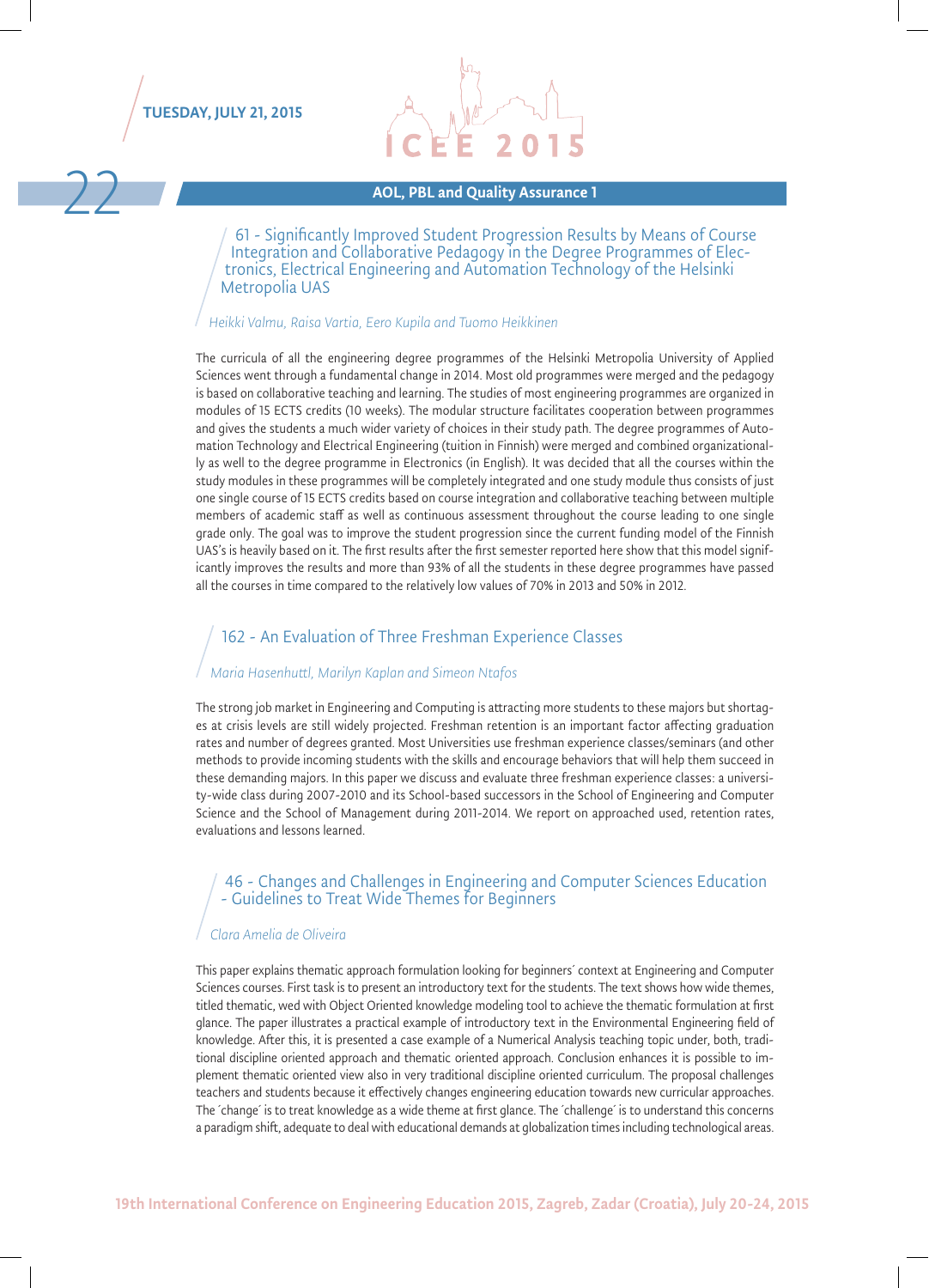Best Practices in Engineering Education and Research 2



## Parallel session TuA2

#### Best Practices in Engineering Education and Research 2

87 - Design of a Hands-on Mechantronic Project Integrated into an Introductory Course

#### *Youmin Hu, Thomas Kurfess, William Singhose, David Frakes and Bo Wu*

It is well known that college students lack practical engineering experience. It is important to strengthen the practice of design thinking and the ability to problem solve. Hands-on experiences in engineering education are beneficial to increasing both learning and enjoyment during coursework. In order to promote student competence in innovative design, creative decision making, technical communication, and team work, a course of Introductory Mechatronics Creative Decision and Design Tool (IMCDDT) was established in 2011 at HUST, and a hands-on practice training project was integrated into IMCDDT. In the project, students are required to design a mechatronic device using the methods presented in lecture. The device competes in an end-of-semester competition. The project is important in both promoting enjoyment of competition and training students in hands-on competence. In this paper, we will describe the design of the mechantronic hands-on project integrated in IMCDDT.

#### 14 - Making "Physical Chemistry" a more Interactive and Cooperative **Experience**

#### *Michael Bredol and Thilo Harth*

This contribution reports on a systematic effort to exploit hidden resources in an "Advanced Physical Chemistry" course in order to make them available for students needing more help than on average. The module is placed on M.Sc. level in an international programme and thus contains students with quite diverse cultural and language backgrounds, as well as diverse specific skills from prior studies. Several instruments like cooperative exercise platforms, bonus systems at examination time, inclusion of students in the selection process for the module contents, or the use of interactive graphical software have been tested in a coordinated way over three years to assess the influence on learning behaviour and cooperativity among the students. The project was embedded into and funded by a broader initiative on university level addressing continuous change and improvement in teaching methods. New ideas in the field of engineering education like bonus systems, supporting key competencies and collaborative learning settings play a significant role in this programme.

#### 4 - Student Perspectives of Practical Work done in a Laboratory – a Case Study from Logic Design III

#### *Nicolaas Luwes and James Swart*

Official accreditation bodies regularly review engineering education programmes to ensure that they adhere to the high standards set forth by the Washington, Sydney and Dublin Accords. These programmes must enable student to demonstrate important graduate attributes such as problem solving, being technologically literate and technically competent, which can be assessed within a laboratory environment. The purpose of this paper is to present student perspectives of practical work done in a Logic Design laboratory with regard to it being enjoyable, beneficial, challenging and relevant to the theory covered in a classroom. An exploratory study is employed along with descriptive statistics involving quantitative analysis of the collected data. Results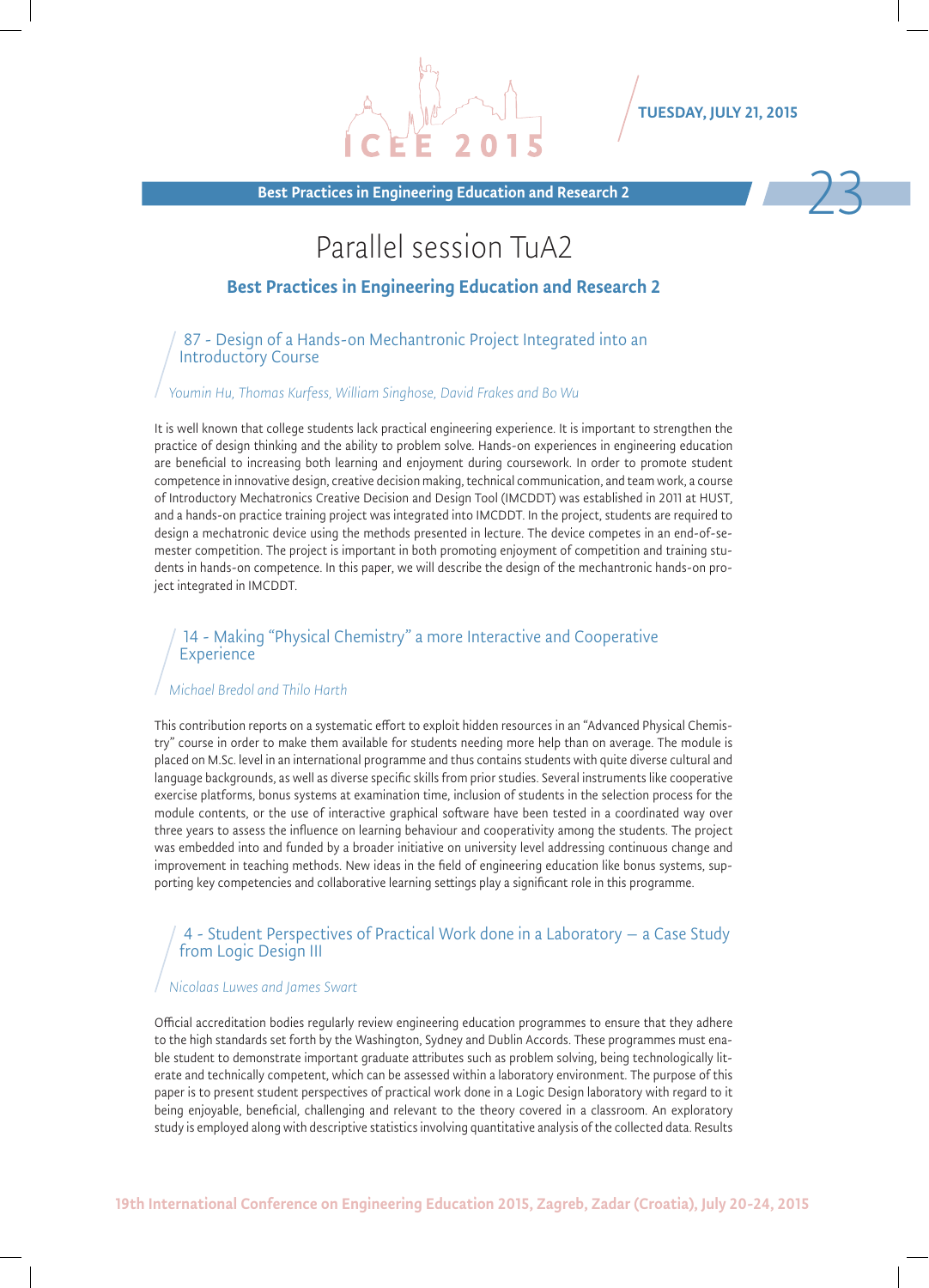

#### Best Practices in Engineering Education and Research 2

indicate that the majority of students (45 % strongly agree: 45 % agree) enjoyed the practical work, while many (56% strongly agree: 32% agree) felt that it was beneficial in terms of helping them to understand and apply theory in solving engineering related problems. The majority of students (25 % strongly agree: 47 % agree) further felt that the practical work was challenging, while (51 % strongly agree: 40 % agree) agreed that it was relevant to the theory covered in the classroom. However, (41 % strongly agree: 11 % agree) of students did indicate that they do not want to submit their practical assignments online. These student perspectives suggest that students are fusing their theoretical and practical knowledge, experiencing a measure of satisfaction as they demonstrate the acquisition of important graduate attributes.

#### 58 - Experimental Centric-Based Instructional Pedagogy

#### *Peter Bofah and Mohamed Chouikha*

This paper describes a project of cooperation among thirteen (13) Historically Black Colleges and Universities (HBCU) electrical and computer engineering programs. The intent is to develop an HBCU Engineering Network (HBCU-EngNet) with focus on the development, implementation, and expansion of an Experimental Centric based instructional pedagogy (ECP) in engineering curricula used in these HBCUs. The outcome of such cooperation is nothing less than the production of a larger number of better prepared African American engineers, as well as other students who have a better public understanding of technology and its role in (science, Technology, Engineering and Mathematics (STEM), education and policy. The ECP is being implemented at the various HBCUs to allow students of varying learning styles the opportunity to learn at their own pace and in their own environments, by providing them an alternative way to acquire technical skills and knowledge both in the classroom and outside. We describe the various learning modules developed by the HBCU networks covering courses in Electrical and Computer Engineering (ECE) first two years curriculum: Introduction to Electrical Engineering, Electric Circuits and Lab, and Electronic Circuits and Lab.. We build on the ECP courses that have already been developed, evaluated, and adopted at Howard University and Morgan State University, with an established National Science Foundation (NSF) funded Engineering Research Center (ERC) at Renssalaer Polytechnic Institute (RPI).While these courses were developed using the Mobile studio, the new ECP based learning modules have been developed using the Analog discovery boards. Faculty members of each member HBCU shares their labs and class activities through a set of hands-on face-to-face training workshops that is held at Howard University campus in the fall and in the summer. We have also conduct bi-weekly online training workshops, meeting with guest speakers' talks via webinars and video conferencing tools. We also have online site to host documents, activities, online resources and best practices. We will report on preliminary assessment results of student learning and conclude on describing lessons learned and the next steps of this project for improvement.

# 55 - Effectiveness of Student- and Professor-Centered Learning in the Geo- technical Engineering Introductory Course

#### *Dunja Perić, Marta Miletić and Mladena Miletić*

Identifying effective learning and teaching styles in engineering education is challenging because many students lack systematic background knowledge, which adversely affect their enthusiasm and motivation for learning. Presently, there is a variety of methods that professors and instructors utilize in order to help students learn. Geotechnical engineering is a unique discipline in civil engineering that poses additional challenges while providing opportunities for development of more effective teaching and learning strategies. Therefore, a study was conducted to assess the effectiveness of currently employed student-centered (SCL) and professor-centered learning (PCL) methods. A hypothesis was made that SCL is more effective than PCL. This hypothesis was tested and confirmed by analyzing assignment grades requiring SCL and PCL. However, SCL in the analysis occurred only in a laboratory setting. Students indicated that having laboratory and recitation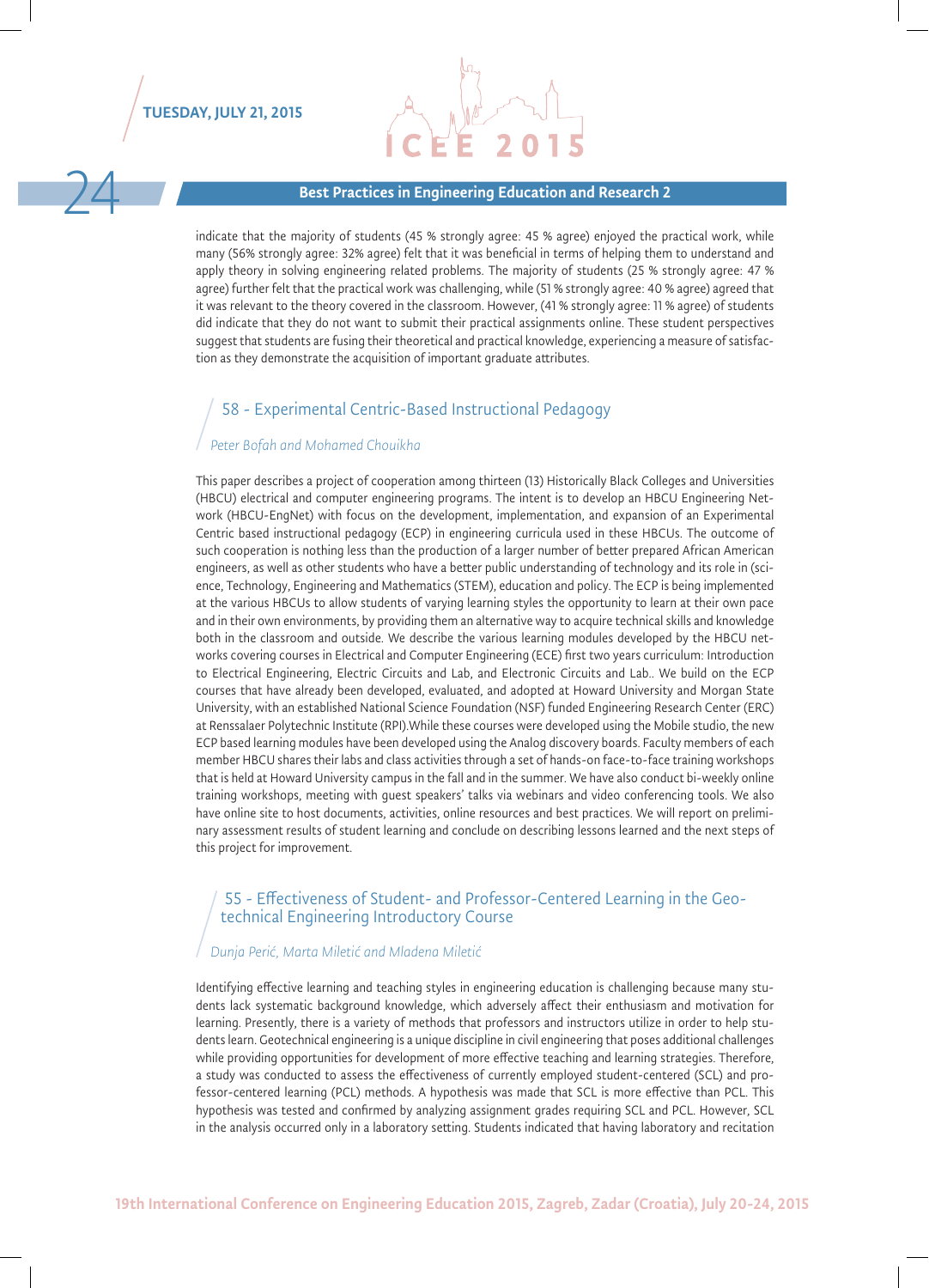# AOL, PBL and Quality Assurance 2 25

TUESDAY, JULY 21, 2015



# Parallel session TuB2

### AOL, PBL and Quality Assurance 2

#### 11 - On the Development of Statistical Models for Assessing Projects, Portfolios and Dissertations

#### *Jim Freeman*

Numerous assessment formats have evolved in higher education in recent years – many inspired by taskrelated activities in the workplace. Some are not new: at Masters level, the dissertation is longestablished, whereas at undergraduate level, the use of projects and portfolios is becoming increasingly fashionable. However, implementing these different forms of assessment is not always easy even when strict rubrics are enforced. As a consequence, double-marking is frequently used to offset the subjectivity of marks awarded. Unfortunately, this strategy too is not without its difficulties – as recent studies have shown – especially when there is fundamental disagreement between first and second examiners. Focussing on this issue of inter-marker conflict, a series of simple statistical models are developed to help assess how final marks might be more objectively determined.

#### 6 - Fundamental problem-solving skills are found across the board in education:Are our power engineering students on-board?

#### *A.J. Swart and L.E Toolo*

Fundamental problem-solving skills are common to many disciplines and could be found to exist across the board in all forms of education, including Power Engineering. Industrial Projects IV is a compulsory capstone module for students enrolled for the postgraduate Baccalaureus Technologiae (BTech) in Electrical Engineering (Power) in South Africa. This module makes use of project-based learning to prepare student graduates for further postgraduate studies in terms of Masters and Doctoral degrees. This module does not involve the physical construction of an electronic project, but considers case studies from Industry where million rand projects need to be implemented to solve existing problems which may include network, substation or feeder strengthening. The purpose of this paper is to assess a singular Industrial Projects IV dissertation with regard to project-based learning principles where fundamental problem-solving skills are involved. These skills include identifying and understanding a problem and developing and evaluating alternative solutions. An illustrative case study is used where qualitative data is analysed in terms of a singular Industrial Projects IV dissertation. Quantitative data is also presented, in the form of the final dissertation grades for all Industrial Project's IV students for 2014 which is an indication of whether they successfully achieved the fundamental problem-solving skills. These results suggest that not all engineering students mastered these skills, leading to the conclusion that not all engineering students are on-board when it comes to problem-solving.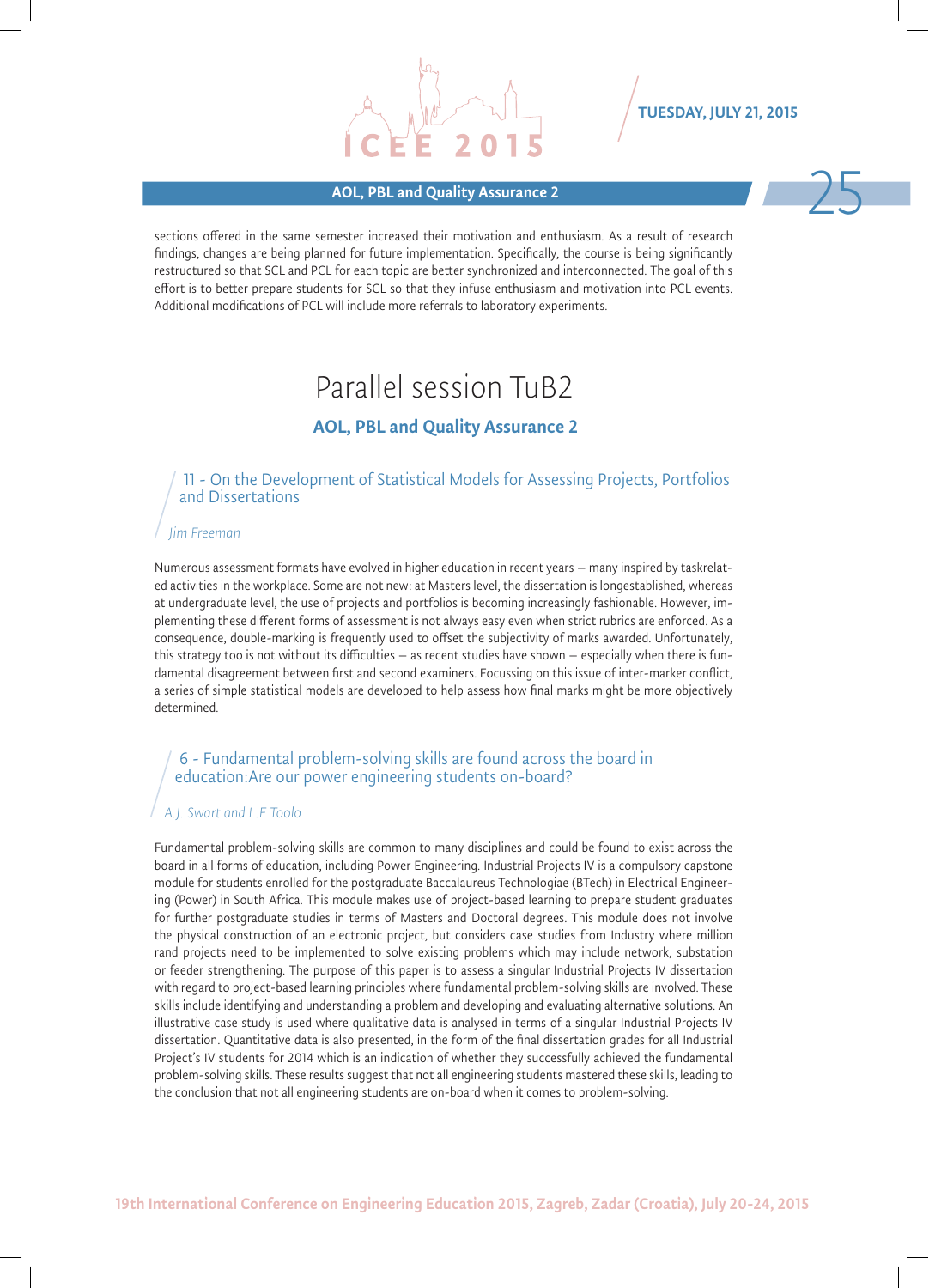

# AOL, PBL and Quality Assurance 2

#### 93 - The Role of Marketing Strategy Simulation in Assurance of Learning

#### *Maja Martinović, Ana Kuštrak Korper and Martina Čaić*

In this paper the comprehensive case study will be presented which illustrates how business simulation can be used to augment learning and how it can contribute to many of assurance of learning requirements. There are three approaches to achieving knowledge integration in marketing strategy simulation courses: theoretical, applied, and practical. Simulation enables students to build the practical integration skills in a risk-free environment so that they can make better decisions in their real business environment. The paper will also discuss how distance learning pedagogies can actually improve classroom teaching. It is clear that no single assessment tool can fully meet the assessment requirements of either a course or a curriculum. Paper will illustrate an assortment of enhancements and assessment tools that can expand learning opportunities and provide a variety of feedback information about students' knowledge, skills, and reactions to various market challenges. It will display the process of measurement methods and rubrics selection used to measure student outcomes, as well as the process of setting the acceptable results. This paper will present the approaches to "closing the loop" for several learning goals: knowledge in new and unknown circumstances through conceptual understanding of marketing strategy; capacity of critical and analytical thinking; usage of new technologies; oral and written communication skills, and student work in teams.

#### 159 - Professionalism and Ethics in Engineering Education and Research: Issues of Skills Development and Future Employability

#### *James Uhomoibhi and Maragaret Ross*

In preparing students for today's employment, in addition to their technical and digital skills, there is a need for them to understand and develop professional skills. Students should be made aware of the role of their appropriate professional body, and be encouraged to become involved with its activities. All of the professional bodies have a Code of Conduct, which can be used to discuss professional practice. Various mini case studies to illustrate this will be included in the paper, which can and have been, adapted to students on different technical courses. Examples from the news can be used to further illustrate both ethical and legal issues, as students need to be aware of these both for their own sake and that of their employer's. Examples are given in the paper. In addition, the need to develop the softer skills, particularly presentation skills, that are so important to the initial employability and future promotion of students, are discussed. The issues of linking presentations with other topics, to overcome the reluctance of students, are reported. These include students working in small teams and with weekly feedbacks by one member of the team in turn; providing confidential feedback of presentation style. The understanding of these professional skills is not only important for the students' future employer, but also for their own employability and their future life.

#### 193 - A Pragmatic Teaching Methodology in a Final Year Module in Engineering Education

#### *Esther T. Akinlabi*

Teaching can simply be referred to as an act, practice or an exercise of exchanging ideas or principles usually by an authority unto the person(s) being taught. The author believes that teaching can also be referred to as the process of imparting knowledge and skills to students or learners. This process may involve the activity of educating and instructing which often time has a formative effect on the mind, character and physical ability of a learner. For this act to be effective, it is expected that a teacher will employ pragmatic teaching methods to drive his/her point home to ensure that the students acquire the requisite learning and thereby imparting the lives of the learner at the long run. This paper reports some pragmatic teaching practices that have been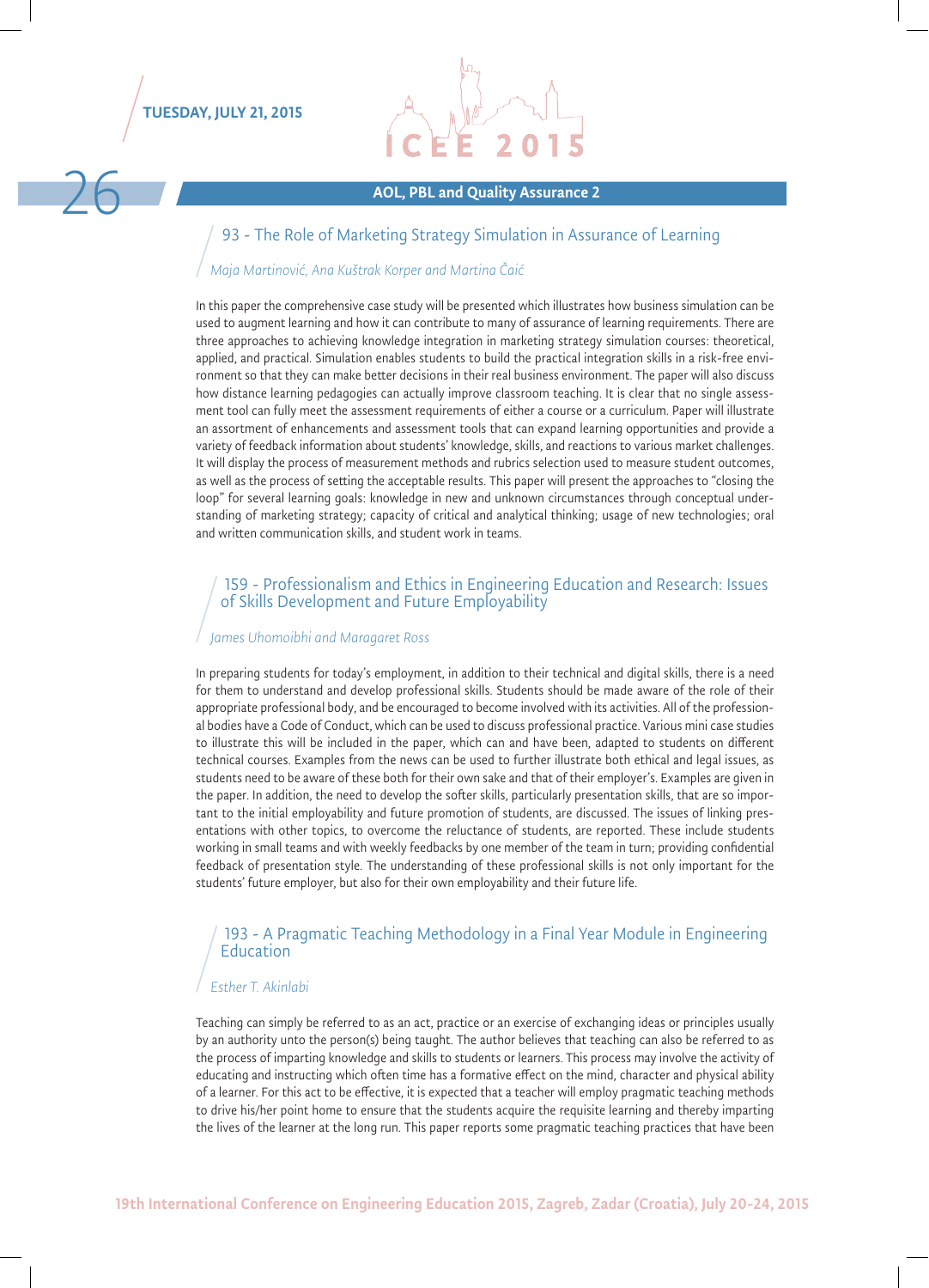#### AOL, PBL and Quality Assurance 2

TUESDAY, JULY 21, 2015

employed in teaching a final year module course in an Engineering Faculty in South Africa. In addition, the feedbacks on how the students felt about the teaching methodologies employed were received and analysed to further improve the teaching practices employed. Some of the teaching methods introduced to the students over a period of time include the use of relevant PowerPoint slides, video, industrial visits, show casing of prototypes in class, brainstorming sessions in class and once in a while have a class in a relaxed atmosphere for example under a tree with a good shade. From the feedbacks received from the unanimous teaching evaluation questionnaires analysed, it was revealed that all the students either agreed or strongly agreed that the teaching and learning materials and the methods employed have supported and facilitated learning in the module during the course of the semester.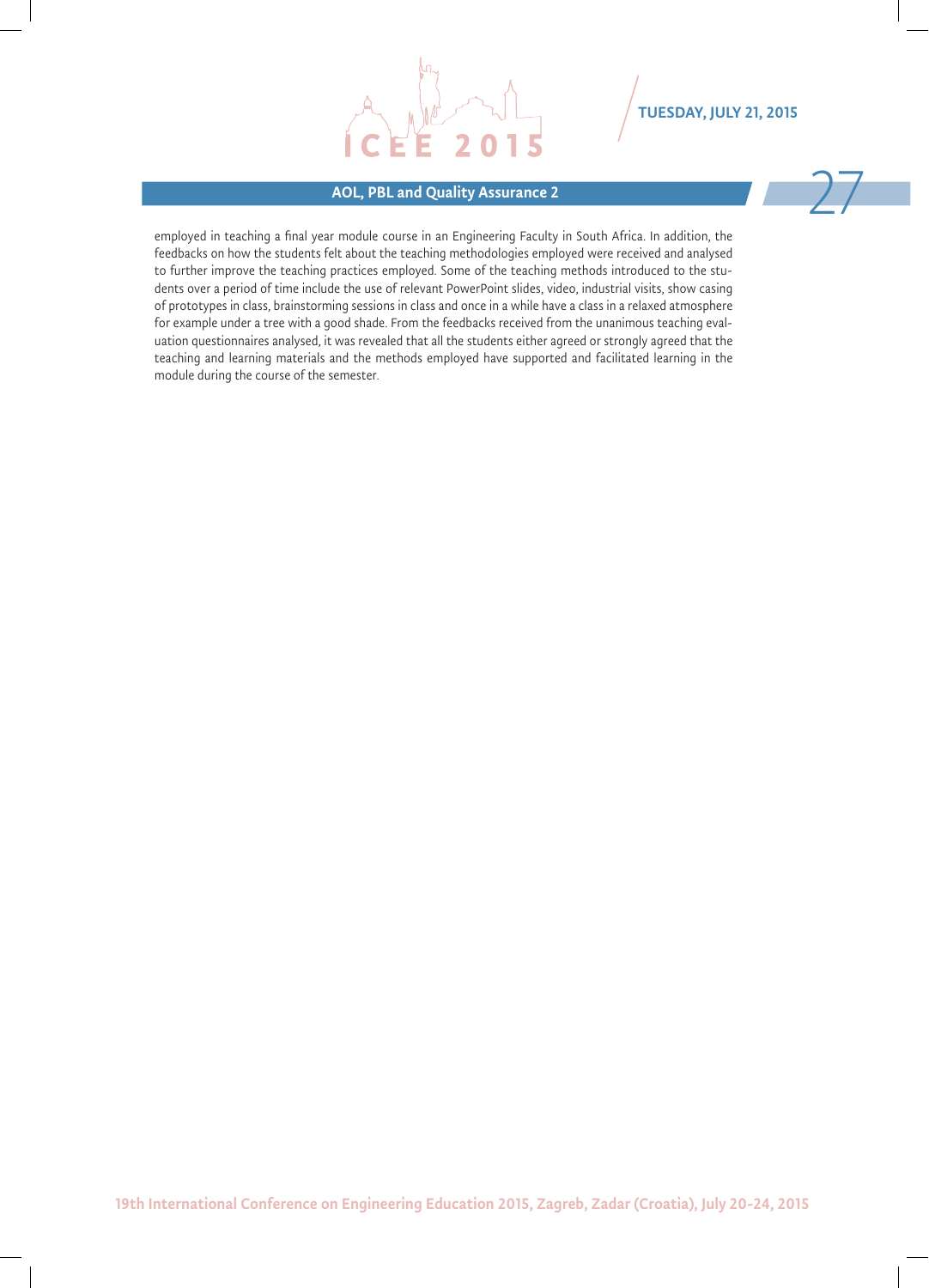

Globalization and Cooperation in Engineering Education

# Parallel session TuC2

#### Globalization and Cooperation in Engineering Education

### 28 - Quality Matters in Projects with Turku University of Applied Sciences

#### *Timo Vaskikari and Kristiina Meltovaara*

Nowadays it is quite normal to teach students with projects from a real work life. Both sides win, students will learn how to handle real life projects, and vice versa, companies will get quite cheap work labor with the newest knowledge on IT and enthusiasm. Engineering students in Turku University of Applied Sciences have practiced many years this kind of learning in engineering education. However some problems do exist, which have to be taken into consideration. In many cases it can be hard to get suitable projects from the industry at the right time. And as well as this , when companies have suitable projects there is no time for students to take part in these projects, because they are rushed to complete their theoretical studies. In this paper typical quality problems between companies and Universities of Applied Sciences are discussed and some conclusions are drawn and practical innovations are suggested.

#### 174 - An Inter-campus, Multi-disciplinary, Industry Sponsored Capstone Design Project on VTOL

#### *Shih-Liang Wang*

In the past three years, the Boeing Company has sponsored a multidisciplinary, inter-campus senior capstone design project to design a futuristic vertical take-off and landing (VTOL) aircraft based on probable technologies available for production in 2040. Each year, students from Iowa State University (ISU) and North Carolina A&T State University (NC A&T) team together to work a on a different VTOL project. Each year, two collaborative teams of students from ISU and N.C. A&T are formed to compete. Each team has 7 aerospace engineering seniors from ISU and an equal number of students from N.C. A&T (from three departments: mechanical engineering, industrial engineering, and electrical engineering). Students gained valuable experience through this challenging project.

# 60 - LINC Project for Enhancement of Industry-University Cooperation in En- gineering Education in South Korea

#### *Euy-Soo Lee, Juntae Kim, Hae-Jong Joo, Byung-hoon Jeon and Chee-Sun Won*

South Korea has achieved a rapid economic growth over the past 40 years and engineering education is evaluated as contributing greatly to such economic growth of the country. However, the engineering education of the South Korea is now experiencing many challenges. Typically, there is unbalance between engineering manpower and its industrial demand, top students tend to avoid choosing engineering, and companies raise problems on engineering curricula's failure to reflect latest technologies. In this paper, we present one of the government's major projects related to engineering education - LINC (Leaders in INdustry-university Cooperation) program which was launched in 2012 to enable university education to respond effectively to industrial needs through industry-university cooperation. Dongguk University was selected for this program since 2012. Through Dongguk University's example, we will introduce on the establishment of industry-university cooperation-friendly university system and the construction of components for the improvement of education.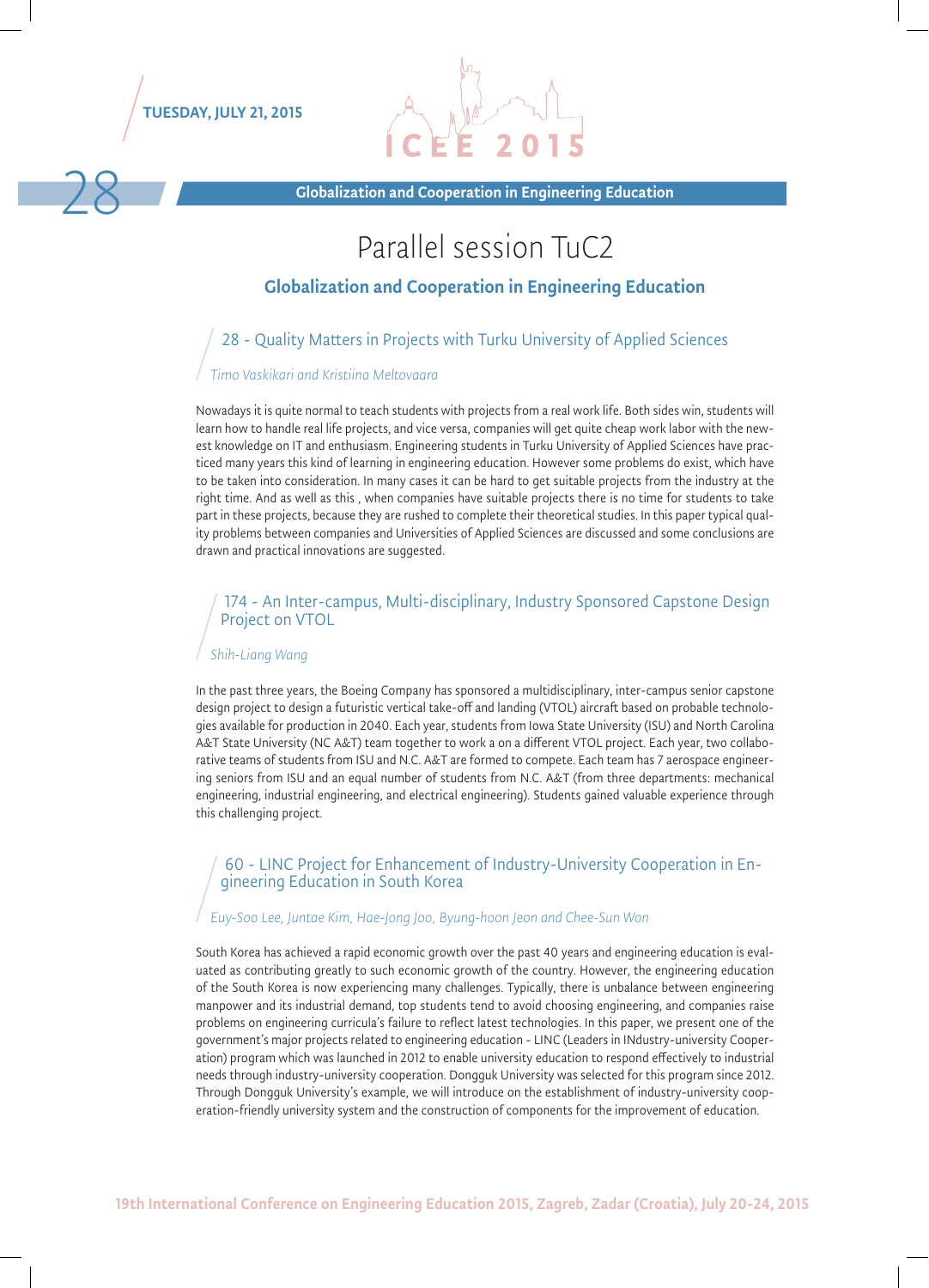#### Globalization and Cooperation in Engineering Education



#### 38 - A Model for Global Collaborative Engineering Education in Product Data Management

#### *Emmanuel K. Glakpe*

Over the last decade, five universities around the globe have been collaborating in the teaching of a course on product data management through design. The universities are Howard University and Virginia Tech in the USA, ITESM in Monterrey Mexico, Technische Universitat Darmstadt, Germany and Shanghai Jiao Tong University, China. In addition to introducing the students to working across continents on a design project in global teams, it brings the students together to understand each other culturally and to bring this union to bear on the major engineering design project which is constrained to satisfy customer needs in different world markets. The course is taught under the global umbrella of the Partners for the Advancement of Engineering Education (PACE) that has generously provided some resources to enhance the delivery of the course. In this paper, a general description and history of the course is presented followed by specifics related to the planning, organization and conduct of the single semester course. The resources for the course are described in addition to the conduct of the course over the thirteen week semester period. Examples of students' work are presented in the paper. The paper concludes with achievements, challenges from the collaboration and provides recommendationsfor the enhancement of the course.

#### 160 - Teams in Kenyan Engineering Education

#### *David M. Bowen*

Engineers are a critical human resource as Kenya pursues stated national goals, including the desire to achieve Newly Industrialized Country status by the year 2020. The effectiveness of Kenya's engineers and their ability to work together to design and actuate complex systems will play an increasingly significant role in Kenya's abilities to be self-sufficient and to face global competitive challenges. Consequently, engineering education and practice is of the utmost importance for Kenya's development. Today's professional engineering environment is characterized by increasingly complex systems, accelerating rates of technological change, global competition, and ever decreasing design-build cycles. To thrive in such an environment, engineers need abilities that complement traditional technical skills. Increasingly engineers need to be proficient with non-technical skills including communication and the ability to work in team environments. Accordingly, 'ability to work in multidisciplinary teams' is an ABET requirement for engineering graduates, and there is significant effort to instill such skills in ABET accredited schools. In this study we report the results of a qualitative study utilizing interviews of engineering faculty at Kenyan Universities that offer degrees in engineering. Topics covered include educational and professional background, including working in and/or managing engineering teams, and use of engineering teams in Kenyan Universities. The interviewees indicate that they believe that team skills are valuable for engineering professionals, however little to no formal programs exist for generating these skills in Kenyan engineering students. We conclude with a discussion of the necessity of team skills in the emerging engineering professional environment, and suggestions for inclusion of team skills in Kenyan Engineering education.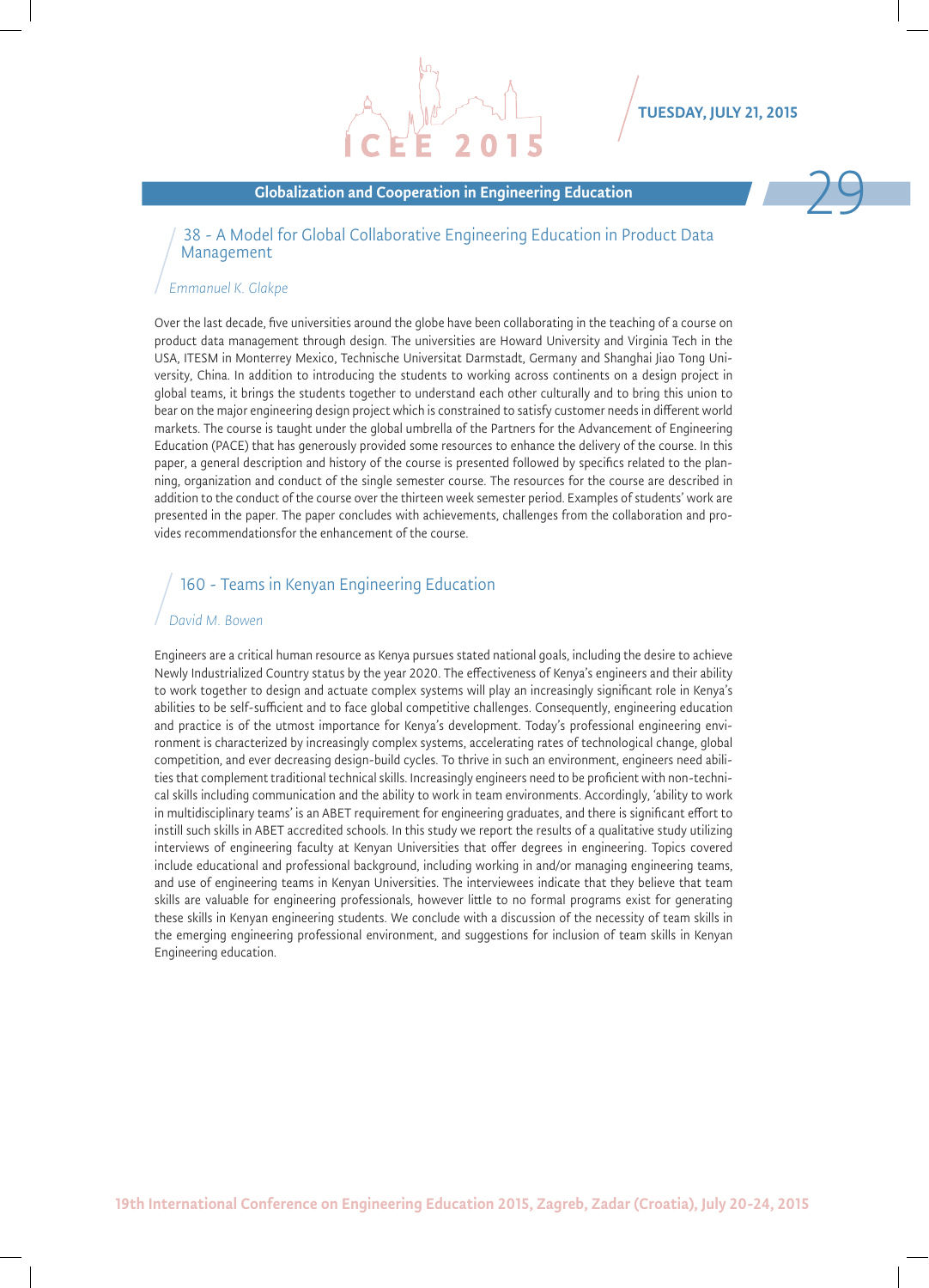

# Parallel session TuA3

#### Innovation

### 20 - Inspiring Innovation *Mahbub Uddin*

Innovation is the agent of change. It is the catalyst for continuous creation of new products, processes, services, and businesses. This paper articulates the taxonomy of inspiring students to engage in innovation journey. It provides a road map of how to awaken passion for innovation, develop and nurture mindset for innovation, overcoming barriers for innovation, understanding the thinking tools and characteristics for innovation and experiencing through the innovation journey.

#### 66 - Innovation in Microelectronics Assembly Technology Education

#### *Ivan Szendiuch and Edita Hejátková*

This paper deals with innovative education programme in the microelectronics technology area, containing modern technologies of electronic packaging and interconnection. It is applied at Faculty of Electrical Engineering and Communication in Brno University of Technology. The subject "Modern Microelectronics Technology" gives the fundamental knowledge and skills about "Electronics Hardware" in booth Bachelor´s and Master´s degree program in particular. The content of the lecture is in accordance with the global development and is coordinated with programmes at various universities worldwide. A new idea, and at the same time the main objective in this area is to achieve still closer contact of the University with the industry in terms of technological integration. Lectures and laboratory curricula are described, as well as the supporting project, which is implemented in the form of an integrated circuit, by students in team work organization. Practical training in the microelectronics laboratory forms a very important part of the learning process, which is positive valued by students, and was also awarded by the International Microelectronics Assembly and Packaging Society. The laboratory is based on low cost no-vacuum thick film technology, which allows students to realize various electronics components and also their own integrated circuit. Therefore, the main emphasis is on the acquisition of practical skills and abilities. It also increases students' motivation and their active approach to study. This paper describes the structure of the course and includes also some experience of teaching.

#### 105 – Innovation Lessons to Apply to Engineering Education

#### *Barry A. Benedict and Lilia A. Abron*

Increasingly, engineering graduates are expected to contribute to innovation within the companies or agencies for which they work. Engineering education needs to begin preparing graduates to contribute and succeed in that environment. Many of the most pertinent findings considered for curriculum inclusion originated in other disciplines. Several possible approaches are presented in this paper with discussion of appropriateness and ease of adoption in the curriculum. These concepts will be applied to a senior design capstone course, while also describing how they apply to PEER Consultants, P.C. Among considerations are teams, organizational structures, space, and finding others. A number of techniques for enhancing team performance and innovation are presented, including ideation, design thinking, liberating structures, and brainstorming. Team member accountability is a key element, and team formation should not be random. Use of other organizations, both within and outside the university, is discussed as possible support. The value of interdisciplinary collaboration is noted.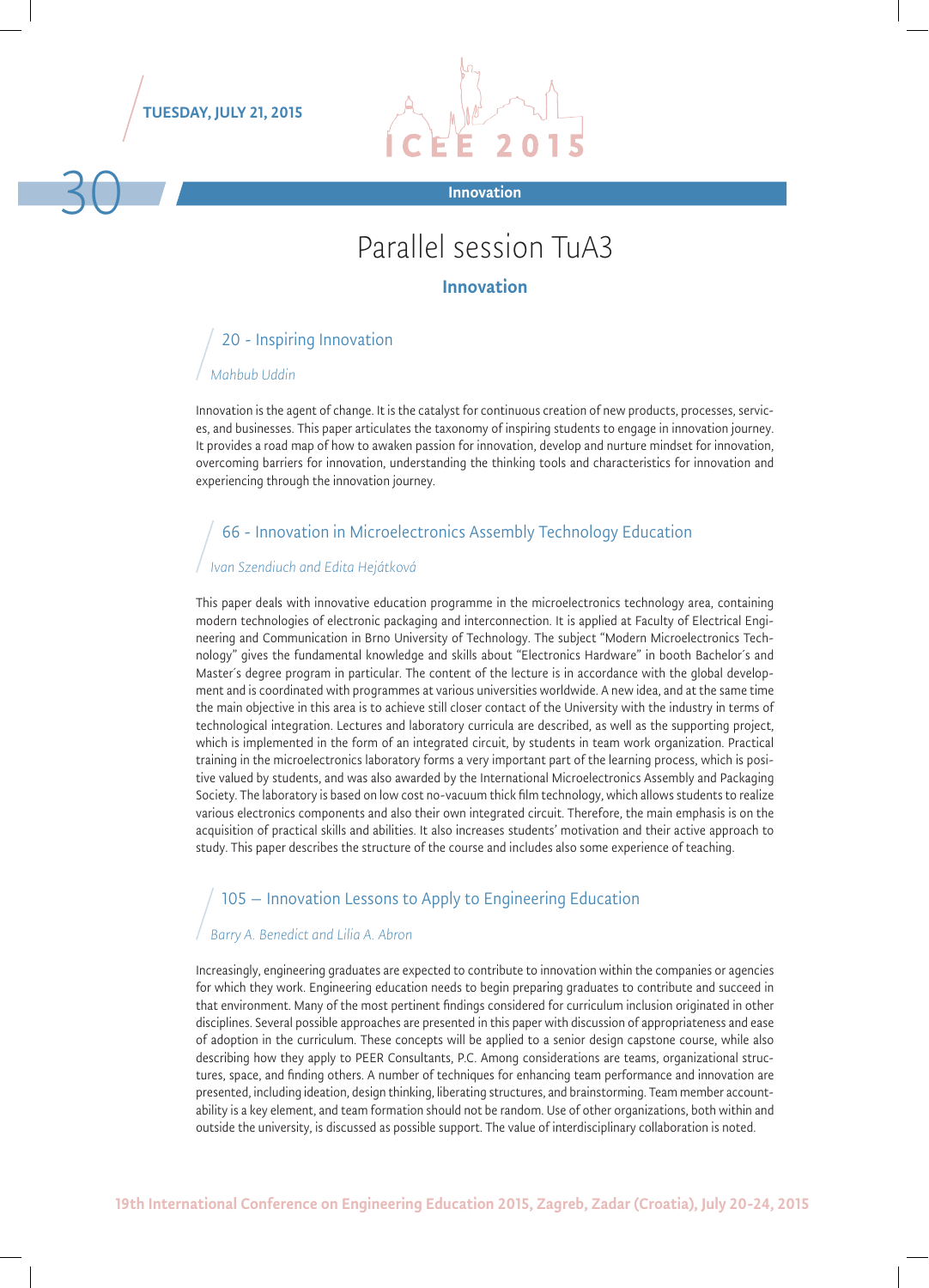

# Innovation 31

#### 47 - Continuous Quality Improvement of Leadership Education Program through PDCA Cycle

#### *Tomoko Maruyama and Masahiro Inoue*

The reinforcement of quality assurance system in university education is in great demand. With the goal of quality assurance of a class curriculum, we applied the Plan-Do-Check-Act (PDCA) cycle on leadership education on graduate students of engineering, resulting in seven years of continuously improved quality of the education program in which students achieved their learning goals. The traditional leadership education only gave students knowledge regarding leadership in the form of lectures. Therefore, how to apply this knowledge through students' action has been a big issue for them. To improve leadership ability of students we introduced leadership education program which integrating knowledge, simulated experiences, and real actions. This leadership education program was conducted in the Masters program at the Shibaura Institute of Technology's Graduate School of Engineering and Science between 2008 and 2013. We measured the extent to which students achieved their goals, combining diagnostic, formative, and overall evaluations. With evaluation results of clarified learning outcomes, a PDCA cycle was repeated in order to improve quality of the education program in three stages. We validated that this cycle led to the achievement to produce effective leadership actions of students.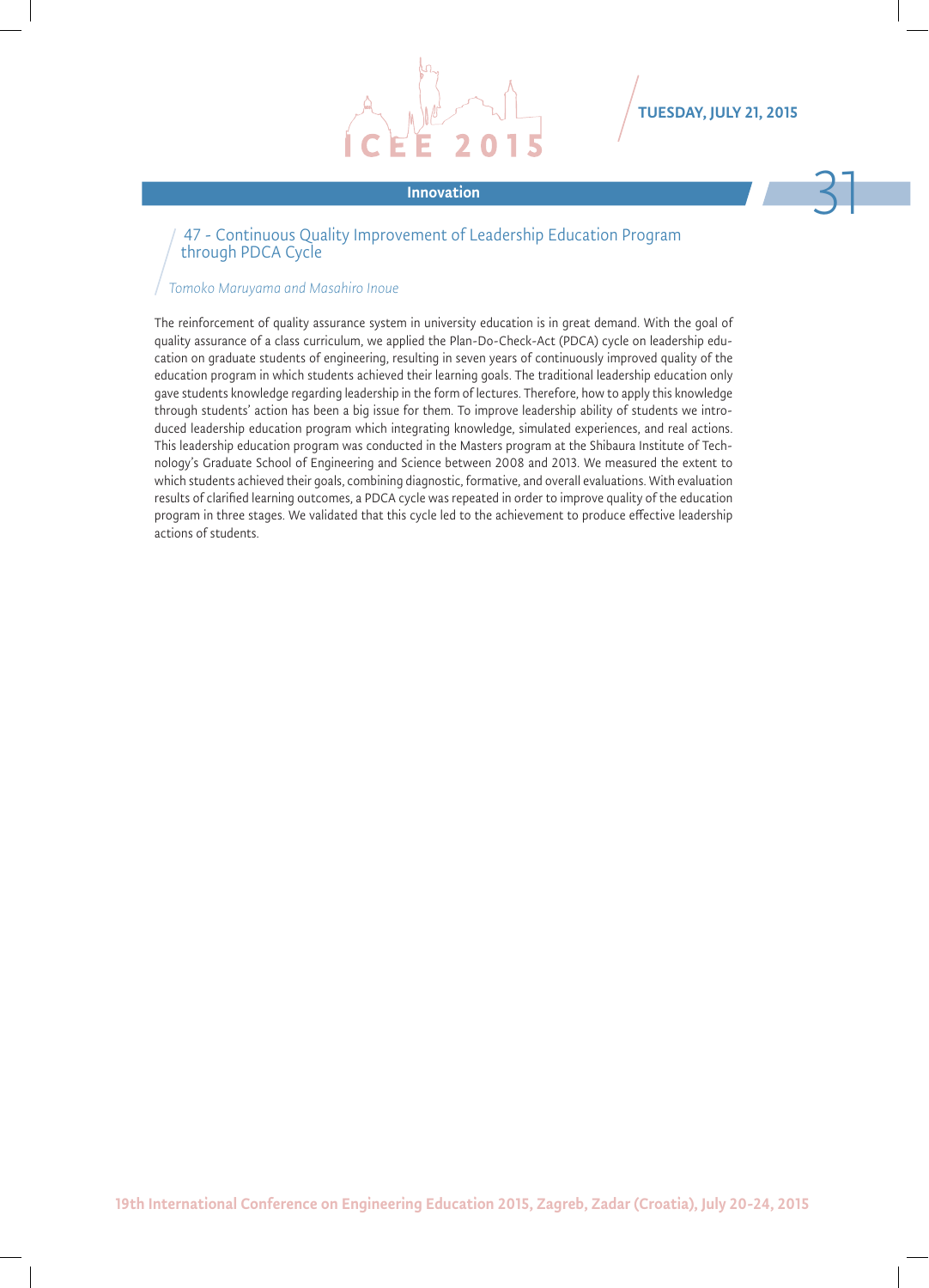



Information Systems and Information Society 32

# Parallel session TuB3

#### Information Systems and Information Society

#### 53 -Virtualization of Laboratory Education in Network Security Engineering

#### *Antti Hakkala and Seppo Virtanen*

In this paper we discuss the benefits of virtualization of network security education environments in university level information security education. We approach the topic with regard to student learning experience, teaching staff workload, learning environment engineering, and facility use. Virtualization technologies have advanced significantly in recent years, making the switch to virtual environments possible. This paradigm shift from physical computer laboratories to virtual learning environments has gained momentum also in higher education, where large lab rooms full of computers are still an everyday reality for students. With virtualization, these computer classrooms can be repurposed as multifunctional facilities. Practical benefits for virtualization include better use of facilities, cutting costs and providing added value to both students and the faculty. Our goal is to take this emerging transformation to its logical conclusion with a fully virtualized network security education environment, with a separate network infrastructure from production networks. This environment is designed to allow students to use their own devices when doing lab exercises, with support to most popular operating systems, making it possible to arrange lab sessions in a regular classroom, or anywhere a suitable Internet connection is available.

#### 82 - Defining and Measuring Key Expertise Areas in Information Security for Engineering Students

#### *Antti Hakkala and Jouni Isoaho*

In this paper we discuss what kind of and what level of requirements on information security knowledge the emerging information society poses for its citizens. By defining key topic areas of interest and mapping out essential skill sets and knowledge areas in information security for engineering students in relation to these requirements, we start to assemble a framework which can be used for developing information security education. First, we divide the field of information security into subcategories and map them to different learning profiles, based on different levels of required competence. With the help of an online learning environment, we analyze preliminary results on measuring students' expertise and development in lower expertise levels in the context of an entry-level course on information society and cyber security, where we piloted the framework that we have developed. We discuss the practical arrangements of three online exams with the goal of efficiently measuring student knowledge on information security, and present preliminary data on learning results using the first version of this framework.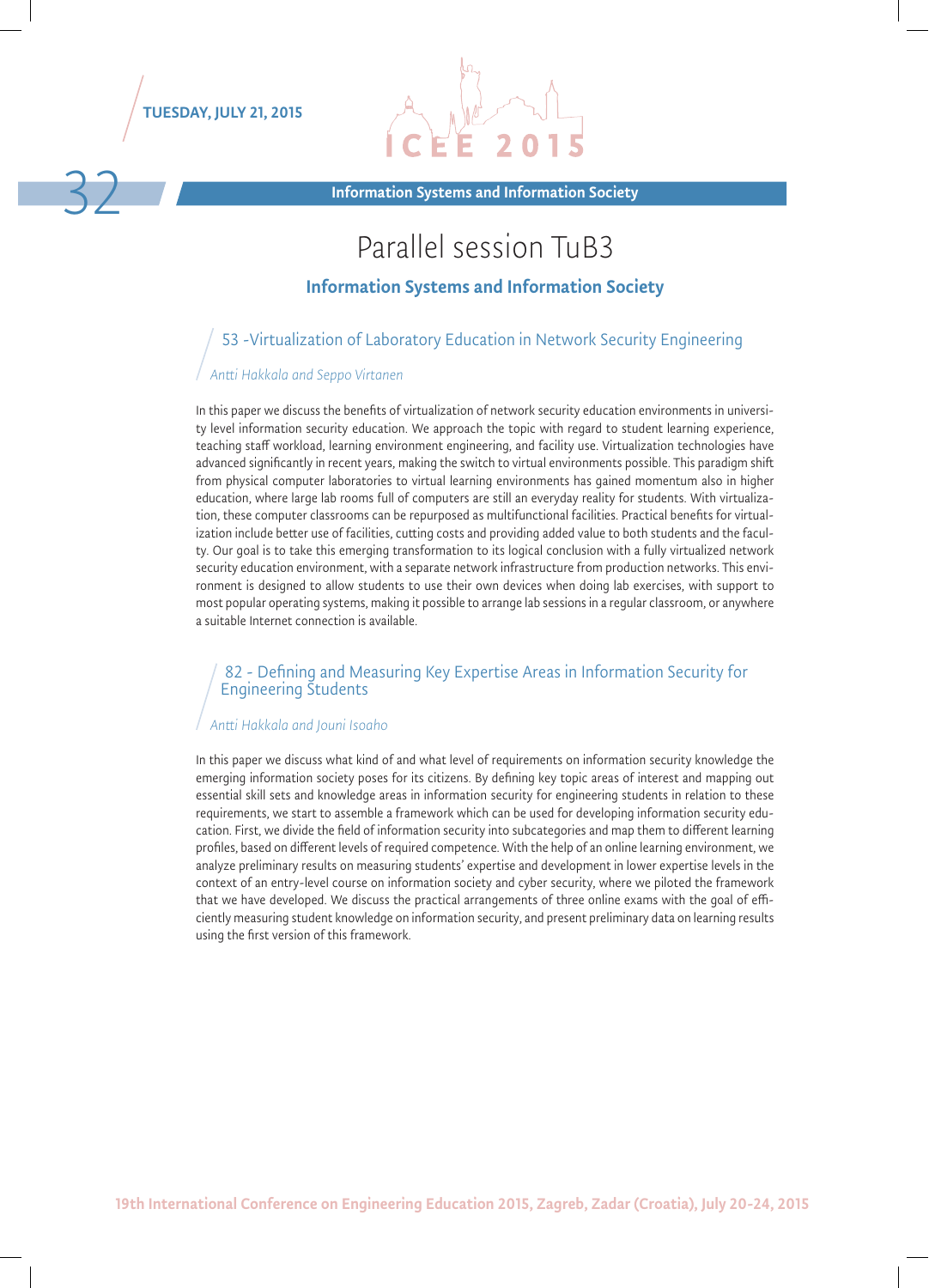#### Information Systems and Information Society 33



#### 86 - Management of Parallel Change Request Processing

#### *Branko Sinković, Andrea Budin and Gordana Barić*

Change requests are common part of the software product lifecycle. They can be initiated by end users because of legal changes, business process change or improvement as well as system errors, and by developers or system designers. If the support team should resolve requests sequentially, there would occur a lag time while waiting for the end users' feedback, therefore the support team members are working on the multiple requests in the same time. As the number of requests executed in parallel grows, the time requested to switch between the tasks becomes significant.

#### 48 - Information System as a Management and Communication Device for Scientific Research at the Moroccan University

#### *Youmna Elhissi and Abdelkrim Haqiq*

In a context of E-Governance and modernization of higher education, the Moroccan University is facing new challenges, such as: - Orientation, development and promotion of scientific research that meets the needs of the socioeconomic environment and therefore affects the lives of citizens. - Developing the culture of communication and information by ending practices that limit the dissemination of information. Moroccan strategy for the development of higher education has focused all its projects on the use of new technologies for the management and structuring of research, and the promotion and enhancement of its activities. To this end, the establishment of an information system for the management and communication of research in the university can organize all the research activities, structure research units on an administrative and financial sides it can also communicate its work to enhance the sharing and open a window of partnership with its socio-economic environment. This work aims to develop an information system for management, information security and communication research in the Moroccan university. This system will allow collecting, classification, processing and disseminating information related to scientific research at the university in order to organize and structure all its activities. It will also enable all university's actors to use a digital workspace to access and share information, and therefore interact and get involved in the promotion of scientific research at the university.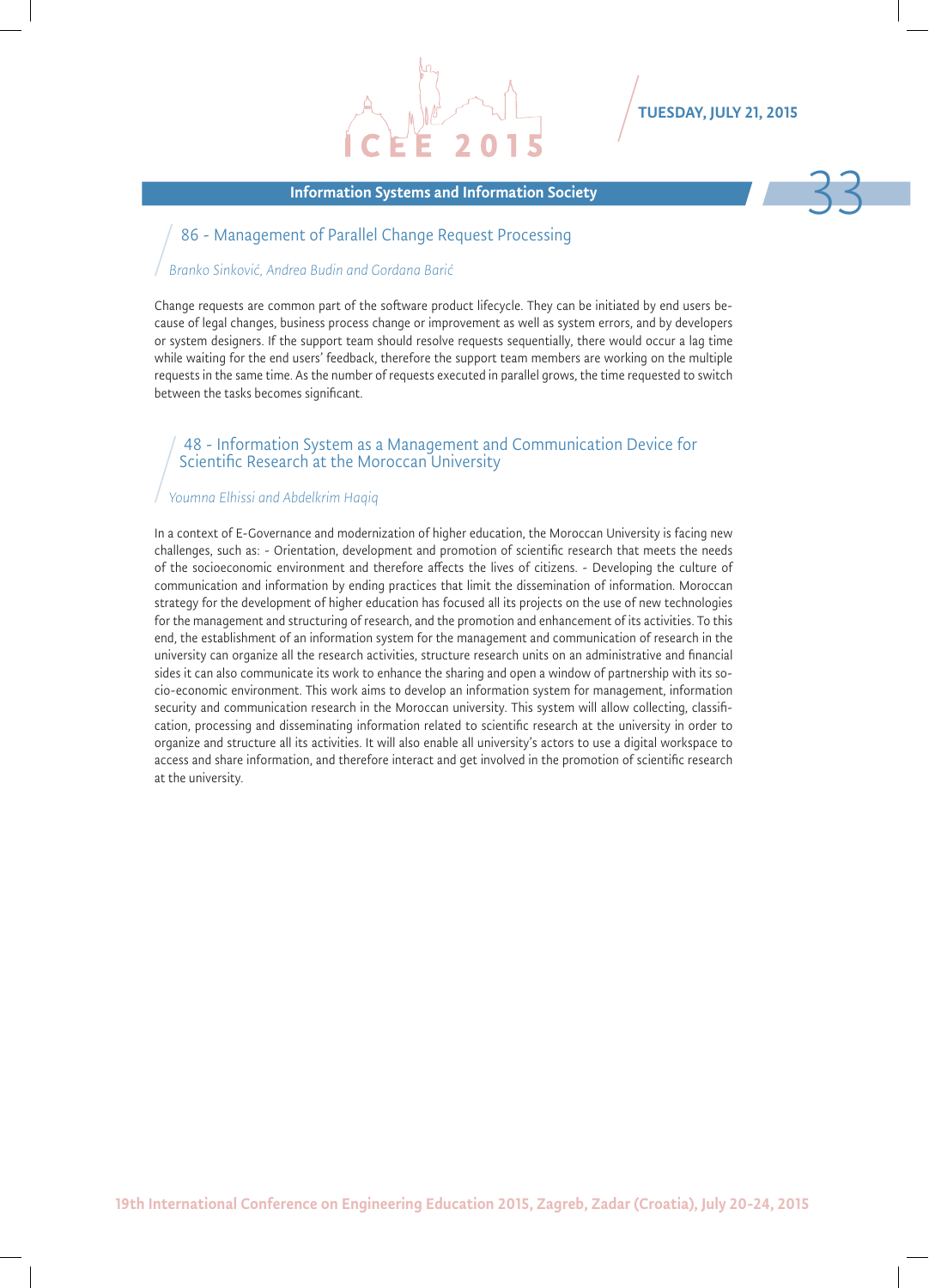WENDSDAY, JULY 22, 2015



Information Systems and Information Society

# Panel Session

#### 157 - Ideas to Big to Stay Small: Two cases of tech startups in Croatia with Double Bottom Line Impact

#### *Tina Lee Odinsky-Zec*

Purpose – The purpose of this panel is to illustrate the trajectory of ideas that are conceptualized for greater impact beyond their borders. The cases originating from Croatia, one of Teddy the Guardian, a high tech teddy bear that aids in child patient diagnostics and the other, Serwantess, a device that improves quality of life for home-bound patients are examined as both have customer markets that extend well outside their country of origin. Design/methodology/approach – Two enterprises with innovations in healthcare are explored through in-depth interviews with their founders as well as data collected from secondary resources. Their stories are unpacked using Isenberg's Domains of the Entrepreneurship Ecosystem as a framework. The startup ecosystem assessment is seen from their perspective to reflect the accelerators and inhibitors to their growth and development. Findings – The two cases showcase the opportunities and threats of big ideas coming from small markets. Lessons can be learned on how to create an environment that assists tech startups in navigating multiple stakeholders. The double bottom line impact includes social, they are improving the care of patients and financial, whereas and generating investments and sales internationally. Originality/value – This panel provides real value by focusing on two emerging startups that launched within the past five years with rapid traction made possible by focusing on solutions to universal problems.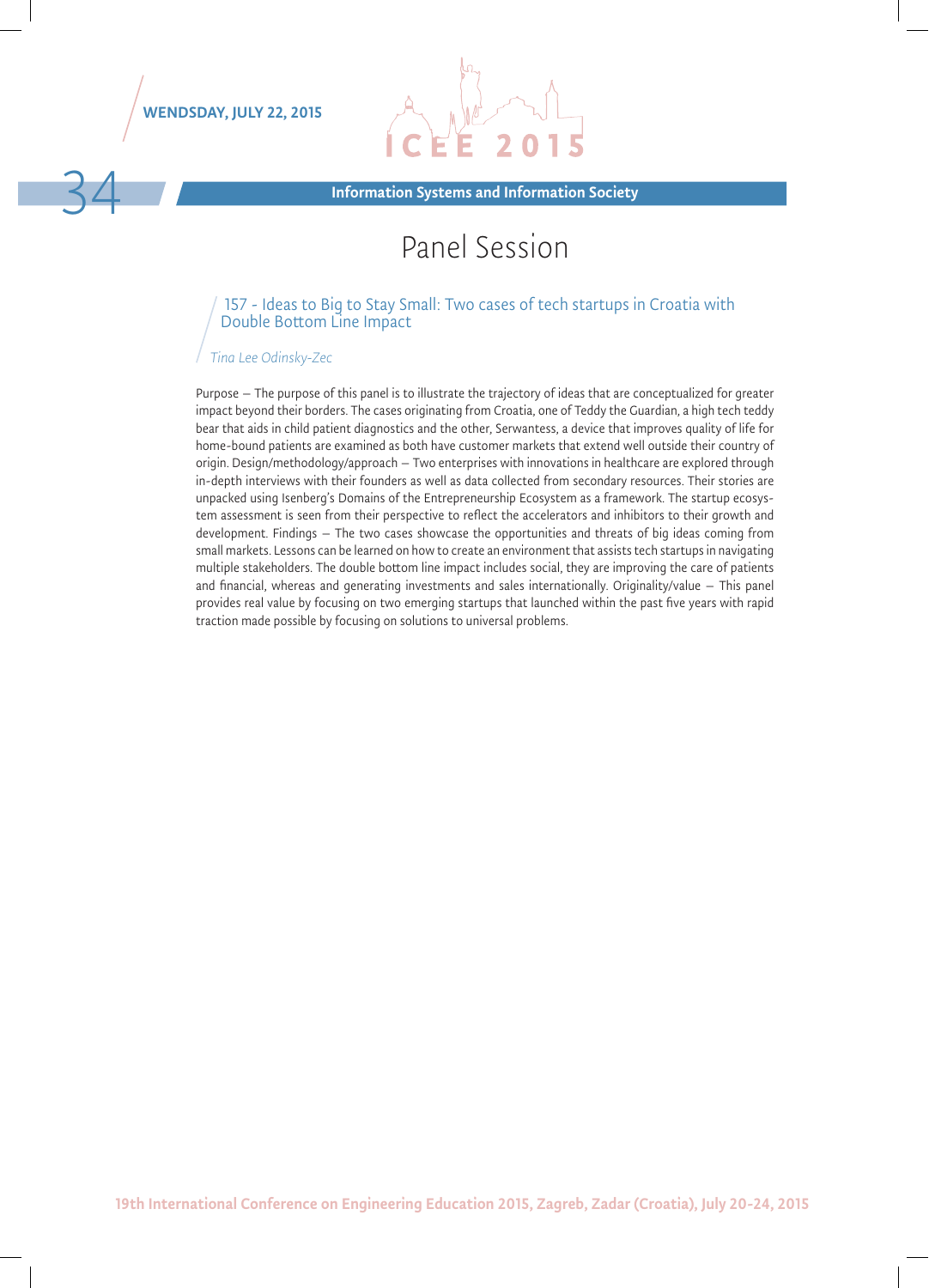

WENDSDAY, JULY 22, 2015



## Parallel session WA1

New Teaching Methods 1

#### 10 - Integrated Teaching Methodology of Programming Logic and Statistic

#### *Eduardo Oliveira Teles, Hugo Leonardo Deiró de Souza and Dante Augusto Barone*

The Programming Logic and Statistics are fundamental disciplines to performing tasks in the areas of Engineering and Computers. The development of skills in both areas contributes significantly to training professionals. As long as the Statistic allows to process data, facilitating their understanding, the Programming Logic organizes the implementation of activities/routines and helps in solving complex problems. The use of the R language of programing in the methodology presented in this work allows the visualization of data, and it was used for the integrated development of statistical calculations and graphics, working with the main topics of statistics and programming. This paper presents a methodology to teach Programming Logic and Statistics, in an integrated view, using the R language with a case study focused on monitoring energy consumption. The case study shows how available data at the Educational Institution have been studied, allowing the contextualization and better learning of the subjects covered. This model can be used in other disciplines.

#### 16 - Engaged STEM Learning Using Catapults

#### *Peter Willmot and Anthony Sutton*

This paper describes one element of a year-long module for mechanical engineering students that is designed to enhance student engagement and improve professional skills. This mini-project embraces the concept of 'enquiry based learning' within a challenging student-centered team project. The intensive and competitive project was scheduled early in the first semester as a vehicle to assist students to adjust to their new surroundings at a time when there were no other lectures or classes. The 160 strong cohort was divided into tutorial teams of 6 and started with a review of the mathematical concepts related to simple kinematic systems and the laws of motion. Teams were then exposed to designing, manufacturing and testing a floor mounted catapult and competing to out-perform others through their efforts. Strong bonds became apparent among team members and the willingness on the part of many was shown to work beyond normal class hours were observed because of the exciting and motivational challenge. An online survey provided evidence that, in addition to substantial social benefits, the exercise proved a powerful vehicle for enhancing practical understanding of fundamental mechanics that had been revealed as generally lacking in freshers.

#### 80 - Creation of a Collaborative Study Community in Engineering Studies

#### *Sakari Lukkarinen, Jaana Holvikivi, Peter Hjort, Mikko Mäkelä and Minna Lakkala*

This paper describes a novel course structure at the beginning of engineering studies. The aim of the course was to integrate new students into the study community by keeping them tightly together in one classroom during the first eight weeks of studies. The idea was based on project-based learning that has already been introduced at many universities. However, the course did not revolve around one single project, but consisted of several small team assignments. The paper is a case study that describes the course and its findings, comparing the situation with previous years' experiences that have been documented in several earlier studies. Feedback and notes were collected regularly during the course. Student surveys after the course indicated a high student satisfaction.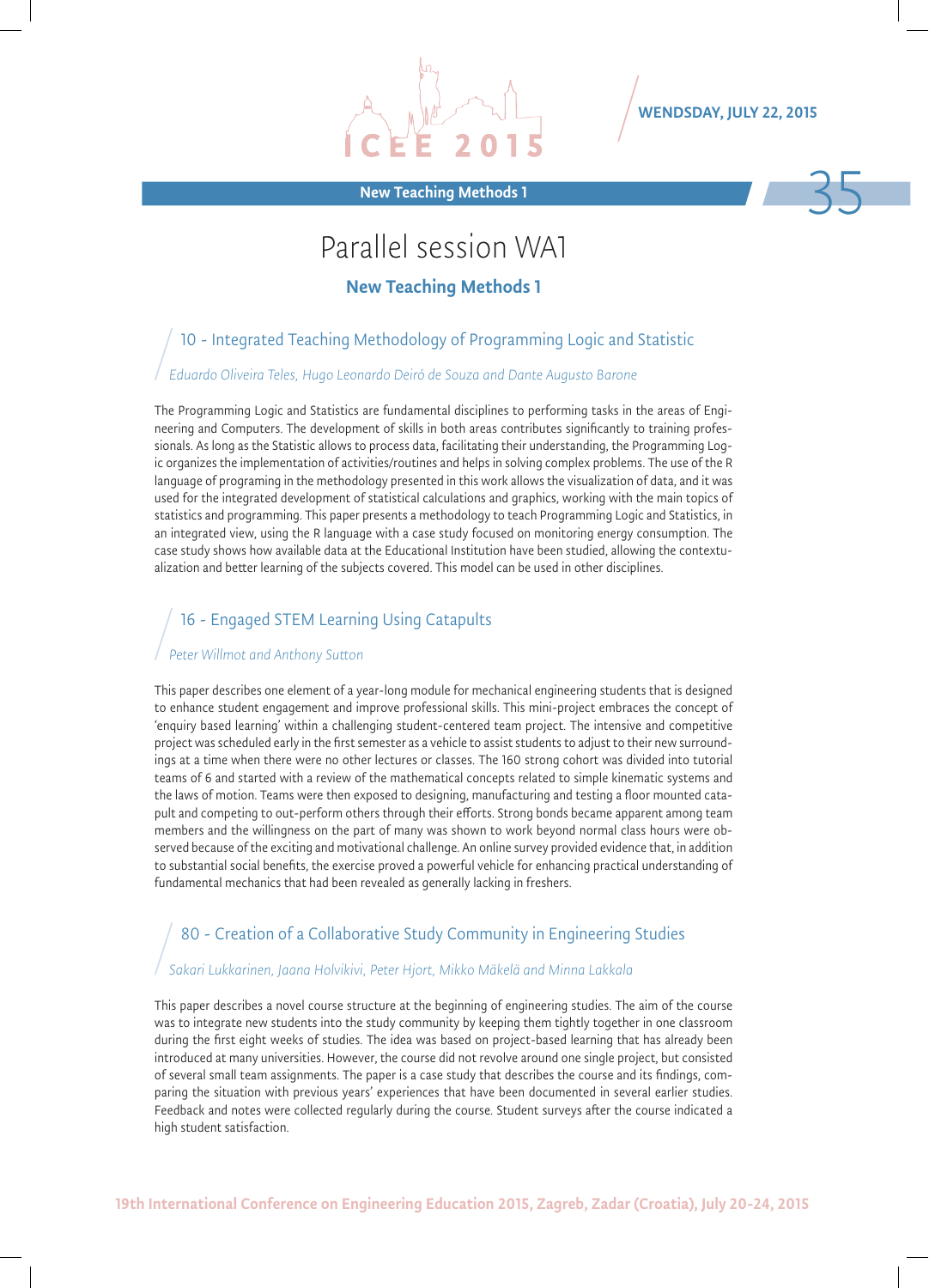

# Rew Teaching Methods 1

78 - Students' Perceptions on Collaborative Work in Introductory Programming Course

#### *Teemu Rajala, Erno Lokkila, Rolf Lindén, Mikko-Jussi Laakso and Tapio Salakoski*

Pair programming and other forms of collaboration are generally considered useful for learning. Still, as educators and researchers, we should also pay attention to students' opinions on the collaboration and the effects it may have on the quality of their work. While redesigning an introductory programming course in our institute we converted half of the lectures into automatically assessed interactive tutorials with heterogeneous set of exercises. Students completed the tutorials in collaboration, with two students working on one computer. In this paper we first present the pedagogic background for making the aforementioned redesign choice. Next, the technical implementation of the tutorials and pair work is described. At the end of the course, a comprehensive survey was given to students (N = 153), asking them to describe whether they preferred collaborative work over working alone, how effective they found the collaborative work, and what kind of factors they think influence the effectiveness of working with peers. Based on the results, students generally were in favor of the collaborative work and in their opinion the greatest benefits of pair work were the knowledge sharing, improved learning, faster problem solving and learning interaction skills.

#### 168 - Addressing Learners Challenges in Open and Distance Education with the focus of literacy and use of ICT Tools, Case Study Focused on the Open University of Tanzania

#### *James Uhomoibhi and Juliana S. Kamaghe*

Due to budgetary and time constraints, the materials science basic course for non-majors is offered at many institutions in the format of lecture only. In order to enhance the learning experience of the students, an interactive virtual lab was developed to enable the students to have a hands-on practice to complement the lecture. Traditionally, laboratory instruments that are too expensive and, at times, hazardous (such as X-ray diffraction), were unavailable for educating most engineering students. In the current project, funded by Hewlett-Packard and NSF, simulations that use game-design approach, were made the experiments broadly available to large classes. To make the lab even more affordable, it was developed to run on simple laptops. It is widely and freely distributed around the globe. Assessment of the virtual laboratories has been conducted at several institutions in the US and abroad. It included diverse populations in a variety of universities and community colleges with positive results from both learning outcome and student attitude. The laboratories also proved to be successful for demonstrations and hands-on recruiting events for middle and high school students.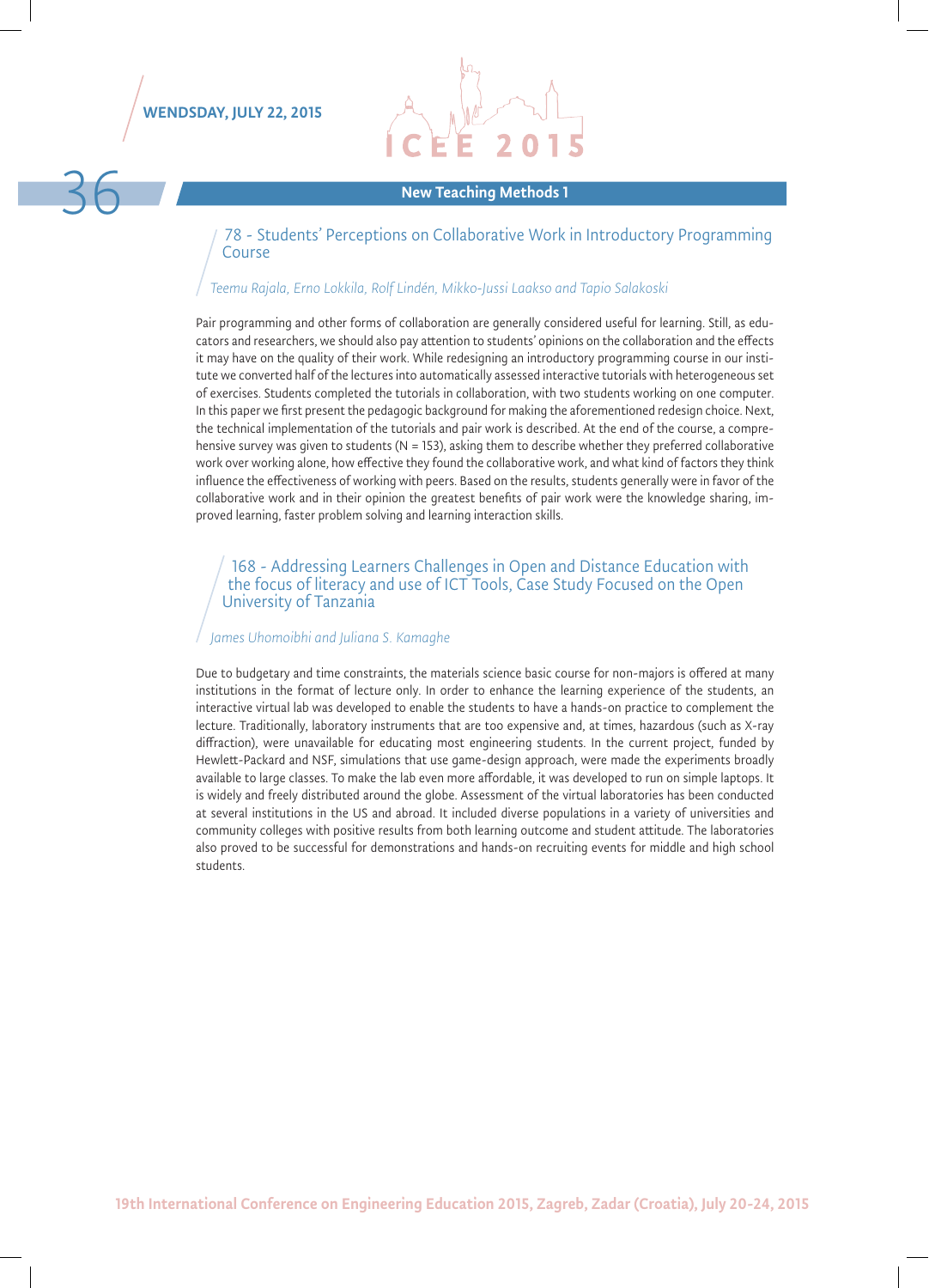WENDSDAY, JULY 22, 2015

Distance Learning, E-learning and Blended Learning 2

### Parallel session WB1

#### Distance Learning, E-learning and Blended Learning 2

173 - Usability of the UML4ODP for a Technological Specification of a Distributed Teaching Embedded Systems Environment

*Mohamed Mhamdi, Hamadou Saliah-Hassane and Rafik Braham*

The present work is part of the research that we have been working on for many years and which concerns the design and development of remote laboratory systems (more specifically about distance Lab Work). In response to the resolution of problems related to the distance Lab Work, we have proposed in our previous works the specification of a distributed environment that will help to generate distance Lab work Supports for teaching embedded systems. This has been called "a Tele-LabWork System Environment Generator for Teaching Embedded System" or "TeleLWS\_EG", for short. The ODP- RM model (Open Distributed Processing - Reference Model) proposed by the ISO (International Organization for Standardization) provides five viewpoint languages for specifying open distributed system. The viewpoints are: enterprise, information, computational, engineering and technology viewpoint. The five viewpoints of the RM-ODP model were used to specify the architecture of the TeleLWS\_EG system. The instantiation of these viewpoints on the actual standardized educational technologies has allowed us to prove their existing gaps. In particular, we found the absence of a meta-reflection on the life cycle of the learning system and consequently the non-inclusion of the business and technological viewpoints. The technology viewpoint in the RM-ODP model defines the environment of implementation and deployment of systems using the best current technologies, standards and products. In this paper a combined use of RM-ODP and UML4ODP profile will enable us to specify the technology viewpoint of the TeleLWS\_EG system.

#### 111 - E-Teaching and Digitalization at BME

#### *András Benedek and György Molnár*

Our research focused on the results of a project development entitled "E-Teaching Culture and Digital Content Development at BME" that took place between 2013-2015. It aimed at developing content, methodologies and services related to the competitiveness of higher education, structural changes coming from the Bologna Process and meeting the challenges of knowledge-based economies. The relevant fields included updating presentation techniques and instructional methodology. These areas were particularly important from the viewpoint of the topic. We intended to present that visual learning may provide opportunities to use parables that are able to improve the efficiency of human learning. This learning process is currently based on traditional verbal communication and as such hindered by time constraints and information pressure. Developing curricula presented challenges in the fields of digitizing, multimedia editing and on-line publishing. Meta-data structure, SCORM conversion and formats matching the relevant criteria were defined as required by e-learning. Empirical analysis was performed on the use and efficiency of the new SCORM learning materials. Thus, the results of the research pointed out a number of good practices. These can be used as "working" innovative solutions that take into account and adapt to the learning habits, attitudes, new student roles. These solutions also adapt to the expectations of the higher education students.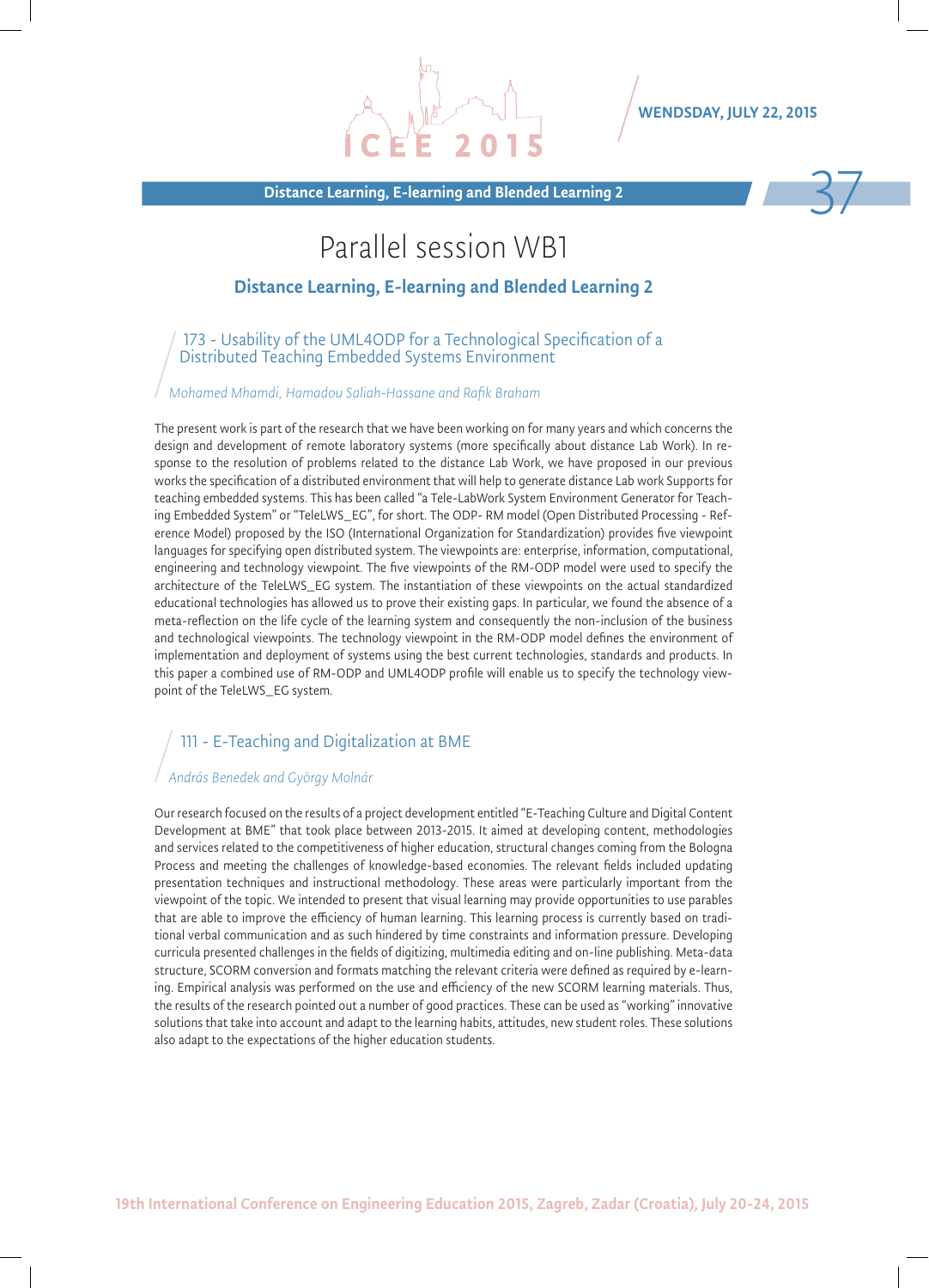#### WENDSDAY, JULY 22, 2015



#### Distance Learning, E-learning and Blended Learning 2

2 - Advancement in Educational collaboration – web hybrid applications in blended learning

#### *Hrvoje Jerković*

New and emerging web application and services are offering many new exciting possibilities for education in distant and blended learning modes. On other hand universities and other educational institutions often develop their educational activities around several basic e-learning tools contained in Learning Management Systems (LMS). Learning Management Systems are standardized information systems for management of courses, e-learning content, users and tools. Although rich with tools and different add-ons they still don't allow users and administrators to fully integrate LMS content and functionalities with third party systems. Current architecture of most used LMS only partly support integration with different tools for authoring, sharing, decomposition, reuse, querying, publishing and other similar applications. This paper explores e-learning possibilities offered by cloud based web hybrid applications in elearning environment and offers proposal for future cloud based hybrid system.

116 - Addressing Learners Challenges in Open and Distance Education with the Focus of Literacy and use of ICT Tools, Case Study Focused on the Open Uni- versity of Tanzania

#### *Juliana Kimaghe and James Uhomoibhi*

Information and Communication Technology (ICT) is playing a fundamental role in open and distance learning (ODL) to meet the necessities and opportunity of the learners' in large scale. The challenges, which faces the students who are enrolled in university with ODL system is ICT literacy at large. ICT is a tool, which is used to help learners to attain their goals, and has been the major factor for providing high quality of education in universities. It is difficult to carry out the same using any usual institutional scheme due to its partial resources. ICT has various proven tools and technologies to meet the requirements of a learner in different skills. The question is; do the students know how to access the contents in online system instead of using other form of study materials?. This paper analyses what are the challenges that learners are facing and ways that will be able to solve the problem of ICT tools literacy. In addition, ways on encouraging the learners on the use of ICT tools to improve the quality education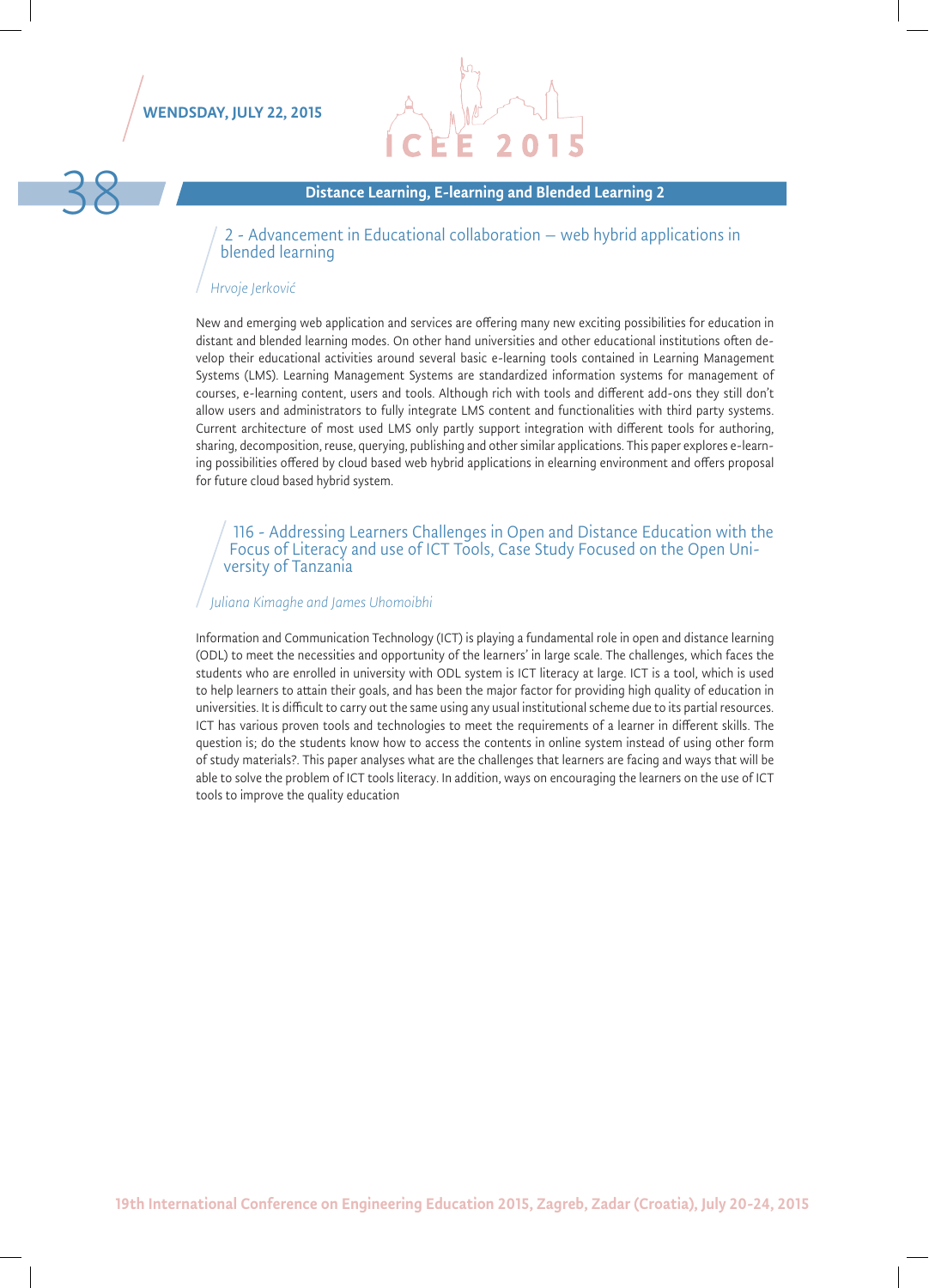



# Parallel session WC1

#### Robotics

### 23 - Global Collaborative Senior Project: Engineering Design of Robot Aesthetics

#### *Annan Dai, Wenchang Zhang and Yiming Rong*

This paper presents a show case on aesthetic robot design coupled with technical function constraints and engineering performance analysis method. A global team of engineering students from US and China worked together to improve the robot aesthetic design as their capstone design project, closely working with the industrial sponsor. First a project goal is determined based on robot aesthetic analysis and measures defined. Decision matrices are used to evaluate the aesthetic satisfaction in both component and assembly levels of the design while the scores are assigned subjectively through panel discussion. 3D printing technique is used to get the physical models for rapid verification of the design and to facilitate the design evolution. Examples are given for robot component design as well as the over evaluation of the robot aesthetics. Cultural difference and project coordination is also discussed.

#### 172 - A Gentle Introduction to Robotics Software Engineering Education

#### *Birol Aygün*

As robotics becomes increasingly important in technology and therefore in our contemporary society, engineering education needs to increase its offerings related to this new discipline. Since robotics involves topics from several branches of engineering and science, students in this branch need a synthesis of material and techniques from different areas. Our approach is to look at the project lifecycle in robotics software engineering education in the light of experience in existing branches of engineering and to focus on how a synergy can be realized to achieve success in educating students in this new discipline.

### 31 - The First Year Experience of Using LEGO Mindstorms Robots in the Tal- linn University of Technology Outreach Program for Secondary and Primary School Learners

#### *Kadri Umbleja*

The number of secondary school graduates in Estonia has been dropping for some years now. Public universities are supported by the state according to the number of students studying. In that kind of atmosphere, all the universities are trying their best to attract potential students to enrol. Potential undergraduate students tend to think that engineering curriculums are too hard or they lack interest and understanding about the field. Therefore many young people prefer to enrol into more "softer" curriculums, but society still needs well qualified engineers, especially when the number of graduates is decreasing year after year. In order to encourage schoolchildren to consider career in engineering and raise their interest in technology, hands on programming workshop with Lego Mindstorms kits was developed as a part of an outreach program. The task of the workshop was to program a robot who follows a given line in competition against other teams. During the first year, almost 500 students participated in this kind of practical robotics lessons with ages 8 to 21. They were asked to fill out feedback forms. In this paper, the workshop structure and changes made to it during the first year of conducting the workshops are described. Students' answers according to their gender and age are analysed. Also, reasons behind the success of this project are discussed.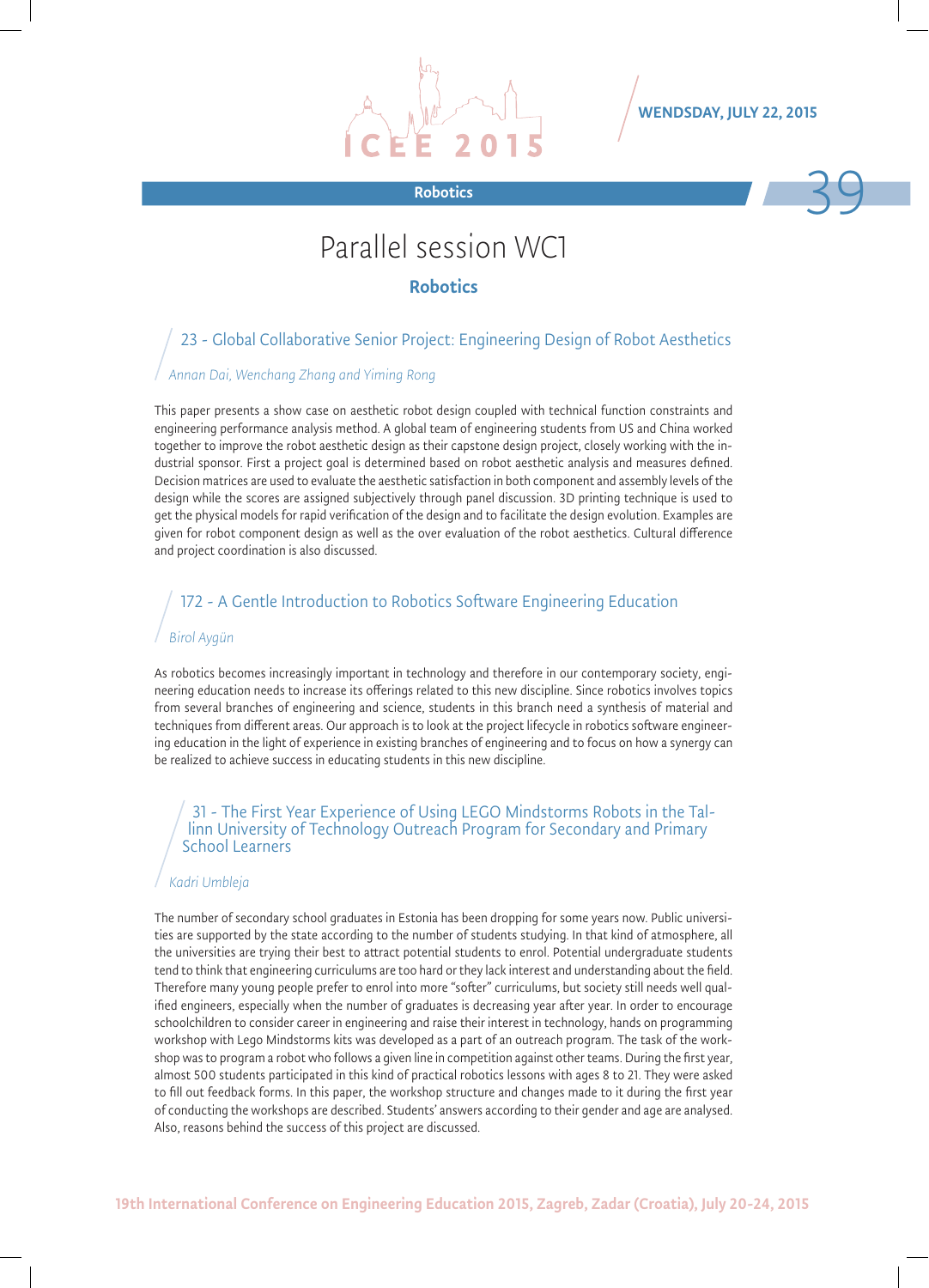#### WENDSDAY, JULY 22, 2015



#### 43 - Undergraduate Curriculum in Robotics

#### *Jau-Liang Chen*

Robotics is a branch of mechanical engineering, electrical engineering and computer science that deals with the design, construction, operation, and application of robots, as well as computer systems for their control, sensory feedback, and information processing. It is difficult for mechanical undergraduates to fully understand and build up a real robot in a one-semester course. The goal of the course "Kinematics of Robotics" is try to let students know basic theory in robot and practice of robotics engineering. This paper shares the experience in teaching this course. In the beginning of the course, students will be introduced to the foundational concepts of robotics such as kinematics, dynamics, control, and programming. Then, students' knowledge of sensors and motors is integrated with programming logic as they perform complex tasks using LEGO® MIND-STORMS® NXT robots and software. Through two lab work assignments and final competition, students will be familiar with the steps of the engineering design process and come to understand how science, technology, mathematics and engineering—including computer programming—are used to tackle final competition and help people solve real problems. The most convincing achievement of this course is that one group of students attended the 2013 World Robot Olympiad (WRO) college category (Mars Colony) competition on 15-17 November, 2013 in Jakarta, Indonesia, and won the first place.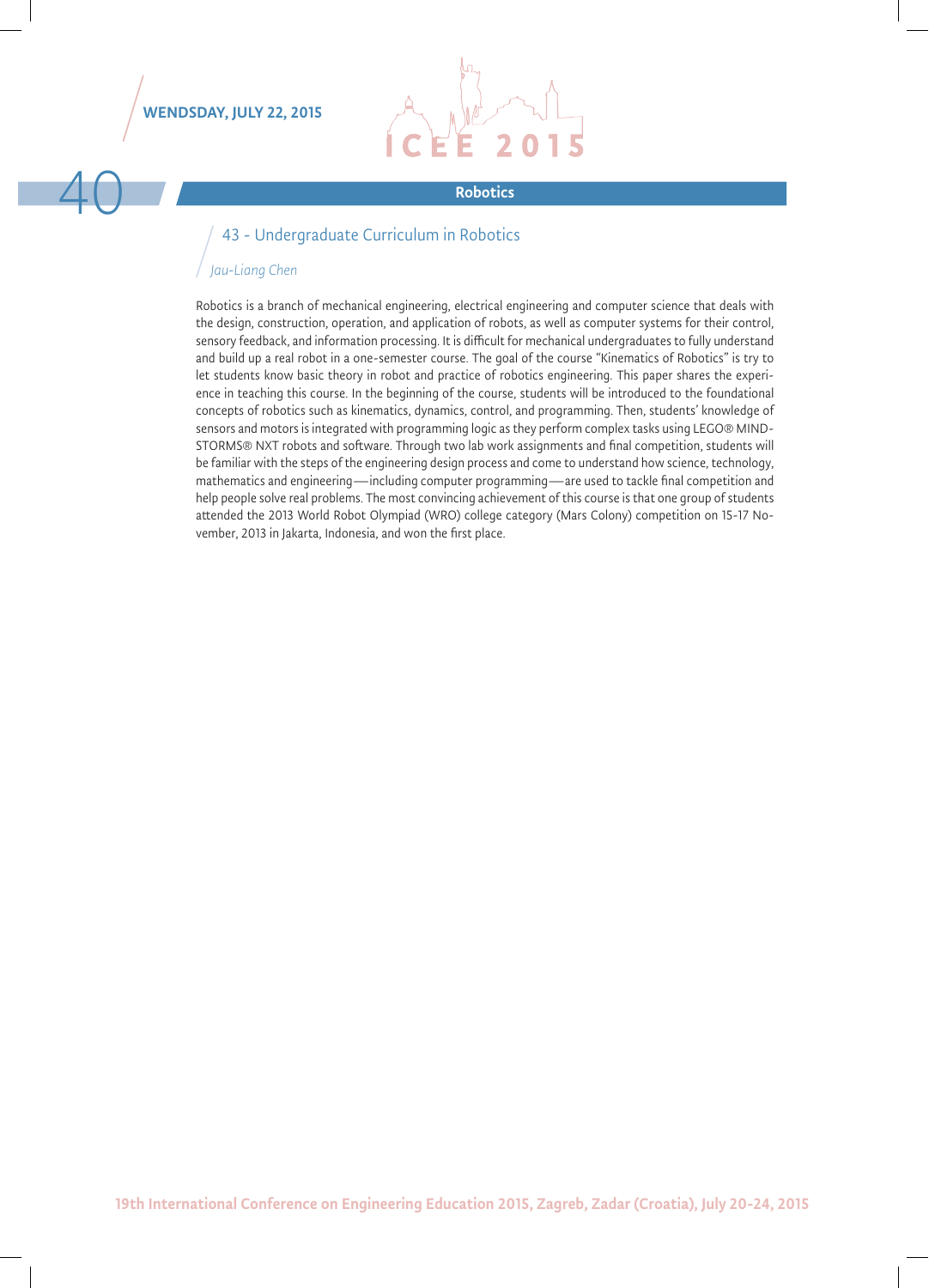WENDSDAY, JULY 22, 2015

Best Practices in Engineering Education and Research 3

## Parallel session WA2

#### Best Practices in Engineering Education and Research 3

100 -Toward a more Practical Engineering Curriculum

#### *Klaus Wuersig*

When students matriculate in the Engineering department at the University of Pittsburgh, they will be required to do a Freshmen project as a team member, in the first semester. This usually requires a fair amount of practical knowledge. However is it enough to realize, what are the practical implications in every course area? It is kind of a shock to realize that many students have no idea what a resistor looks like, what happens when a capacitor charges, why Thevenin's Theorem is so powerful, why a digital counter operates as it does and one could go on and on with dozens of other examples. Starting in the fall semester of 2014, teams of 2 or 3 students are required to present to the Professor a practical example of a circuit or theorem discussed in theory. It has to be on a breadboard with its own on board power supply, has to show in certain cases output using LED's, and requires a one or two page explanation of the theory involved. 10% of the semester grade will be dependent on a proper presentation of a practical example and if a presentation is not forthcoming a group of students will forfeit the 10% of their grade. After their sophomore year students are urged to sign up for the coop program and a majority of them do. Here they obtain valuable practical work experience during their semesters on the job, most often are hired by the company they are working for as a student and get a good wage for their efforts. The above of course is based on an Electrical Engineering program but can be just as well formulated for any other Engineering discipline, The extra work involved in monitoring the simple projects of the student groups will show up in a better understanding of the theory of each course

#### 70 - Undergraduate Capstone Course for Mechanical Engineering

#### *Shean-Juinn Chiou and Jhy-Cherng Tsai*

To bridge the gap between mechanical engineering education and industrial demands, a capstone course, Mechanical Design and Practice, has been offered since the academic year of 1995 to undergraduate students majoring in mechanical engineering. The course aims to cultivate students' creative design abilities and improve their prototyping experience. This course is currently organized as a series of Mechanical Design and Prototyping Projects modules in which junior and senior students apply previously achieved knowledge, skills, and experience to engineering problems. In addition to theoretical analyses, these projects emphasize handson practice in mechanical design and prototyping. The current course design is based on almost 20 years of teaching experience and feedback from students and their parents. This paper describes the course design and its rationale. Furthermore, this paper elaborates on the course details and its implementation.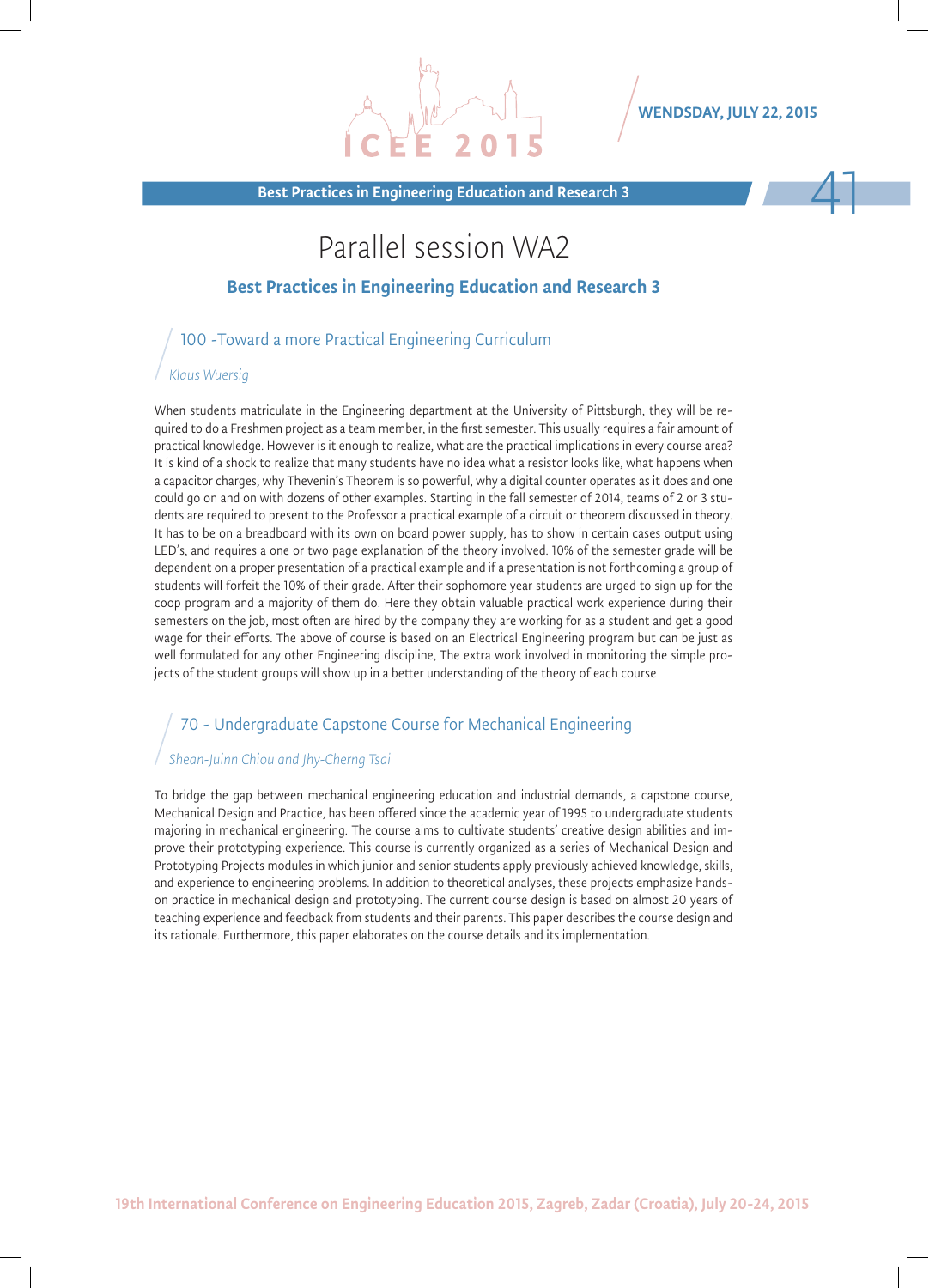

Best Practices in Engineering Education and Research 3

#### 170 - A National Educational Center on Machine Tool Technologies

#### *Jhy-Cherng Tsai, Shean-Juinn Chiou, Ming-Chyuan Lu and Jau-Liang Chen*

The machine tool (MT) industry of Taiwan is important as it is ranked the sixth in the world. While there is a long-term and continuous need of engineers in this industry and it is difficult for an institution to cover all fields in MT technologies, this paper describes the development of a nation-wide educational resource center for this purpose. The National Education Resource Center on MT Technologies at National Chung-Hsing University (NCHU ERCMT) is an academy-industry alliance aimed on MT technologies and located at NCHU in Central Taiwan. Members of this center consist of universities, with major efforts in MT related area, across Taiwan as well as industrial companies. Mission of this center includes developing curriculum on MT technologies and shared coursework across institutions as well as organizing nation-wide/international seminars, student project competition and student summer internship. The curriculum includes a series of core and advanced courses, seminars as well as hands-on laboratory courses and field trips. Due to limited industry-experienced faculties in universities, several courses are lectured by senior engineers and managers from near-by MT industry and research institutes. Some others, in particular laboratory courses and field trips, are supported by research institutions and companies through industry-academy alliance. Lectures of core course are broadcasted to classes at partner institutions through network. Seminars in MT technologies, including two to three international seminars each year with invited speakers from overseas, are open to public including nearby industries. A nation-wide student project competition, funded by industry, in MT technologies is held each year that encourages students put more efforts on hands-on practice with knowledge learned from the curriculum. Funding of this competition from industries are over NT\$2,000,000 (about US\$700,000) per year. Summer internship is also promoted under this center that provides a platform for industry-oriented practical training for students from partner universities. Although this center was originally supported by the Ministry of Education, matching funds and academic-industry cooperated research project from member institutions and industries enriches this educational center to strengthen the relationship between academy and industry.

#### 64 - An International Action for Cooperation in Engineering Education between Spain and Morocco

#### *Eduardo Montero, Fatima E. M. Alaoui and María Jesús González-Fernández*

The University of Burgos in Spain has launched, since 2012, an institutional development cooperation for education programme which involves three types of actions. First, staff interested in driving academic research and studies in this field. Second, students interested in developing their final degree-work in developing countries, with the help of some NGO. And third, to staff with the aim of developing institutional training programmes with higher education institutions in developing countries. This paper presents a case study of the cooperation for education programme developed between two faculties of engineering in Burgos and Morocco between 2011 and 2015. Results in terms of activities developed, participants and institutional issues are presented. The relation between research and education will be highlighted as a key factor to carry on such cooperation action. Challenges and pitfalls of the exchange of students and lecturers for learning purposes, teaching courses on engineering education innovative methods to staff and mutual benefits for future research and cooperation for education are described. The experience has produced a multiplicative factor as new opportunities for cooperation have appeared.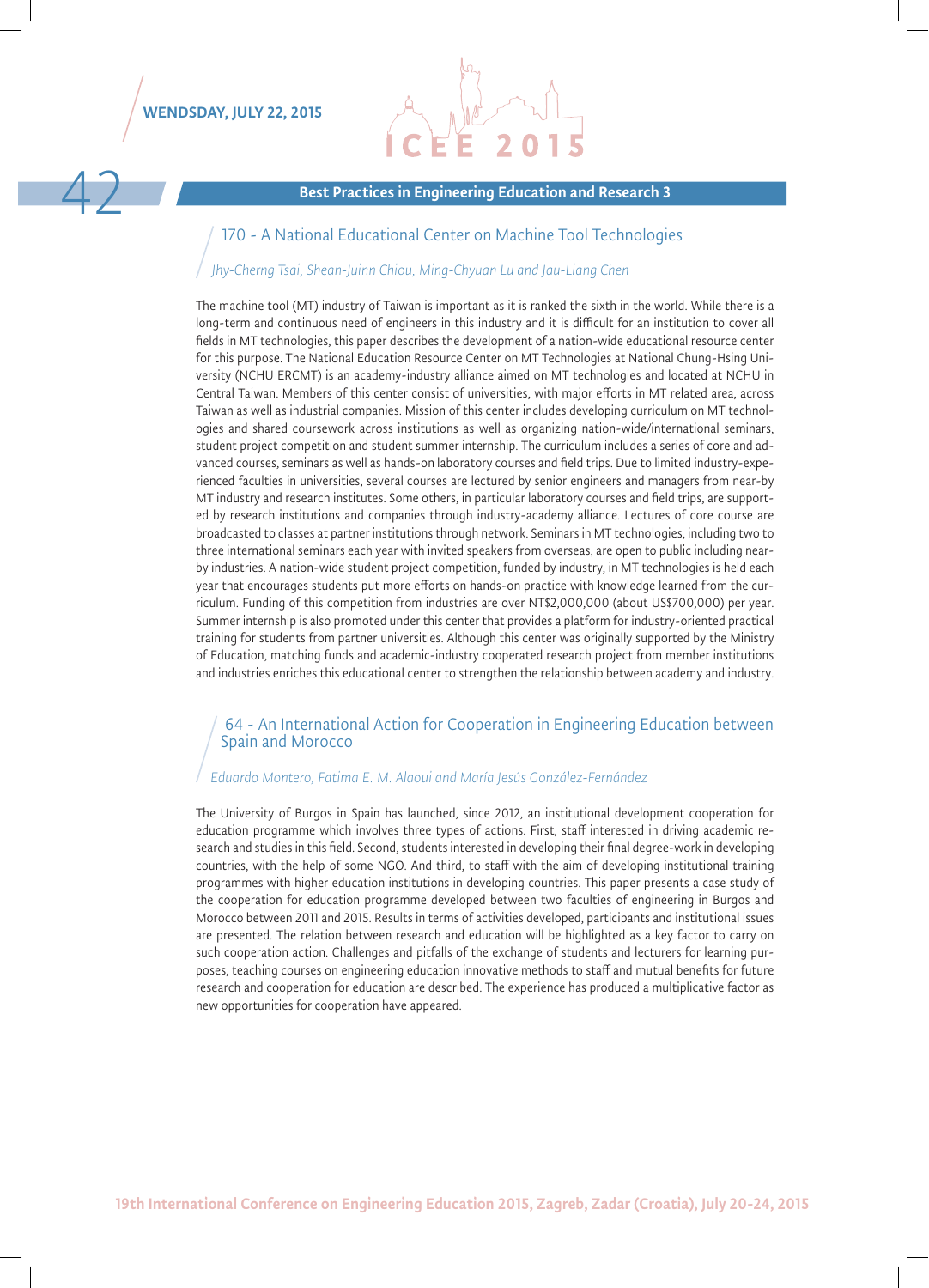

#### WENDSDAY, JULY 22, 2015



## Parallel session WB2

AOL, PBL and Quality Assurance 3

#### 77 - Enhancing Student-Teacher Communication in Programming Courses: a Case Study Using Weekly Surveys

#### *Erkki Kaila, Einari Kurvinen, Erno Lokkila, Mikko-Jussi Laakso and Tapio Salakoski*

Though various techniques to improve the student motivation and learning performance in programming courses have been developed, the aspect that is often forgotten is the communication between students and teachers. Student feedback, if properly collected and analysed, can be used to encourage self-reflection and to collect important feedback on the course methodology redesign. In this paper, we present a redesign of an introductory programming course, with focus on improving the communication between students and teachers. For this, two weekly surveys were conducted: one after the lecture, and one after a tutorial session. Each week, the feedback collected was analysed and issues addressed in forthcoming lectures and tutorials. In the paper we discuss the process of designing the weekly surveys, the methods for analysing them and the changes made in the course design based on the surveys. Also, a collective analysis of feedback collected with the weekly surveys is presented. The results show, that continuous surveying is an excellent tool for tracking errors and issues in materials, and should be utilized whenever major changes in course methodology are made.

#### 32 - New trends in Chemical Engineering Education: Personal Prospective

#### *Mohammad Ahmad and Joseph Zeaiter*

Chemical engineering teaching has evolved over the last 10 years with more emphasis on product development and process intensification. Sustainability is also becoming an essential part of chemical engineering where environmental, economic and social dimensions meet. An essential part of design now incorporates safety with Life Cycle Analysis (LCA). These changes are having major impact on the chemical engineering practice especially on biotechnology and related industries. In this paper, the new trends in chemical engineering education will be highlighted along with the different accreditation criteria in Europe, UK, and the Middle East which follows an American system. The differences between these systems will be highlighted and discussed in terms of profession requirements in these regions. It is worth mentioning that these regions' education systems and accreditation policies meet at some point especially when we are talking about multinational institutions across the globe.

#### 34 - Students' Perception of Learning Facilitation during an Interdisciplinary Engineering Design Course – A Case Study

#### *Martin Jaeger and Desmond Adair*

Important engineering competencies can be developed within a Problem-Based Learning (PBL) environment. However, learning facilitation plays a major role in guiding students' learning towards the anticipated learning outcomes. The purpose of this case study is to analyze students' perception of learning facilitation during an interdisciplinary engineering design course delivered using a PBL approach. Based on criteria from a PBL inventory , students' feedback on their PBL facilitator was collected. The results show that students' project work led to overall positive learning outcomes. Also, students were found to show a strong preference to work as a multidisciplinary team as opposed to an interdisciplinary team. From the case considered here it can be in-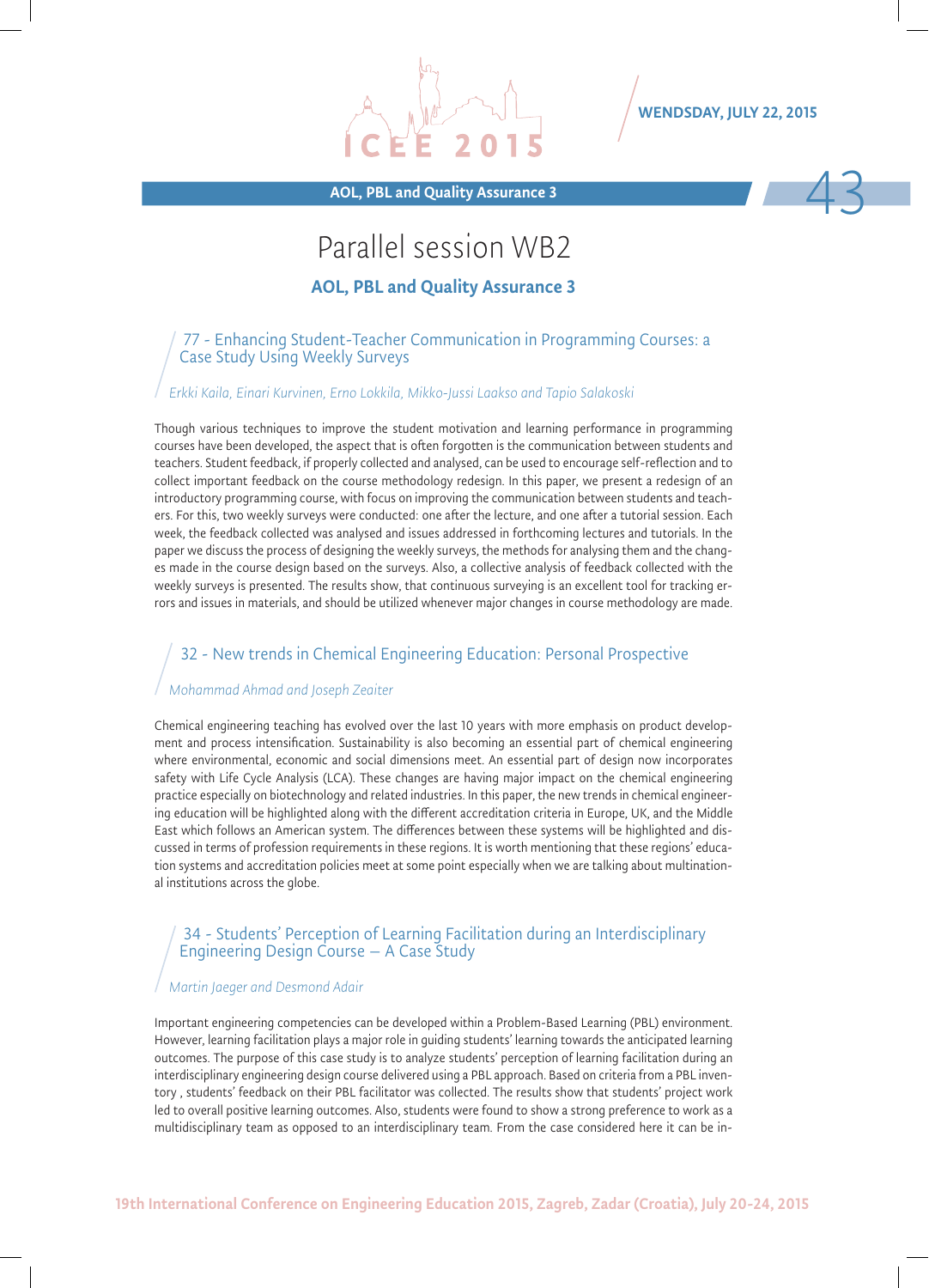

# extending the Matter of the Matter of AOL, PBL and Quality Assurance 3

ferred that learning facilitators may have the potential to improve formative assessments (i.e. feedback) during students' project based learning. Furthermore, the connection of students' pr oject work with the anticipated learning outcomes may need to be reinforced. This is to ensure that students realize they are carrying out projects so as to learn pre-defined knowledge and skills.

#### 35 - E-portfolio for Global Human Resource Development Program

#### *Masahiro Inoue, Ichiro Sofue, Hiroshi Hasegawa, Atsuko Yamazaki and Anak Khantachawana*

Japanese government selected 37 universities as the Top Global Universities among 758 universities in Japan in 2014 in order to enhance their international competitiveness. The government financially supports the selected universities. Shibaura Institute of Technology has been elected as a top global university. For the global human resource development program, we designed an e-portfolio system with three portfolio categories. The first category is the learning portfolio, which consists of rubrics as evaluation standards for measuring the degree of achievement of learning outcomes. The learning portfolio also provides a weekly-report submission site for students exchange and overseas internship programs. The second category is the carrier portfolio, which includes the Progress Report On Generic skill test (PROG test) as a means of generic skills assessment and reflection for students. Third category is the language portfolio. For the language portfolio we adopted the Common European Framework of Reference Languages: Learning, Teaching, Assessment (CEFR) and extended it to technical communication capability assessment. The e-portfolio system has been utilized to assess global project based learning courses, student exchange and overseas internship programs, and has proven to be effective in motivating students and improving the quality assurance of these educational programs.

#### 99 - How Soft are the "Soft Skills" in Engineering Educations?

#### *Jon Ram Bruun-Pedersen and Lise Busk Kofoed*

Engineering education communities have long recognized that graduates not only need to poses technical knowledge in their chosen disciplines, but also need to be better educated in areas of communication skills, teamwork and leadership. Several studies mention these so-called "soft" skills as increasingly important for future engineers. Such skills include communication, cooperation, creativity, leadership and organization. For many years, the engineering educations at Aalborg University have been working with the Problem Based and Project Organized Learning pedagogical approach. An important part of the first year engineering curriculum is to learn how to make a project and how to work in groups. Part of the study is about getting these "softer" qualifications. Students are given the course "Communication, Learning and Project management (CLP)" and are at the same time working in groups so they can transfer theory into practice. In addition to their project, students have to make a "Process Analysis", which is an evaluation of their experience of the soft skills or process competences. Results show that "Soft Skills" are hard to learn.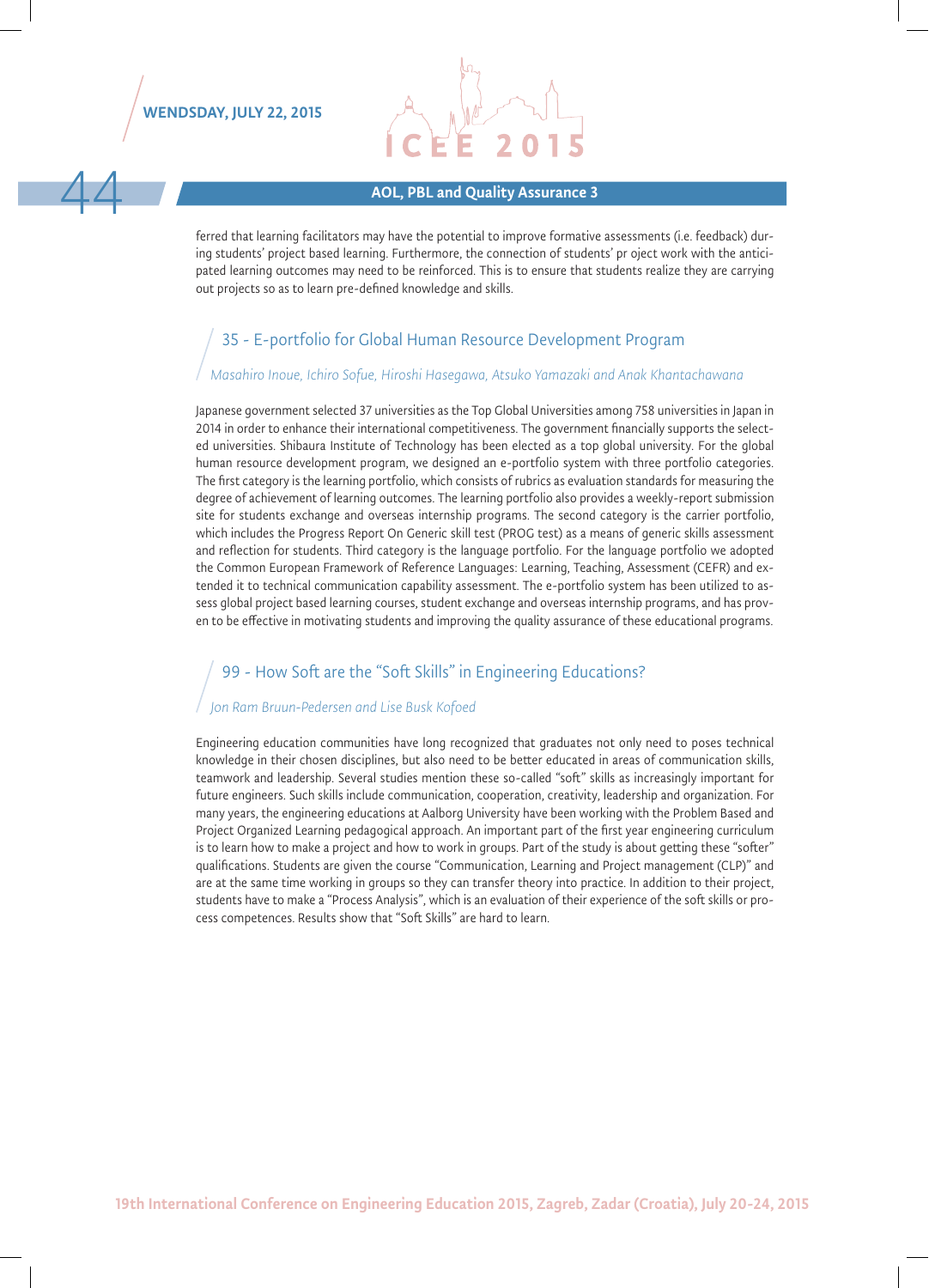

#### WENDSDAY, JULY 22, 2015



#### **Workshop**

#### Teaching Technology Entrepreneurship at Engineering Universities – Experiences, Perspectives, Challenges, and Assessment

#### *Sergej Lugovic*

Technology entrepreneurship is a relatively new discipline, finding its place in curriculums of engineering universities around the world, in particular in the United States. It addresses how entrepreneurs capitalize on technologychanges. At the same time, it's relevant for the new technology-based firms (NTBFs) as well as incumbent technology-based firms (ITBFs) teaching students how to use scientific and technological knowledge in the real global marketplace.

Business and economics universities usually teach entrepreneurship. Today,however, for technology-dependent business operationsusingengineering and scientific advances, university research units and companies are exploring paths to capture researchresults and transform themto value for the customers.We will askthe question about importance of teaching entrepreneurship skillsto engineering students.

We can apply different teaching perspectives, and for the purpose of the workshop, we will use the following:transmission (subject content transmission), apprenticeship (behavioral norms and way of working), development (from the learner's point of view), nurturing (achievements comes from the heart, not head), andsocial reform (the impact on society) (Pratt & Collins, 2000). Another important related issue is what challenges universities face today, in particular,when teaching entrepreneurship to engineers.

We see radical shifts in the academic environment, where incubators and accelerators backed by financial industries and large companies are providing education around their products and services to deliver fast-track education.At the same time,new alternative models such a crowd-funding, share economy, and outsourcingareemerging. This leads to another important question, one that opens inquiry about assessment methods. Should we addresshow students perform in terms of financial and business results?Should we assess how they understand the body of knowledge?Should we observe how they behave and adapt in a real business environment, or should we evaluate their decision-making processes?

Workshop participants are invited to openly share their experiences and afterwards participate in a relevant conversation. The output of the workshop will be meeting notes, which will circulate to all participants with the option to publish them as a paper after post-workshop iterations.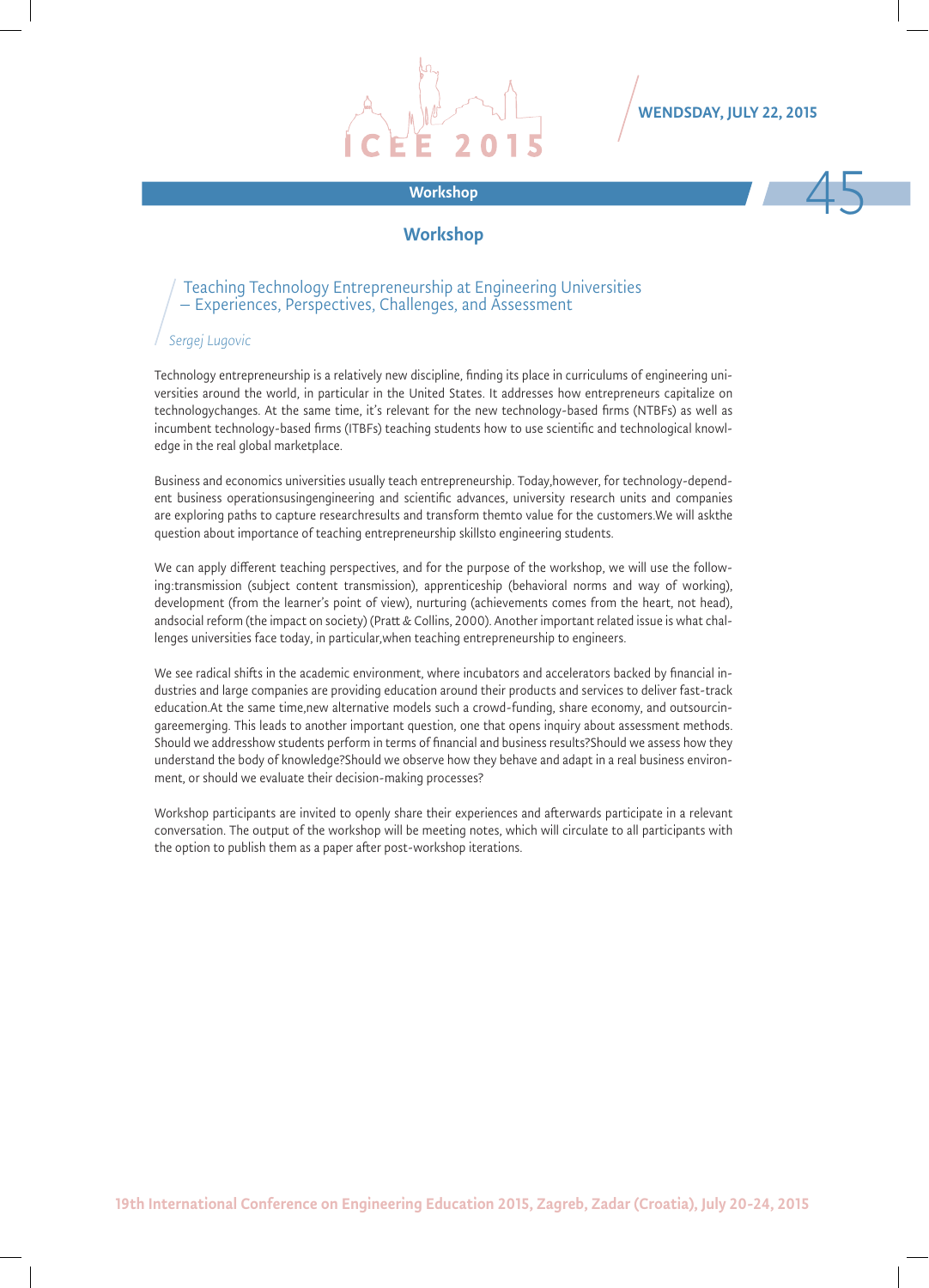



46 Modeling, Simulations and Optimization

# Parallel session WA3

#### Modeling, Simulations and Optimization

#### 52 - Enhancing Engineering Education by exceeding simple simulations using AnalogTM Discovery

#### *Ben Kotze*

Teaching and learning in engineering has developed remarkably over the past few years with the advent of educational technologies where more course material has been conveyed to students in a more effective and efficient way. However, challenges regarding improving throughput rates, enhancing student understanding of theory and selecting best practices still remain at Universities of Technology where a large part of the course material is taught in laboratories. The purpose of this paper is to introduce an approach which was adopted in a Control Systems Laboratory that not only improves student understanding of theory, but also increases the time-on-task which students spend on practical assignments. This is accomplished by the use simulations in MATLAB® where the results are verified by students using practical hardware equipment in the form of the AnalogTM Discovery equipment. Advantages of using this approach in contrast to using only laboratory simulations includes student satisfaction, increased time-on-task and improved cognitive skills.

#### 40 - Modeling, Simulations and Optimization Based on Algebraic Formalization of the System

#### *Natalia Serdyukova and Vladimir Serdyukov*

The problem of improving algorithms, forecasting accuracy and quality planning system functioning, as well as evaluation of the effectiveness of its functioning, is one of the most difficult and important problems in many spheres of human activities, especially in the field of economics and finance, expert systems in General Theory of Education. The need for new mathematical methods is due to disadvantages of mathematical methods currently used for forecasting and planning in different closed systems such as financial and economic systems, system knowledge representation in an intelligent computer-aided training and control system and so on. The goal of this paper is to present new methodology of mathematical modeling allows one to get meaningful results in various fields of activity using the system approach and closed systems such as the modeling of economic phenomena and processes, expert systems in the General theory of education and to obtain a single complex of qualitative and quantitative indicators describing the studied process or phenomenon. The proposed in this paper methodology is based on the formalization of General Systems Theory using the methods of General Algebra and, in particular, the Theory of Algebraic Systems, Model Theory and Group Theory.

#### 63 - Uniform Teaching of Network Simulation Skills in an Engineering **Curriculum**

*Ethiopia Nigussie, Petri Sainio, Sanaz Rahimi Moosavi, Rajeev Kumar Kanth, Seppo Virtanen and Jouni Isoaho*

Communication engineering technology is changing rapidly. The need for co-existing and seamlessly integrated heterogeneous networks and the currently evolving Internet-of-things technology are among the examples. As an educator, we have to make sure that the curriculum incorporates these changes. We present methods for successful teaching of network simulation skills which are under development in our Communication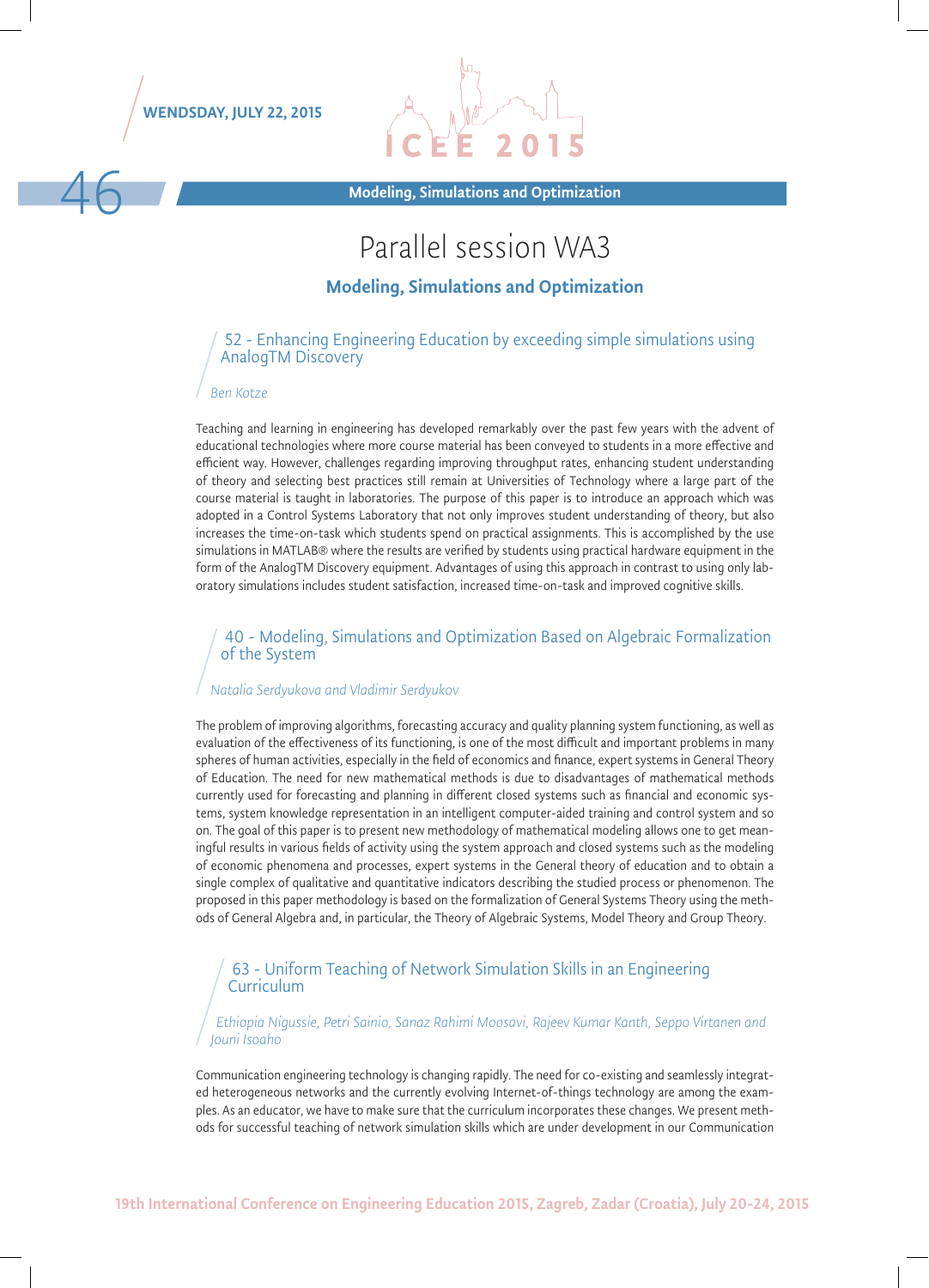#### Modeling, Simulations and Optimization 47

WENDSDAY, JULY 22, 2015

Engineering curriculum. Simulation is one of the most important teaching instruments in engineering education. It is also a necessary working-life skill since in most engineering industries simulations are usually performed to proof the concept's and/or design's correctness before investing in the development of a product. The main principles of the curriculum are employing uniform and incremental teaching strategies with the aim of achieving the integrated learning outcome. The first step is choosing efficient simulation tools, which can be used in consecutive courses with few add-ons. The selected tools have to be closely similar with tools used in industries so that students can use the acquired skills directly in their future working life with minimum adaptation effort. Simulation models and exercises are developed through cooperation of the involved courses' lecturers and assistants. These ensure the uniformity of the teaching approach, progressive knowledge transfers and skills improvement.

### 129 - Portfolio Management Simulation as a Learning Tool

#### *Igor Gvozdanović, Mato Njavro and Ivana Paradinović*

Croatia's financial and capital market is relatively well developed in terms of providing investors and potential investors with access to trading domestically and abroad. The investing infrastructure is by and large in place and is aligned fully with the EU standards. However, most of the active and particularly would-be investors received none or very limited financial and investment education. This results in inferior financial skills and less than adequate asset allocation for the Croatian average investor. A cumulative effect of financially suboptimal literacy of investors has a nation-wide negative impact with less than efficient capital market being only one of its manifestations. With the surge of easily available portfolio management simulations such as Stocktrak, investment and financial concepts are much easier to grasp, understand and implement in the real investment world. Stocktrak simulation proved to be an invaluable supplement in raising financial literacy among finance students and those willing to manage their finances. The paper explores advantages of using the simulation as a supplemental learning curve and demonstrates its importance in dismantling cumulative investing illiteracy in Croatia, which is prerequisite for better asset allocation and the first step towards a more efficient domestic capital market.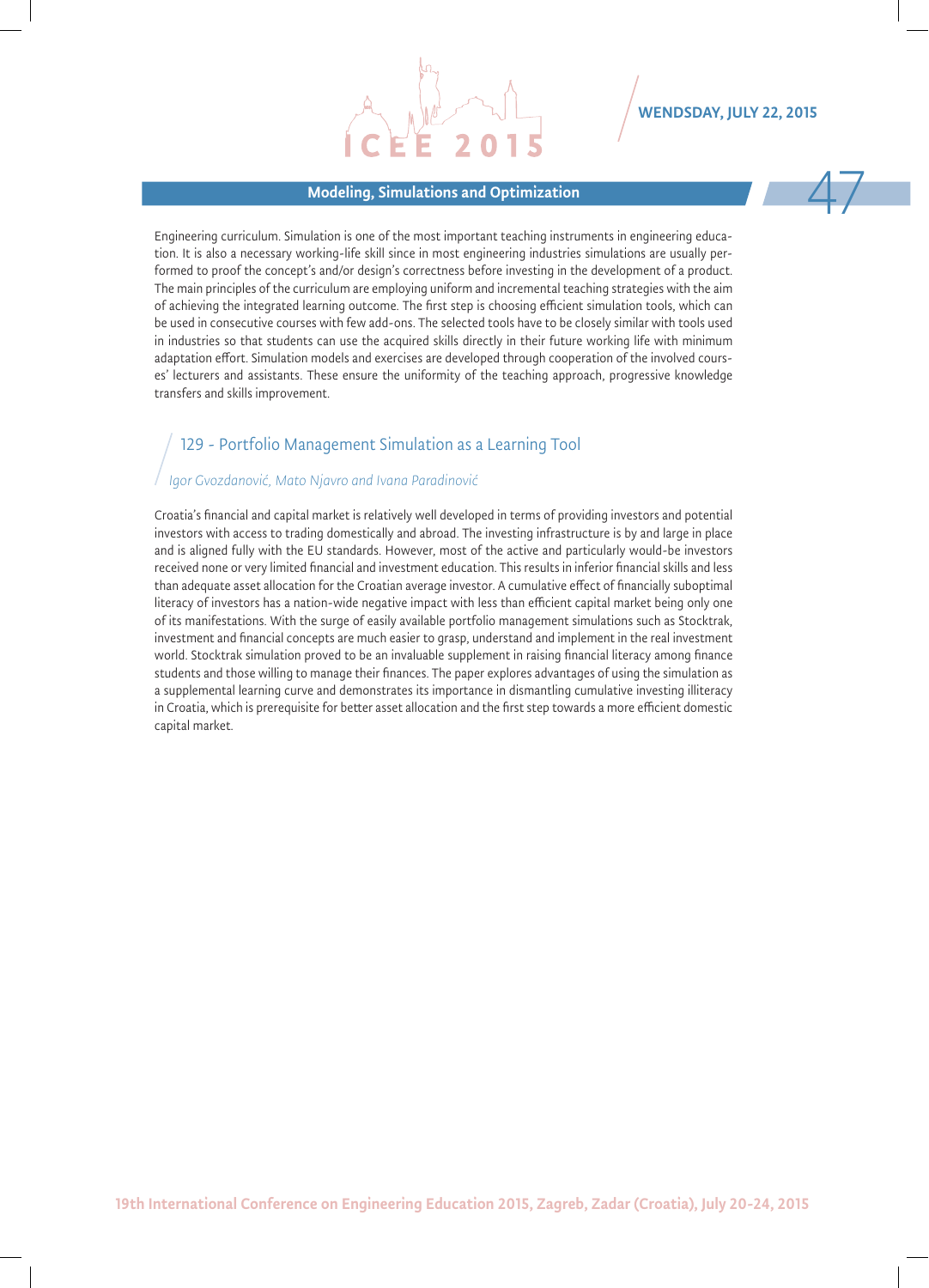WENDSDAY, JULY 22, 2015



A8 New Teaching Methods 2

## Parallel session WB3

#### New Teaching Methods 2

#### 56 - Enhancing Freshman Engineering Instruction with In-Class Interaction Systems and e-Books

#### *Branimir Pejčinović and Phillip K. Wong*

Electrical engineering students in our department take a year-long series of courses which introduces electrical engineering as a discipline and provides good grounding in engineering problem solving and programing. We have recently attempted to make the second course in the sequence more engaging by applying active learning techniques, including assigned reading and exercises prior to lectures, in-class exercises using a classroom interaction system, and programming exercises during lectures. Our results are mixed: while we think that students have learned more than if we had not used these techniques, we have not completely won over our students. While using an e-book was valuable, we believe that exercises within the e-book were not sufficient and their combination with in-class exercises did not provide sufficient training for students to feel comfortable with the programming. In terms of student problem solving skills, we continue to be puzzled by their difficulties despite their already quite extensive math background. There are also uncertainties with respect to our students' preparedness to take larger responsibility for their education as evidenced by their comments and the fact that reminders were required to keep students doing their assigned preparation work.

# 146 - Innovative Engineering Education through Modular Teaching with Em- phasis on Design

#### *Reza Nekovei*

This paper presents an innovative approach for teaching upper-level engineering classes. It includes a faculty team where each faculty covers their area of expertise related to a semester long design project. While traditional lecturing has been shown to be passive and requires minimum student interaction. This approach facilitates learning by reducing inactive learning and replacing it with well-developed inter-related modules and hands on goal oriented design experience. This set-up reinforces learning and encourages the learner to think and get involved in his/her education. Each module is a self-contained unit dealing with specific concepts in the course. Modules are assessed with pre-test, post-test, and its contribution to the overall design project success. The integration of term-long design will emphasize inter/intra module concept understanding and improve student involvement. Additionally, this article discusses results obtained from two National Science Foundation (NSF) funded projects using this approach: one in robotics and another in Nano-electronics. The modular design method used in these two classes has proven to be an effective teaching method.

### 42 - Enhancing Student Performance through a Competitive Team Tournament

#### *Arturo González and Enrique Covián*

In some engineering subjects, the nature of the material requires a maturation time in the student's mind before being fully understood and the time constraints of modularization can become an impediment to the successful achievement of their learning outcomes. This paper presents a novel and efficient way of helping students to timely meet their learning outcomes by means of a Team Game Tournament. The principle behind a Team Game Tournament is that the success of a team lies on the success of the individuals composing the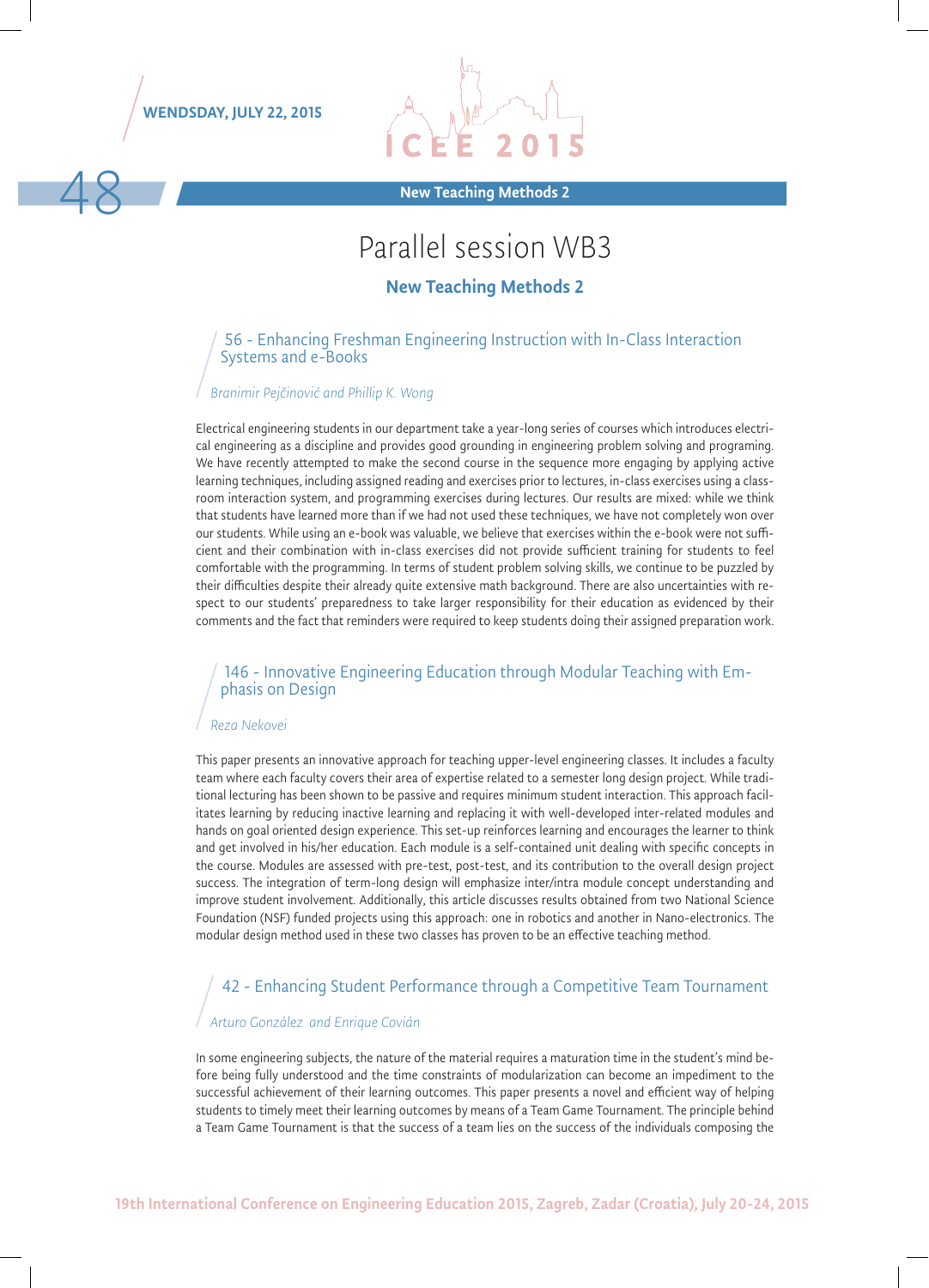# New Teaching Methods 2 49 and 2 49 and 2 49 and 2 49 and 2 49 and 2 49 and 2 49 and 2 49 and 2 49 and 2 49 and 2 49 and 2 49 and 2 49 and 2 49 and 2 49 and 2 49 and 2 49 and 2 49 and 2 49 and 2 49 and 2 49 and 2 49 and 2 4



team. Therefore, team mates help each other and study more than individually because they care for them and for the team. A variation of Team Game Tournament inspired by the UEFA 'Champions League' is used here to address learning outcomes for two different age groups, four modules, four engineering degrees and two countries during the 2013/14 and 2014/15 academic seasons. It is noticed that the more games between the teams, the more effective the team work and learning has become. Confidential questionnaires and end-of-semester exams confirm the success of the competition in enhancing student satisfaction and learning.

### 192 - Supporting Education and Learning with Game Design Elements

#### *Siniša Krunić and Sergej Lugović*

A phenomenon popularly known as gamification refers to the application of game design elements in nongame contexts with the goal of improving user engagement with the service. In recent years, it has garnered much attention and found its way into the education area where problems with maintaining student motivation still persist within some educational systems. In this paper, we're presenting the results of the analysis of three "gamified" educational platforms and elaborate in what way they implement elements of game design to motivate and engage users. We use previously developed methodologies, for the purpose of one of the author's master's thesis, which combines Werbach and Hunter's game element hierarchy with Deci and Ryan's self-determination theory to offer insight in interaction of system components with basic psychological needs. Our goal is to show how digital systems are using elements of game design to support basic needs and to provide reference for the design of future systems in educational contexts.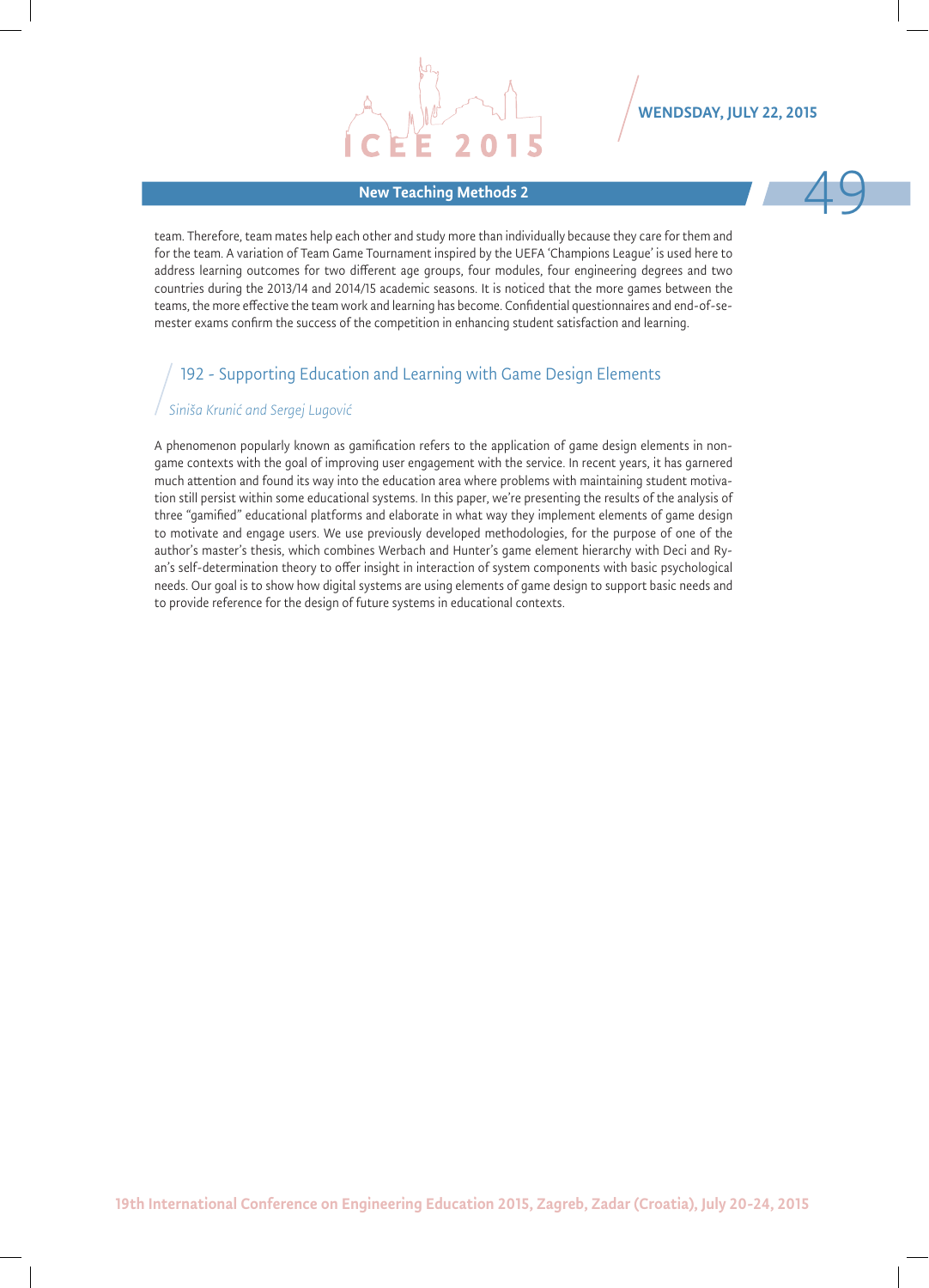THURSDAY, JULY 23, 2015



## Parallel session ThA1

#### Professional skills

### 59 - Comparative Teamwork Skill Development in Different Engineering Topics

#### *María Jesús González-Fernández and Eduardo Montero*

Personal skills, like team behaviour, are definitely important outcomes of engineering courses. Team behaviour could change for the same person if the work frame changes or even if the team members change. This paper presents a case study of teamwork skill development within the scope of fundamentals of engineering topics in electronics engineering curricula. The aim of the paper is to compare team behaviour of individuals when facing teamwork within two different engineering courses. 54 students of the second year of a four-year degree in Electronics Engineering participated in an experience of teamwork skill development. The same set students took a course on Engineering Thermodynamics and also a course on Theory of Circuits. Both courses involved teamwork skill, though in different approaches and assessment. A rubric, intended to assess teamwork, was developed for the supervision of the teams and individuals with the requisite of being easy to understand by the students and short time consuming to fill it. Analysis of student's response is presented. Correlation between teamwork performance and learning results is also presented. Teacher's perception of the experience was obtained by means of personal interviews.

#### 65 - Systematic Method for Teaching Engineering Working Life Skills

#### *Petri Sainio, Seppo Virtanen, Johanna Isoaho and Jouni Isoaho*

We present and demonstrate a systematic method for teaching working life skills to engineering students. An intended learning outcome (ILO) based approach is used for curriculum definition and development. The teaching of working life skills is implemented coherently using special courses and integrated learning in the technology courses. The specialized courses cover engineering basics, group work and product development during the first year of studies, and further courses on project and engineering skill topics targeted towards the implementation of a large-scale multidisciplinary development project in the 4 th  $-$  5 th study year. Integrated learning is used because there is not enough space in our educational programs for multiple special courses solely for teaching working life skills. Moreover, there is no reason to fully separate working life skills from the technical context provided in technological courses. We split the engineering profession into smaller subcomponents which can be further defined as learning outcomes for working-life skills. These subcomponents are analyzed in the context of the very turbulent and globalized working environment of the engineering profession in the future. We conclude the paper by presenting our experiences gained in implementing the teaching of working life skills.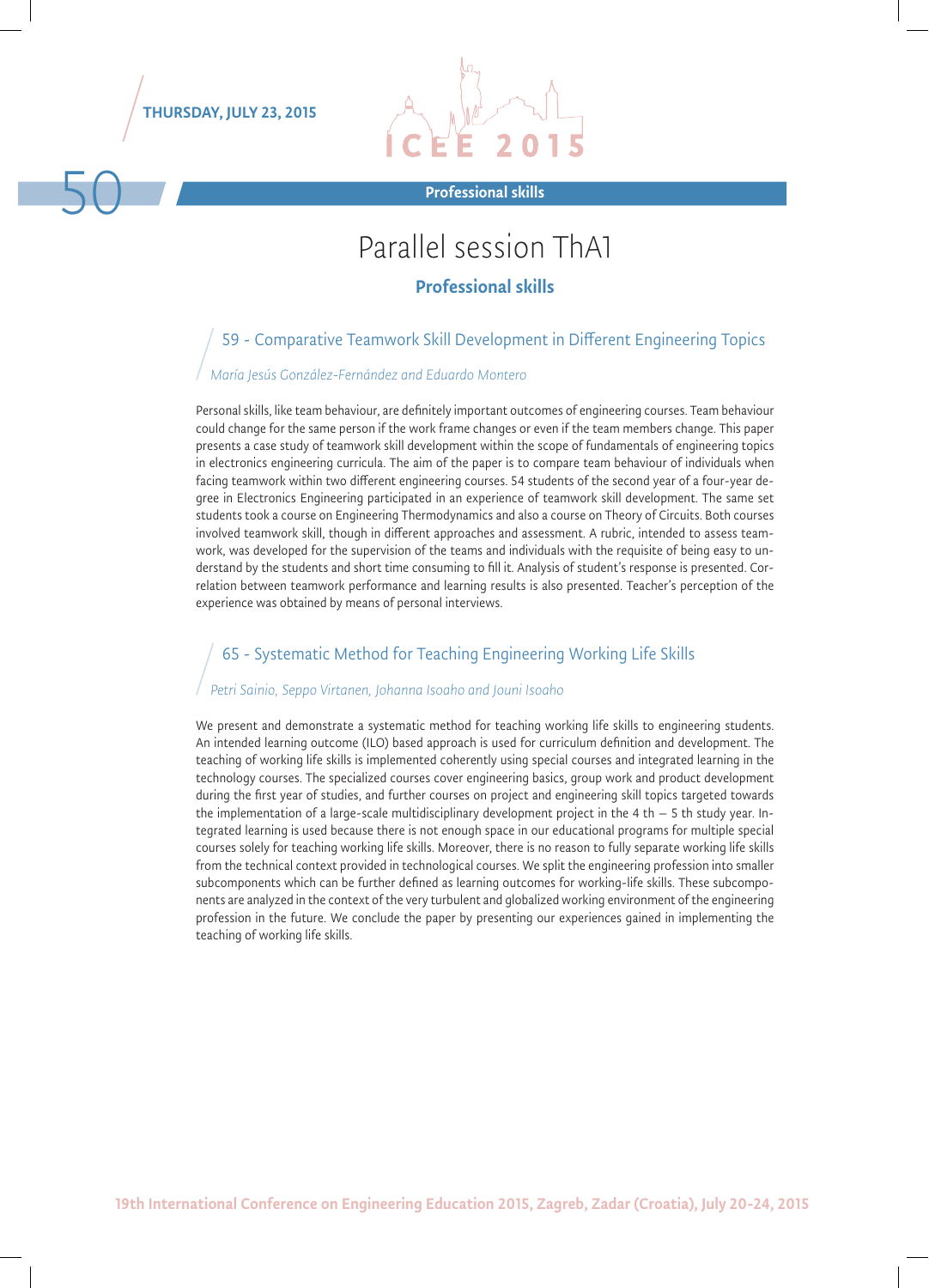#### THURSDAY, JULY 23, 2015

# Professional skills 51

#### 155 - Addressing the UK IT Skills Shortage: 'Tech Gold' Degrees

#### *Kevin G. Doyle*

This paper will outline how a sector skills council chaired, employer-led design and development team, informed by wider employer consultation, has been working with curriculum experts from partner universities (including UWE,Bristol) to define the learning outcomes of most value to the IT and Telecom's sector and to develop and deliver degree programmes that develop the knowledge and the skills required to enable students to secure careers in the IT world and to help to address the UK IT skills shortage. The background to and the rationale for the initiative is given by way of context, followed by an account of the development, implementation and operation (at UWE) of the first of the e-skills/Tech Gold degree programs; the BSC(Hons) Information Technology Management for Business (ITMB). Evidence for the successes achieved by the programme in relation to performance and employability is presented and used as justification for the development, implementation and operation of a new UK-wide programme in Software Engineering; the BSc(Hons) Software Development for Business (SDfB).

#### 106 - Professional Skills Needed by Graduates Entering the Consulting Engineering Field

#### *Barry A. Benedict and Lilia A. Abron*

The senior author completed a non-traditional sabbatical spent with a highly successful, thirty-seven year old, medium-size environmental consulting firm. The authors reflect upon the skills needed by engineering graduates who enter that industry and the complementary roles of engineering education and the firms themselves in seeking to develop those skills. PEER Consultants, P.C., is headquartered in Washington, DC with offices in Baltimore, MD; Burlington, MA; Clearwater, FL; and Laurel, MD. PEER, with over 100 employees, primarily works with municipalities and has performed work in a number of environmental areas. In addition, a number of PEER engineers are "embedded" in client facilities rather than a specific PEER office, complicating efforts at communications. The following discussions integrate what happens (or does not happen) in engineering curricula and what PEER is doing to continuously maintain its competitive advantage.

#### 140 - Student motivation in the development of professional skills

#### *Pearse O'Gorman and Margaret Morgan*

Within the packed undergraduate engineering curriculum the development of students' professional or 'soft' skills is often hampered by the demands of the numerically and technically demanding content. However, engineering employers are increasingly seeking graduates who have the right employability skills and so can make an immediate effective contribution in the workplace. The challenge for programme developers within Higher Education is to maintain the technical excellence within engineering degrees whilst simultaneously developing those soft skills and business awareness that industry has identified as being so important when recruiting graduate engineers. This is especially the case for Ulster University, which as a regional university, sees the majority of its graduates finding employment in small or medium-sized enterprises. Although educators generally have moved to meet both this expectation from employers and also to satisfy requirement of professional bodies for accreditation, many students still undervalue the opportunities they are offered to develop their professional skills. This paper presents the findings of a study conducted among undergraduate engineering students at Ulster University to elicit their attitude to the development of their professional skills. It compares the alignment of student attitudes with employer expectations. The impact of different approaches to the development of 'soft' skills is reported. Finally, approaches to curriculum design and strategies that may be adopted by course designers to help motivate the development of professional skills are described.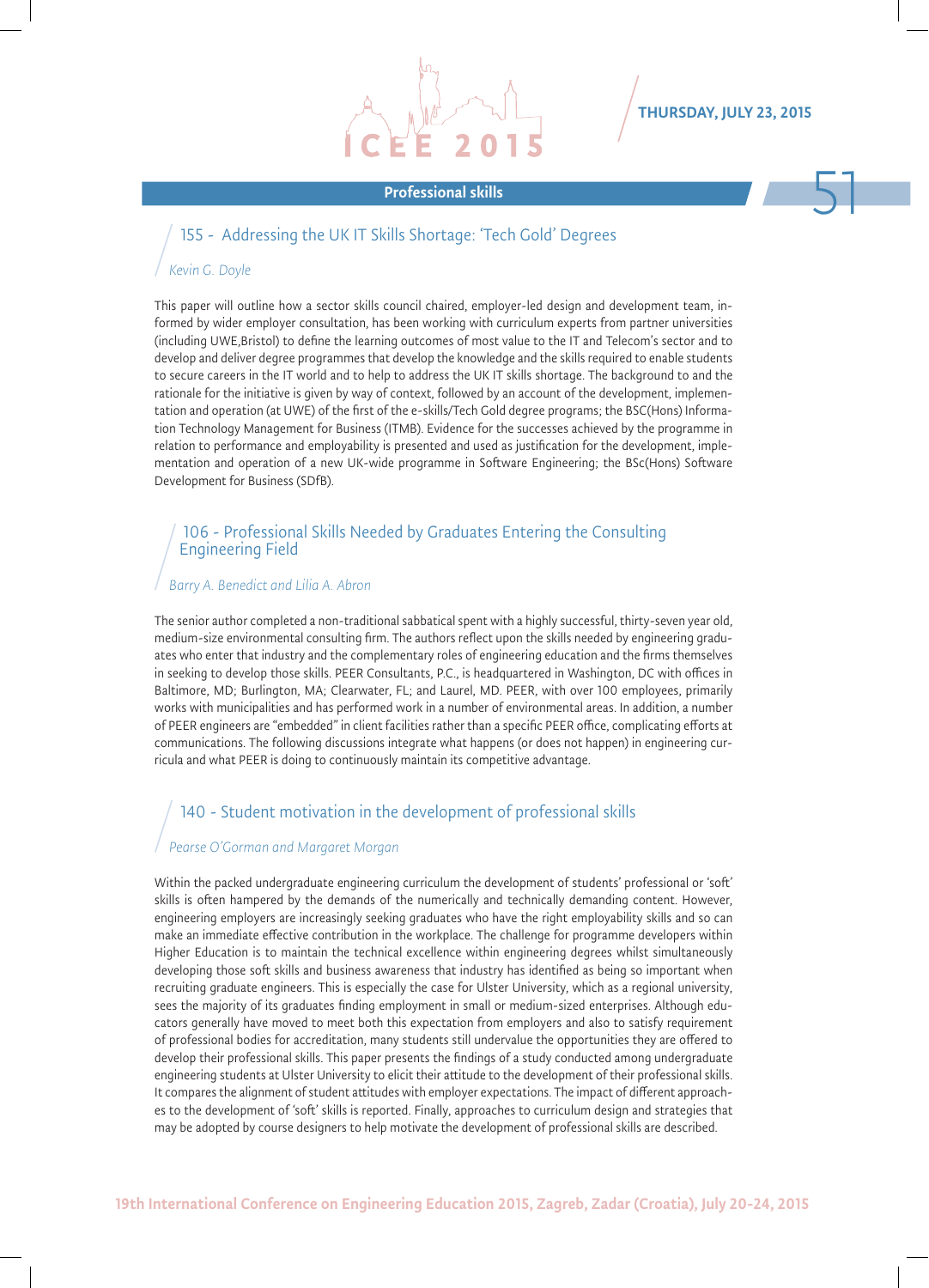



## Parallel session ThB1

#### Curriculum Design

#### 45 - The Research Proposition and Professional Development for First Year Graduate Student Preparation

#### *David Ollis*

More than 20 years ago, we hypothesized that a formal introduction to graduate research, via proposal writing and presentation, would lead to a faster research startup and integration into lab groups than the traditional informal approach of entering a lab, conversing with personnel, and "learning by doing" This paper demonstrates the validity of that hypothesis when it was tested by >300 PhD graduate student participants in such a writing and professional development course sequence. The writing components are a 10 page (fall) and 15 page (spring) formal proposals including hypothesis development, proposal outlining, draft and revised written proposals, followed by practice and formal oral presentations. The professional development components include research ethics, intellectual property and patents, advisor expectations, and lab citizenship and management. As research is the defining difference between undergraduate and graduate study, the offering of research initiation courses such as these ought to become more widely practiced.

#### 161 - Candidates Ranking Models for Entering the Second and Third Degree of Academic Studies: Multi-criteria Approach

#### *Milan Nikolić, Dragana Glušac, Maša Magzan, Dragica Ivin and Edit Terek*

There has been an increasing interest of students in recent years for continuation of education at the second and third degree of academic studies. Since the accreditation of study programs significantly limited the number of students at Master and PhD studies the problem of ranking candidates has appeared. It is usually assumed that the main criteria for ranking should be the average mark from the previous study period, exam difference, if the candidates are coming from some other study programs, duration of the study program and scientific work of candidates. However, the problem arises from the lack of a model according to which these criteria would be calculated mathematically in order to be objective. This paper deals with two models: a model for ranking candidates for entering Master studies and a model for ranking candidates for entering PhD studies. The models are based on multi-criteria approach in which criteria and their weights are defined first and then the procedures of quantification and normalization of attributes follow. The presented models have been used successfully in the last three years at Technical faculty "Mihajlo Pupin" in Zrenjanin, the Republic of Serbia. These models can be more or less modified according to the needs and specific characteristics of concrete study programs but the main idea, mathematical, multi-criteria approach has to be kept. In this sense, a wider use of the suggested models is expected.

#### 5 - Integrating principles of Universal Design into the Engineering Education Curriculum: Experiences from Norway

#### *Frode Eika Sandnes and Hua-Li Jian*

In recent decades the engineering education curriculum has changed from being purely technical oriented towards being more socially aware. Engineers need to be aware of the social impacts of their work and reflect upon the impact of their decisions. Most engineering studies have included elements of ethics for some time.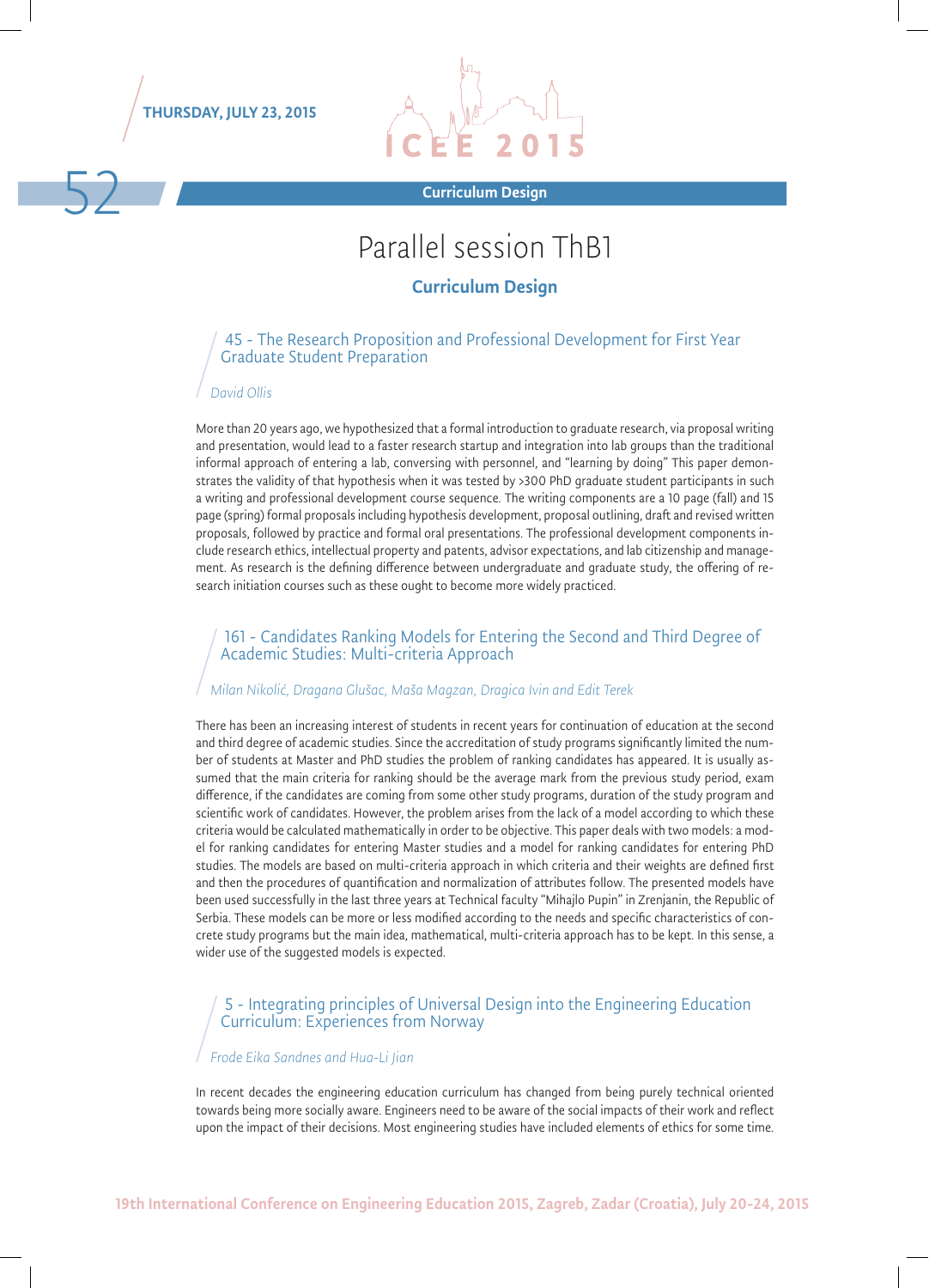# Sam Curriculum Design and the Curriculum Design and the Curriculum Design and the Curriculum Design and the Cu<br>Expansion of the Curriculum Design and the Curriculum Design and the Curriculum Design and the Curriculum Desig

During the last decade, environmental issues including renewable technologies have gained an increasing emphasis. A new trend is that legislature in various countries requires the presence of universal design, where the environment be as accessible to a large segment of the population as possible, be it a physically-built environment or the virtual environment. These new expectations also require engineers to be aware of the problems and the impact of their work and to be trained to design with universal accessibility in mind. This paper briefly reviews (a) the phenomenon of universal design, (b) the recent trends in standards and legislature, and (c) how these changes are affecting the engineering profession. Provided also are experiences incorporating universal design in engineering education curriculum at several Norwegian higher education institutions.

#### 138 - A new Introductory Course in the Engineering Education at the University of Tromsø

#### *Arne Gjengedal and Tor Schive*

In 2011 a new national curriculum for the education of engineers was established in Norway. The objective of the curriculum is to ascertain that engineering education is professionally oriented, integrated, research-based and has a high academic standard. Institutions are instructed to facilitate a holistic approach to the engineering profession, which integrates social science, technology, science and mathematics. A new introductory course for engineers was defined, and since 2012 every education institution in Norway has given freshmen engineering students the introductory course. The course should focus on the common aspects of engineering rather than discipline-oriented topics, motivate and create identity, and include social science. The guidelines accompanying the course are vague and it has been a challenge for academic staff to establish and run the introductory course. A survey has been carried out, and this paper presents the status of the introductory course three years after implementation. Examples from various engineering programmes in Norway will be presented. At UiT the course is called "Introduction to Professional Engineering Practice and Working Methods" (10 credit points). The course changed from 2012 to 2014, and new changes are considered for 2015. It is a "toolbox" for the students with elements useful in engineering: CAD, project work, report writing, laboratory work, data analysis, engineering economics, introduction to history of technology, technology in society and engineering ethics. The course gives an overview of the engineer profession with lectures from local industry. Different experiments include model wind turbine; measurement of dust in suspension; measurement of air quality; level, pressure and flow control in fluids; and measurement of temperature with different instruments.

#### 24 - Make Engineering Curriculum Flexible: an Experimental Design in China

#### *Yiming Rong, Haiyan Zhao and Dan Wu*

As the rapid development of manufacturing industry and engineering science, engineering education faces new challenges for the need of quality engineering graduates. On one side, the engineering and science have merged together when nanotechnology goes more and more into products and industries. The manufacturing engineers need more frontier science thought and knowledge in even industrial applications. On the other side, the industrial competition for the variety of products and the new manufacturing technology development require entrepreneurial engineers capable to understand the problem and provide innovative solutions. At Tsinghua University, Beijing, China, an experimental reform of current curriculum of Mechanical Engineering is undertaken to enhance the flexibility of knowledge content and the way to inspire student learning, particularly for life-long learning and engineering practice with integrated knowledge. Principles and design consideration are introduced and discussed in the paper.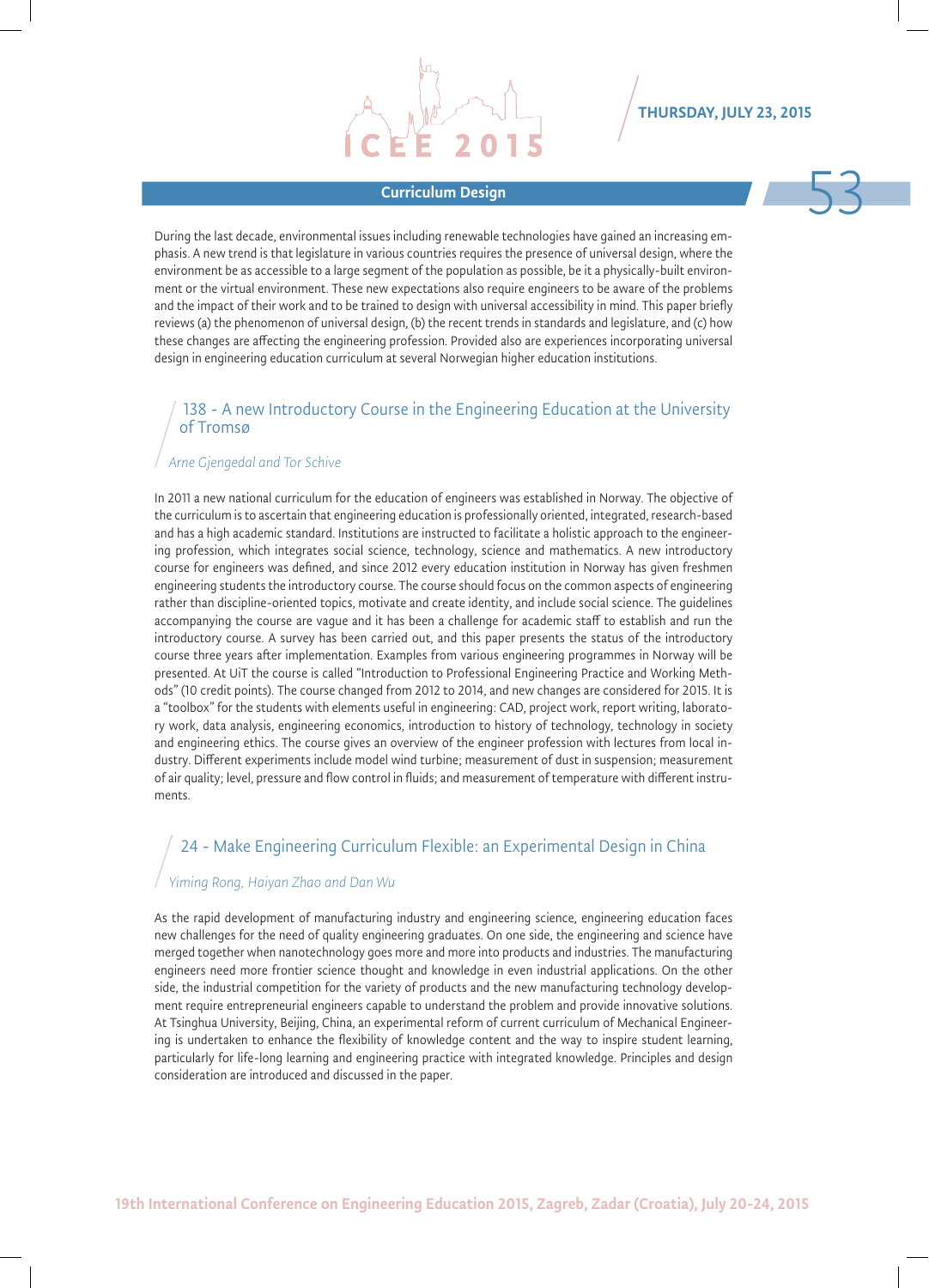

54



Poster/Demo Session

# Parallel session ThC1

#### Mathematics in Engineering Education

#### 17 - Engineering Students' Perception of Studies – a Comparison Based on the Students Educational Backgrounds

#### *Janne Roslöf*

Students enter higher engineering education with many different educational backgrounds. For example, the new engineering students of the Turku University of Applied Sciences (TUAS) consist of upper secondary school graduates with different selection of studies in Mathematics and Science, as well as students with various vocational qualifications many with modest additional mathematical studies after compulsory schooling. This heterogeneity presents one of the main teaching and learning challenges especially during the first part of the engineering studies. In this paper, a small-scale survey to the students of the Degree Program in Information Technology at TUAS is presented and discussed. The main research question was to find out how do students with different educational backgrounds describe their study paths, and to analyze if there are differences between these categories: Which courses the students have considered interesting, easy or difficult? The results indicate that there are certain statistically significant dependencies between the responses and the students' educational background.

# 19 - Mathematical vs. Engineering Understanding: Engineering Students' Per- ceptions (Work in Progress)

#### *Ira Raveh, Elena Trotskovsky and Nissim Sabag*

In this article, the results of an ongoing study, which looks into how BSc engineering students at an academic college of engineering, perceive engineering and mathematical understanding, will be conveyed.Eighteenstudents ofa course called "Technique, mathematical understanding and what is in between them" participated in the study. The course was taken as part of theirGeneral Studies program. The research tool is a questionnaire given during the first lesson of the course, which was analysed according to qualitative methodology. As to mathematical understanding, most of the references made by the students were in regards to the technical aspects of the subject at hand. In addition, the affective aspect of mathematical understanding stood out from the responses. Engineering understanding is usually perceived by the students as the comprehension of complex processes, which requires deep knowledge, a high level of cognitive abilities, and an application of the studied knowledge to various fields.

#### 44 - Problem-Based Learning as a Strategy for Teaching Mathematics at Northwest La Salle University

*Eusebio Jiménez-López, Gloria Isabel Morales-Bojórquez, Gabriel Luna-Sandoval, Lilia Beatriz Navarro-Fragoso, Martín Santacruz-Tirado, Ramsés Alonso Acuña-Espinosa, Rafael Durán Gibrán Amparán, Jesús Armando Cantú-Cárdenas*

Learning of mathematics represents a challenge throughout university study program. Within a range of methodological approaches available for the learning, highlight the focus on competencies and active methodologies such as Project-Based Learning and Problem-Based Learning (PBL). In this paper the application of PBL is presented in a matter of vectorial calculus. Learning is organized around a problem learning trajectory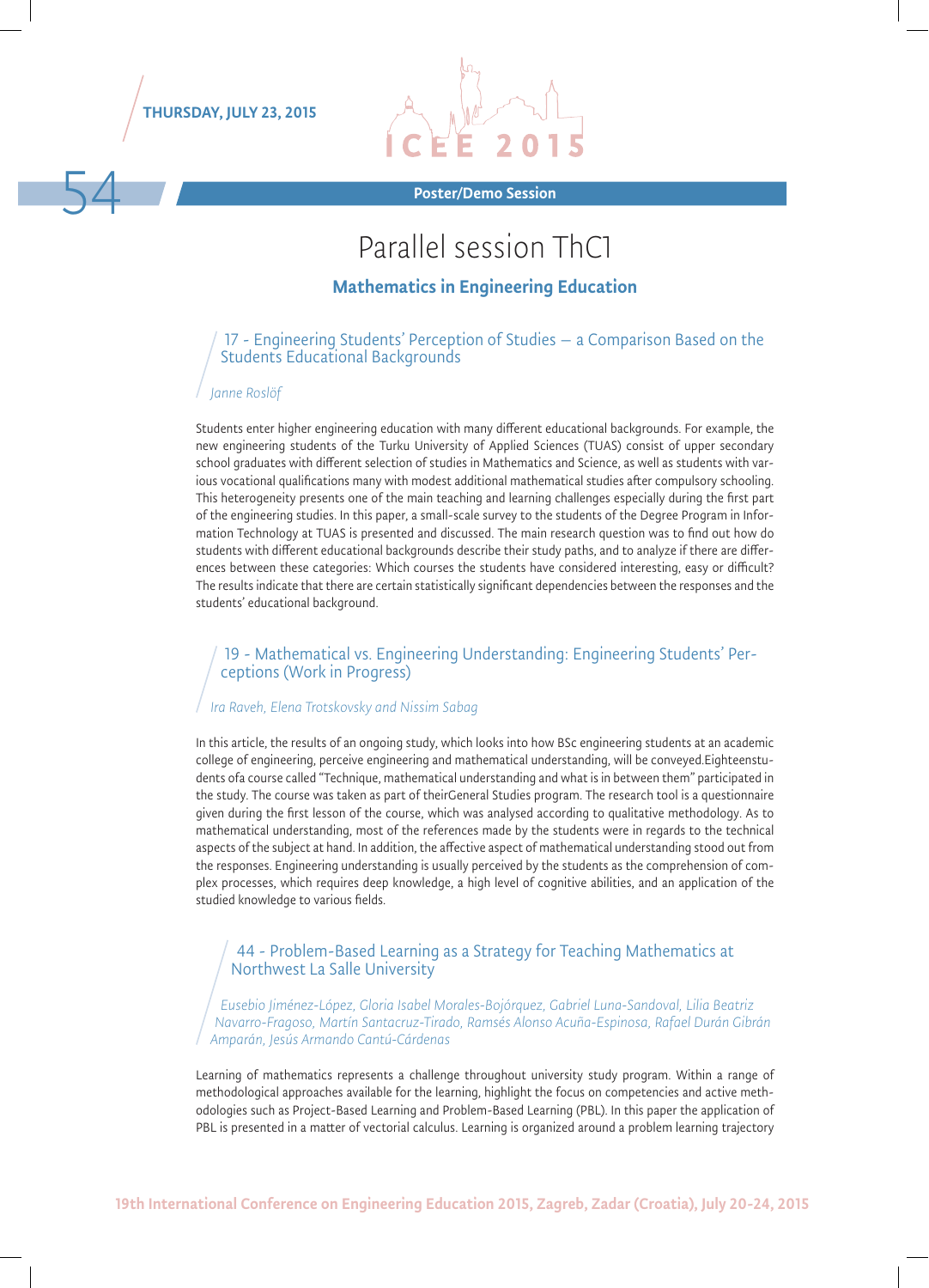#### Mathematics in Engineering Education 55



and transferred to a real situation in which students had to generate and select options for designing a simulator in MATHEMATICA software. To design it, they worked as a group and decided to use graphs, functions, differential and integral calculus, vectors and methods of polynomial interpolation. The results show that the technique of PBL was useful in the learning process, as it promotes creativity, critical thinking, managing complex situations, promote research and collaborative work.

### 76 - Using Educational Technology to Enhance Mathematics Learning

#### *Einari Kurvinen, Rolf Lindén, Teemu Rajala, Mikko-Jussi Laakso and Tapio Salakoski*

Mathematics is one of the most important skills for future engineers. Hence, special attention to mathematics education should be paid in all levels of education. However, due to scarce teacher resources and growing class sizes the possibility for personal tutoring is often hardly enough, especially for weaker students. We have developed an educational tool called ViLLE, with support for automatic assessment and immediate feedback for assignments. Despite being originally designed for programming exercises, the tool nowadays offers various exercises designed for mathematics education in all levels from elementary schools to universities. In this paper, we describe the automatically assessed exercise types designed for mathematics education. First, the design principles and the pedagogic background are illustrated. Next, the technical implementation is discussed as well as some challenges. Finally, we present some use cases on the various levels of education, with main focus on university level mathematics course. Results and feedback from student are reported and analyzed, following with our experiences and conclusions.

#### 141 - Can Artificial Intelligence Help STEM Students Develop Intelligence?

#### *Larissa Fradkin and James Uhomoibni*

The word intelligence is widely used and has many meanings. In the educational context one talks of multiple intelligencies, including crystallized and fluid, the crystallized intelligence relying on the so-called declarative memory and the fluid intelligence, on procedural memory. The current approaches to STEM education are trying to shift from developing declarative memory to procedural and thus from developing their crystallized intelligence to development of fluid intelligence. We discuss these concepts in the context of mathematical education of engineers and give examples from our educational practice. We put a particular emphasis on the role of on-line resources and various interactive apps in developing students' intelligence. We discuss further why in our view, this task is important.

19th International Conference on Engineering Education 2015, Zagreb, Zadar (Croatia), July 20-24, 2015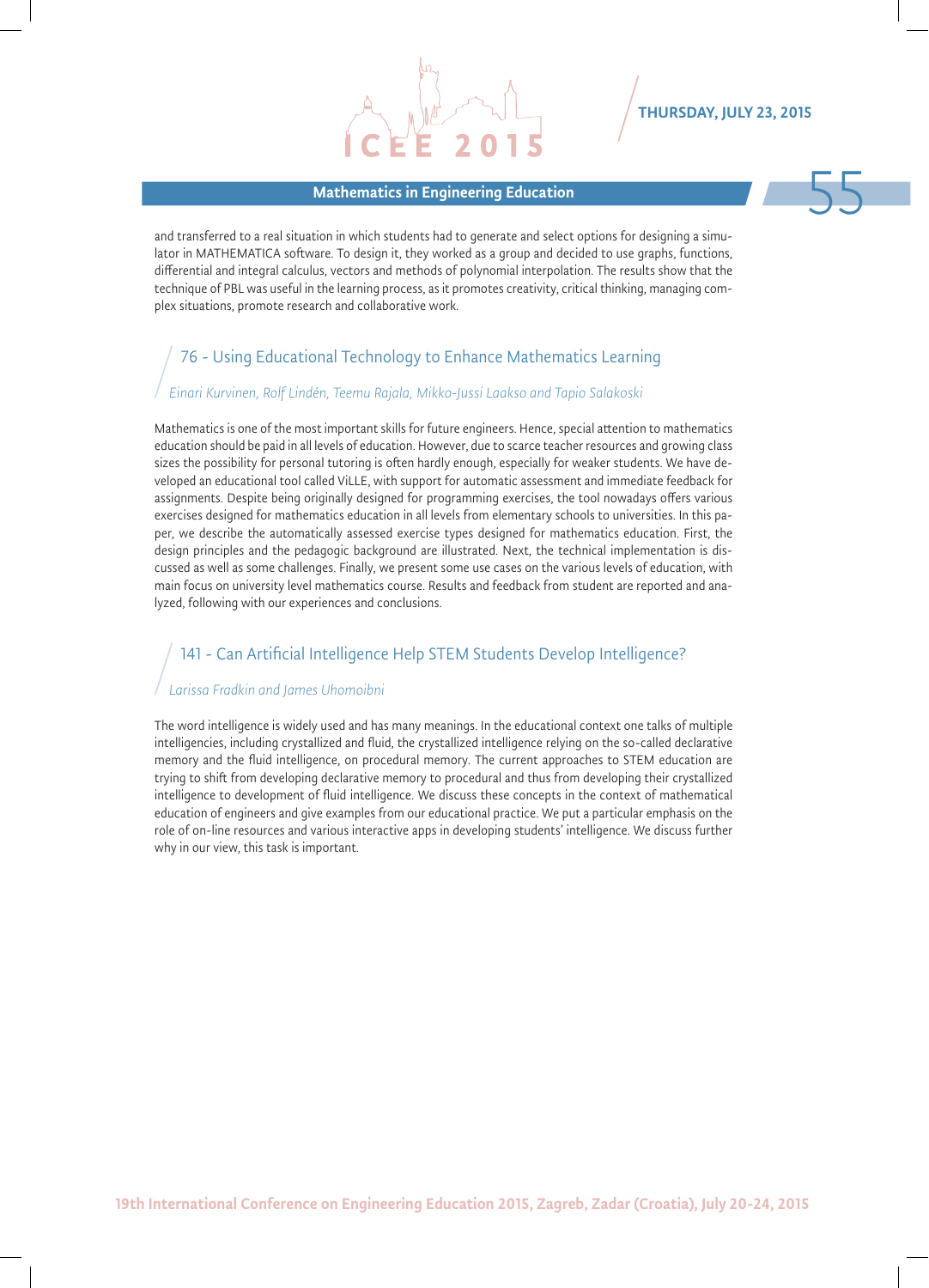THURSDAY, JULY 23, 2015



# Parallel session ThA2

#### IT Global Influence

#### 91 - Determining Agility Impact Index and Generating Employee Based Questions to Assess Organizational Agility

#### *Gusts Linkevics and Uldis Sukovskis*

Agile software development has become more popular during last decades. Learning to be agile is not an easy task and requires some effort. The problem is that organizations don't know at what level of agility they are and what they need to learn in order to be more agile. Purpose of this research is to determine AII (Agility Impact Index) of organization domains and create algorithm for generating employee based questions. Result of the research is a list of AII for the organizations domains and subdomains. Determined AII is used by created algorithm to generate more specific employee based questions to enable better learning of current situation in organization. Results will be used by method ODA (Organization Domain Agility), method of improving organizational agility.

#### 181 - Indicators of Economic Development of Technologically Advanced **Countries**

#### *Andrey V. Bystrov and Vyacheslav N. Yusim*

Studies of the dynamics of most countries make it possible to assert that the development of the largest countries - technological leaders in modern conditions is characterized by a certain constant. It can be considered as "current macroconstant of development." The article demonstrates the fact of its existence and justifies statement that "current macroconstants of development" can and should be orienteers for strategic development for all countries pretending to equal economic and political relations with the technologically leading countries. The paper identifies conditions under which the group development macroconstant appears, evaluates particular values of macroconstants in different countries and shows advantages of longterm growth measure in the absolute values of the annual income per capita of the country change rate in comparison to other indicators. Conclusions in the work are based on the analysis of long-term data of total GDP, GDP per capita and their derivatives. Analysis has been done by using quite well known econometric methods - correlation, regression and cluster analysis. Practical importance of the results is characterized by opportunity of their use for long-term (15 years or more) forecasting and strategic planning of growth rates, both for companies and countries within industrial and economic policies.

#### 109 - Searching for an Online Marketing Effectiveness: The Potential for a Small Business Sector

#### *Philip Vranešić, Karmela Aleksić-Maslać and Maša Magzan*

The paper describes the essence of online marketing for small businesses in terms of using the advantages of its tools and methods for better promotion and improvement of general business operations. A research involving small businesses in Croatia was done in order to define what tools and methods have the potential to increase companies' sales and advertising and whether they are used effectively. Despite a variety of elements in the online marketing that can help small businesses in Croatia in their promotion and sales growth, frequently an online marketing strategy is not appropriate which causes poor short-term or long-term results.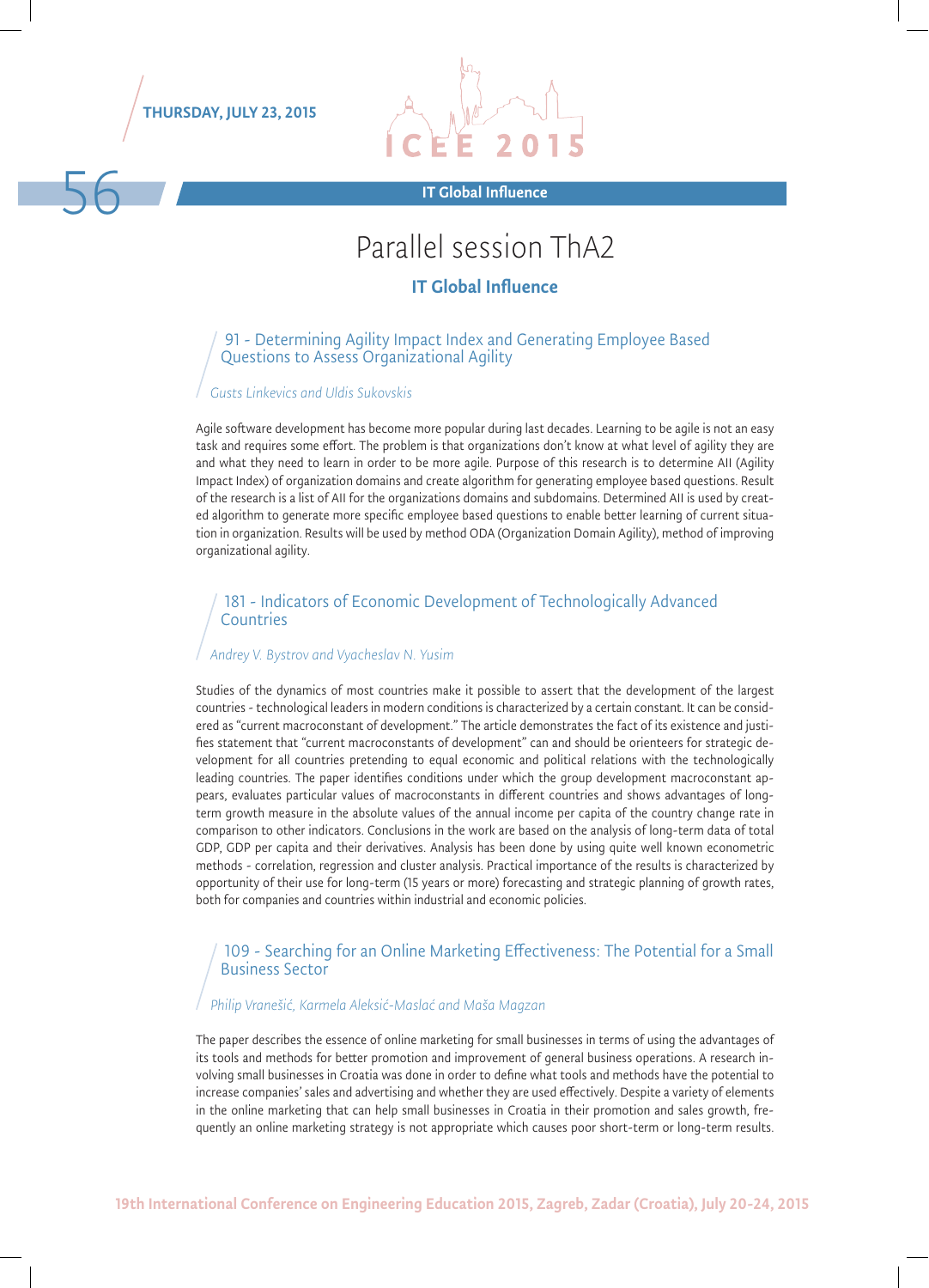IT Global Influence 57 Such results discourage further use of online marketing tools and consequently underestimate its potential for small businesses. Changes brought by new technologies represent a big opportunity for marketing specialists to take a strategic role within the company. Such a role assumes recognizing the marketing potential of the new technologies, building stronger relationships with consumers and discovering new business opportunities through technology. The main challenge for marketing professionals, as well as scientists is the dynamic character of the Internet as a technology, market and a social phenomenon. The goal of this paper is to propose an optimal strategy for small businesses in Croatia that may guarantee the success of using online marketing tools today.

#### 121 - E-Commerce Sales Promotion and Group Buying Concepts

#### *Nela Maras, Olivera Jurković Majić, Ana Kuštrak Korper*

Sales promotion is a key element of the promotion mix. It is consisted of many short-term ways to stimulate quicker or greater purchase of particular products or services by consumers or trade. Because of the market development, globalization, computerization and some negative aspects such as recession and lower purchase power, companies are turning to online forms of sales promotion. Group buying is one of the online forms. Over the past years, group buying has become a worldwide phenomenon and there are over fifty Internet sites which provide group buying services on the Croatian market. This paper discusses the benefits and the disadvantages of group buying concept both for sellers and for consumers. The sellers conducted the primary research on the satisfaction of group buying concept.

#### 153 - Evolution of Technology in Risk Management

#### *Goran Oblaković, Mato Njavro and Ivija Bernatović*

This paper presents the field based evidence on changes in risk management practices in Swiss banks after the subprime crisis. Prior to the crisis risk management was dominated by technology, i.e. use of IT tools and complex models. In the most general terms the study concludes that the Swiss banks are slowly moving towards the culture of quantitative skepticism. The study concludes that installing and maintaining risk culture based on natural skepticism is the most crucial part, as well as the biggest remaining challenge and opportunity to improvement of risk management. Usage of IT and proprietary models lost their focal point and became just a starting point of the holistic based risk analysis. As this study argues for a more systematic view of risk it is also an extension of that stream, which additionally argues for a more holistic, independent and systematic risk management. It is a direct extension of the works of Mikes (2009) and Power (2009), as the study provides evidence that the culture of empirical skepticism is dominant in Swiss banks. Further, it extends on related concepts of two risk methods and four risk types by providing empirical evidence from Switzerland.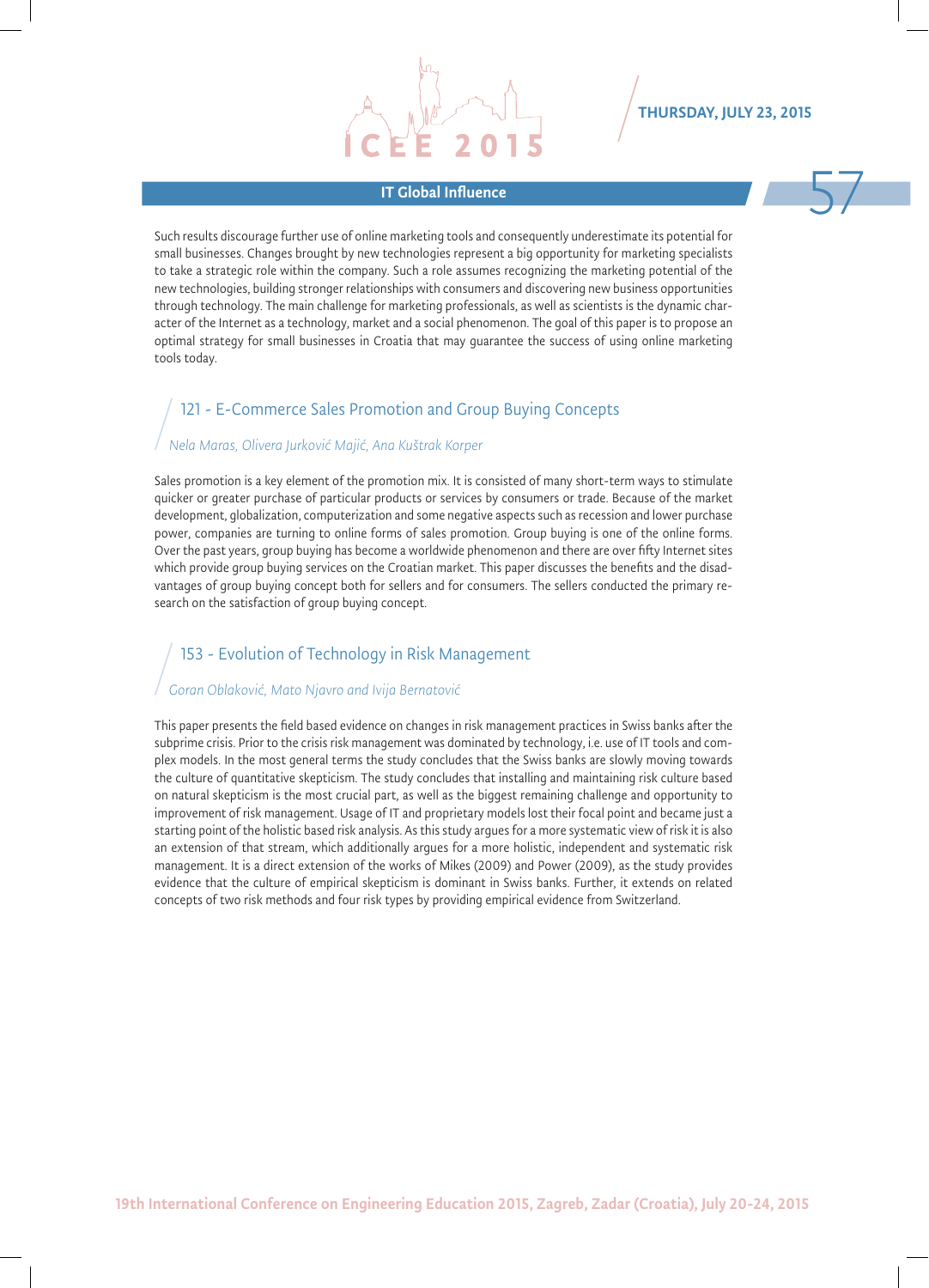THURSDAY, JULY 23, 2015



Project Based Learning 58

# Parallel session ThB2

#### Project Based Learning

13 - Comparing Characteristics of final projects: BSc students vs. Practical Engineering students – the supervisors' point of view

#### *Nissim Sabag and Elena Trotskovsky*

Many researchers mention various kind of project learning. Inquiry-based learning, product-based learning, project-oriented learning and project-based learning are among the various terms associated with project learning. The two colleges in the common campus, the college of engineering and the college of practical engineering, carrying the similar name ORT Braude College (of engineering, or of practical engineering respectively), constituted a final project as an obligatory requirement for graduating. Although the degree of BSc is well recognized worldwide, the practical engineer degree needs to be explained as a degree on a higher level than a technician is but not as comprehensive academically as a BSc. The practical engineer degree requires two years of study after matriculation to complete. An interesting aspect to investigate is a comparison of the quality between the populations in terms of their final projects. Seven supervisors, who instruct both BSc and practical engineering students during project work, were interviewed and the project books of their students were analysed. The preliminary results show that BSc students are required to explain their design considerations, such as why they choose a specific method and discuss other options. They had to determine the product specifications prior to starting to design and to verify reaching the exact specifications. In contrast, the practical engineering students are required to explain the principle of operation of their project, and to demonstrate that the product functions appropriately. An additional important finding is that BSc students initiate the project topic more frequently than the practical engineering students do.

### 41 - The importance of criticality in (project management) competence research

#### *Steven Nijhuis, Joseph Kessels and Ruben Vrijhoef*

Six focus groups discussed various instances of criticality: in which processes is the presence of the project manager critical and what are the critical competences for a project manager. The results on processes show agreement on subject groups and processes. The results on critical competences show less agreement. There is a big difference in the distribution of critical competences compared to found important competences in recent publications. The competences in recent publications lack the specificity to create a comparison with the results of the focus groups on competence level. Although finding some examples, there is not enough material to prove or disprove the hypothesis that adding criticality to competence research is needed to reveal the essence of project management.

### 7 - Measuring Learning Gains in Project Management

#### *Steven Nijhuis, Ruben Vrijhoef and Joseph Kessels*

Teaching project management is becoming a standard part of curricula in higher education. Assessing the added value of the teaching efforts needs pre- and post assessments. Given the wide variety of skills and knowledge project management embraces a proper assessment of project management is difficult. A method of assessing added value has been designed and tested on the first part of a professional Master in Project and Process Management. The design is based on students assessment of learning gains (SALG) with several extra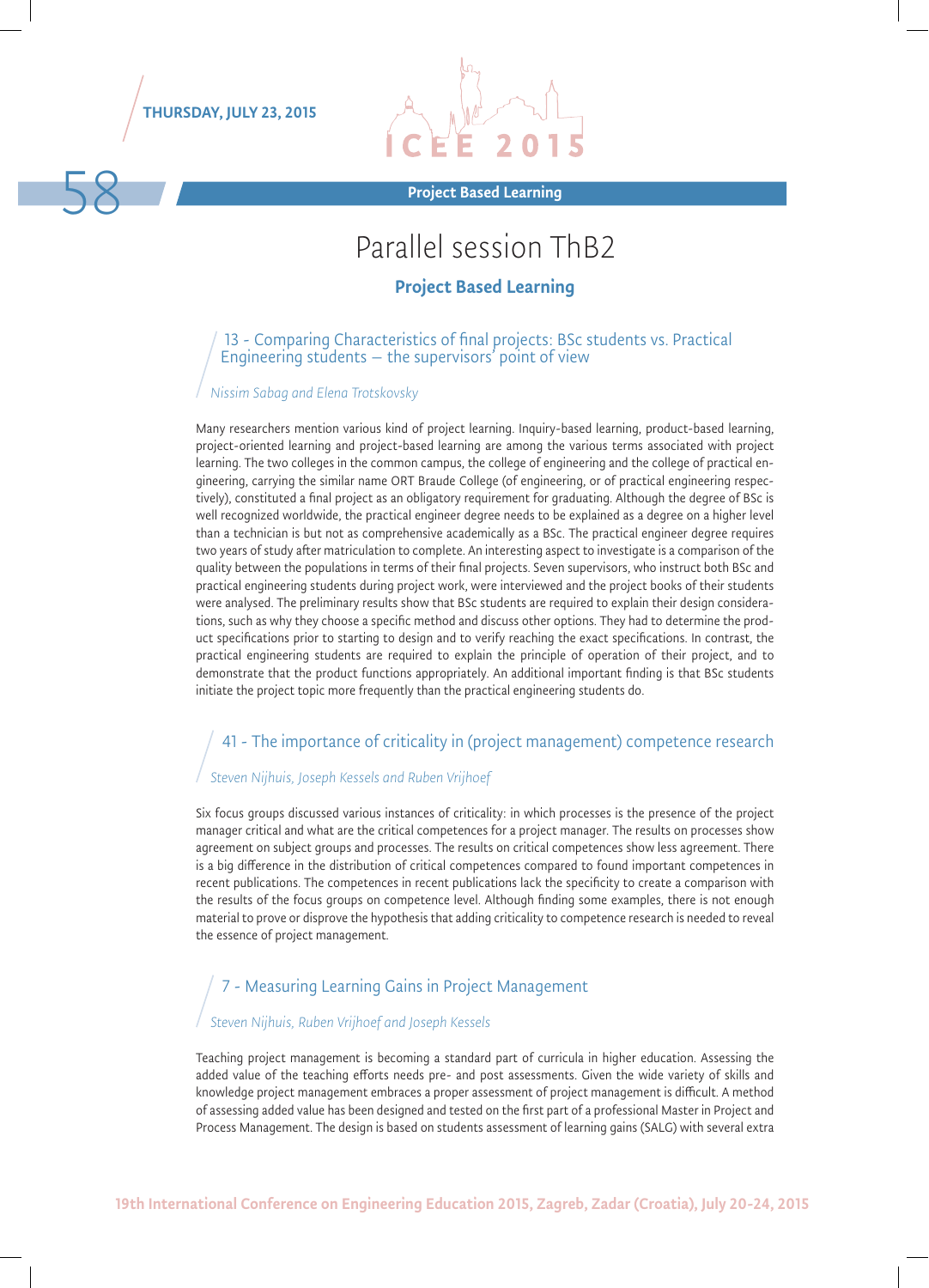# Project Based Learning 59



criteria. The design was evaluated, updated and tested again. The third test with a tweaked design is being performed. The results do not convince that this SALG-based instrument can be used to measure added value.

#### 85 - Real-world project management training for Small, Medium and Micro Enterprises (SMME) sustainability

#### *Wilfred Fritz and Deon Kallis*

South Africa is one of the countries with the largest disparity in wealth and standard of living in the world. This paper calls for an undertaking in line with the South African government's framework to empower entrepreneurs and community ownership and to overcome some of their shortcomings. This is also applicable to students who are upcoming Small, Medium and Micro Enterprises entrepreneurs in engineering. Two case studies in project design in the electrical engineering field are discussed to show the perception and psychological thinking of individuals about their performance. These students received formal project management training through a collaboration project between the Cape Peninsula University of Technology and the German based World of Eve and Training Development Consulting. The aim of these sessions was to empower entrepreneurs through formal project management training. This is later to be compared to the performance of electrical contractors and project managers in the real world, who did not receive any project management training.

#### 110 - The Attributes of a Global Engineer Project: Purpose, Process, and Findings

#### *Stephen Hundley*

For the past several years, the American Society for Engineering Education's Corporate Member Council, reflecting the voice of industry, developed a series of attributes representing the desired competencies needed by engineers in order to effectively live and work in a global context. A global online survey was launched to validate the performance and proficiency levels of each attribute, and a series of global focus groups in every major region of the world have been held for the purpose of clarifying and refining the attributes. In 2015, the Attributes of a Global Engineer Project formally concludes its work, having benefitted from prolonged engagement with and input from globally-representative stakeholder groups of academicians and industry partners. This paper will describe the process to develop attributes of a global engineer; present a summary of key results; discuss how attribute outcomes can assessed in engineering education globally; and provide recommendations for a variety of stakeholders, with particular emphasis on lessons learned from the multi-year Project.

19th International Conference on Engineering Education 2015, Zagreb, Zadar (Croatia), July 20-24, 2015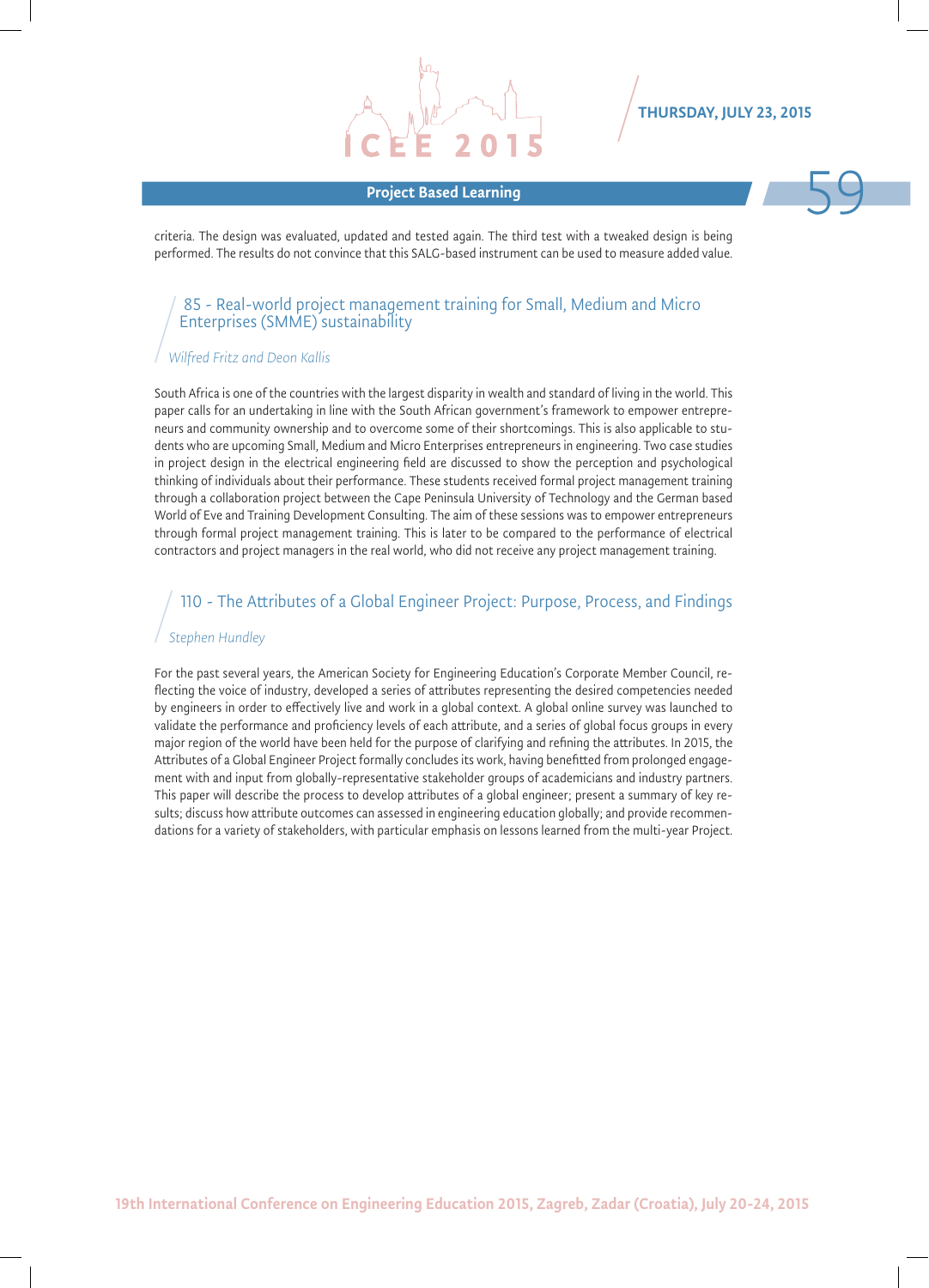THURSDAY, JULY 23, 2015



# 60 Project Based Learning

## Poster/Demo Session

#### 92 - A Blended Learning Signals and Systems Cours

#### *Ana Pavani*

Signals and Systems is a mandatory course in 5 curricula in the area of Science and Technology of PUC-Rio. This course has shown a very high failing rate – many students drop out or cannot pass the exams. Due to its importance, since its is a prerequisite to many other courses in 3 of the curricula, faculty started using more ICT – Information and Communication Technology tools to enhance the course and motivate students. In 2014, the course started being offered in the blended learning mode. Faculty have closely been examining the changes in the performance of students as well as submitting questionnaires to assess their opinions and contributions to enhancements (there have been many!). Starting next March, it will be offered by the third time in this mode.

The course is available from the Maxwell System (http://www.maxwell.vrac.puc-rio.br/) that combines a LMS – Learning Management System and an IR – Institutional Repository, among other functions. The online part of the course is made of various "pieces". They are:

- Roteiro (Course Guide) is a large html file that is the "context" of the course. It contains the basic concepts and links to a set of vídeos, interactive objects, animations, different types of texts all on the Maxwell System and to activities. It also links to external Open Access contents.
- Class Notes a set of three volumes with topics of the syllabus used to complement the text book.
- Text documents that contain exercises to be solved, a concise MATLAB® manual with many exercises to solve and a set of .m files with routines, assignements, etc.

There are communication tools as well – discussion forums, chats, mailing lists, agenda, bulletin board, etc. An last but not least, a set of administrative tools to inform students on tests dates, grades, assignements, etc.

The objective of this work is to demonstrate the online part of the course.

#### 107 - Development and Evolution of A Capstone Project in Mechanical Engineering – A Twenty-Year Experience from Taiwan

#### *Jhy-Cherng Tsai, Shean-Juinn Chiou and Jau-Liang Chen*

As engineers are expected to be capable to define, to formulate and to solve an engineering problems, in particular industry-oriented problems as he/she graduates. While most university faculties focused on research-oriented training for engineering students, mainly because these faculties put most of their efforts in research, in the past decades. Many engineering graduates, especially in Asia, thus had difficult to adapt for industrial needs as they were lacking of training of the above-mentioned capabilities. This paper is intended to share experience on the development and evolution of the cirricurum on capstone project for junior and senior students major in mechanical engineering (ME) at the National Chung-Hsing University (NCHU). This cirricurum was designed in 1994 and started its first trial in 1995. To ensure students are able to learn the above-mentioned capabilities, the capstone project is designed that each team of students took a project designed by a faculty member with industrial experience. Each student is expected to explore the life cycle of a project, including the defining the scope, problem formulation, literature survey, exploring possible solutions,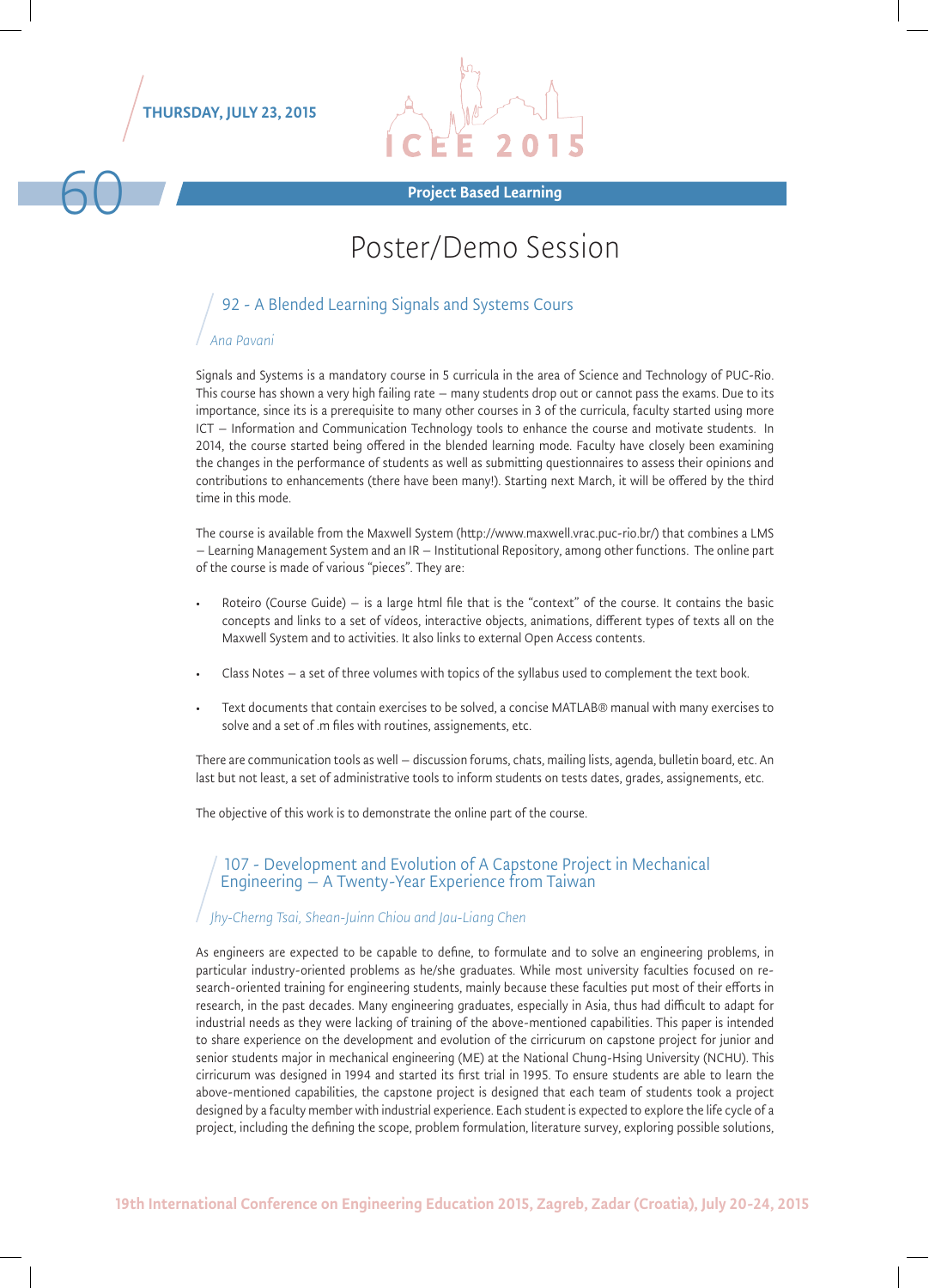# Project Based Learning Communication of the Communication of the Communication of the Communication of the Com<br>The Communication of the Communication of the Communication of the Communication of the Communication of the C<br>

SWOT analysis of each solution, determining the best choice under course constraints, feasibility demonstration with paper or plastic models, detail design and analysis, selecting and purchasing commercial compoments and subassemblies, part fabrication, assembly, testing and adjusting. In the first couple years, industrial experienced lectures, together with faculties, are invited to teach students knowledge and techniques for project development, as these faculties have limited industrial experience. Accessment of student performance is another issue as grading standard may different among faculty members. The grading system is gradually modified with 60% group grade and 40% grade from the advisor in the past few years. The 60% group grade was graded by faculty groups based on student final exam, mid-term and final presentations as well as the year-end final exhibition and competition. The other 40% grade by the davisor is based the weekly progress reports, performance, attitude and the term report of each student. Student parents and other students at lower grades are invited to participate the final exhibition and give comments. Three alumni, each from industry, academia and research institute respectively, are invited to serve as the judges for the competition, which gives three awards to the highest grades. This capstone project curricurim has been highly praised in the acrredation on engineering education conducted by the Institute of Engineering Education Taiwan (IEET).

### 15 - Engineering Design Education based on the CDIO Approach

#### *Kazuya Takeamta, Akiyuki Minamide, Arihiro Kodaka and Hirofumi Yamada*

CDIO is a framework for an engineering education curriculum to train the next generation of engineers. The framework is based on students learning the processes for real-world system and product design. Through this framework, students will experience the CDIO approach of Conceiving, Designing, Implementing, and Operating. The standards indicated by CDIO are not fulfilled by a single course, but instead by fulfilling the guidelines by coordinating multiple subjects in the curriculum as a whole. Kanazawa Institute of Technology has two engineering design courses called Design Project I (PD1) and Design Project II (PD2). PD1 is held in the first semester in first year, and PD2 is held in the second semester of the second year. By experiencing project design with PD1 and PD2, students can learn about the Conceive and Design aspects of the CDIO approach. We then expanded the program, and made it possible for students to learn every aspect of the CDIO approach in PD2. This paper describes and evaluates a test implementation of this course.

#### 62 - Development of the Leadership Course through the Case Study Evaluation and an Analysis

#### *Su-In An, So-Hyun Park, Hayoung Park and Myoung-Souk Yeo*

To ensure that engineering students can be important leaders, the College of Engineering of Seoul National University has opened a leadership course called "Challenge of Engineering Students and Leadership" as part of the engineering curriculum. The objectives of this class are to motivate students to become passionate essential engineering leaders in the future and to introduce the career and engineering frontiers, which is expected to be important in the future. This class consists of two units. The first is entitled the "Leadership Unit," during which students can learn how to be true leaders, and the second is the "Challenge Unit," where students can be inspired to learn career paths engineering students may explore and current engineering frontiers unfolding. We were able to look back on our leadership training course, which we have run for two years. Through an indepth analysis of lecture evaluations and interviews with students, we instituted an enhanced model to foster SNU students as global engineering leaders and sought ways to develop and cultivate true engineering leaders by implementing an improved course.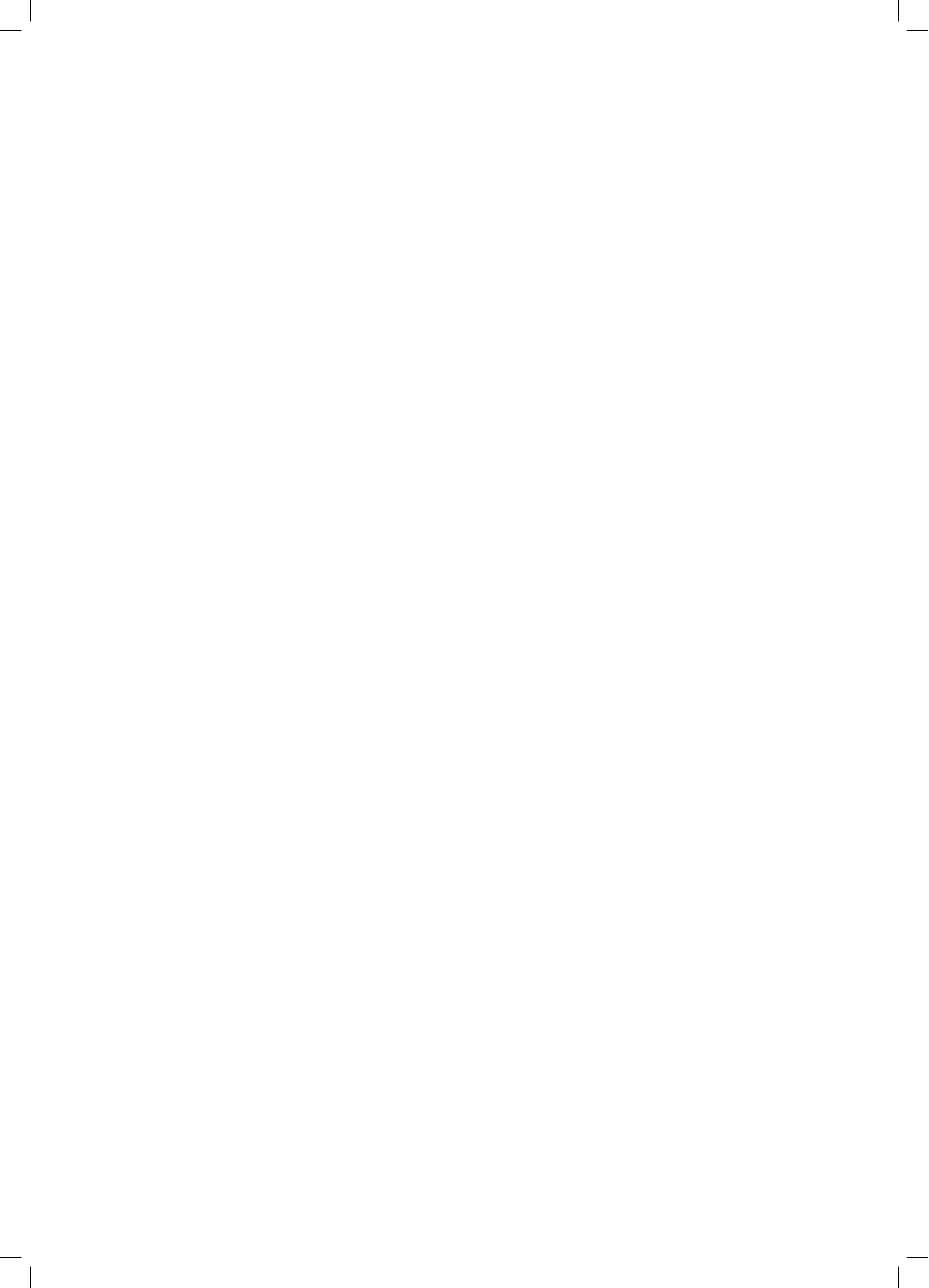# Index

#### **A**

Abdelkrim Haqiq 33 Adrian Rusu 18 A.J. Swart 25 Akiyuki Minamide 61 Alexandr Otáhal 21 Amalia Rusu 18 Anak Khantachawana 44 Ana Kuštrak Korper 26, 57 Ana Pavani 16, 60 András Benedek 37 Andrea Budin 33 Andrey V. Bystrov 56 Annan Dai 39 Anthony Sutton 35 Antti Hakkala 32 Arihiro Kodaka 61 Arne Gjengedal 53 Arthur Swart 15 Arturo González 48 Atsuko Yamazaki 44

#### **B**

Barry A. Benedict 30, 51 Ben Kotze 46 Biing-Huei Chen 15 Birol Aygün 39 Boleslav Psota 21 Bo Wu 20, 23 Branimir Pejcinovic 21 Branimir Pejčinović 48 Branko Sinković 33 Byung-hoon Jeon 28

#### **C**

Chee-Sun Won 28 Chin-Tung Chen 15, 16 Clara Amelia de Oliveira 22

#### **D**

Dante Augusto Barone 35 Dan Wu 53 David Frakes 23 David M. Bowen 29 David Ollis 52 Deon Kallis 59 Desmond Adair 18, 43 Dragana Glušac 52 Dragica Ivin 52 Dunja Perić 24

#### **E**

Edita Hejátková 21, 30 Edit Terek 52 Eduardo Montero 42, 50 Eduardo Oliveira Teles 35 Eero Kupila 22 Einari Kurvinen 43, 55 Elena Trotskovsky 19, 54, 58 Emmanuel K. Glakpe 29 Enrique Covián 48 Erkki Kaila 43 Erno Lokkila 36, 43 Esther T. Akinlab 26 Ethiopia Nigussie 46 Eusebio Jiménez-López 54 Euy-Soo Lee 28

#### **F**

Fatima E. M. Alaoui 42 Frode Eika Sandnes 52

#### **G**

Gabriel Luna-Sandoval 54 Gláucia Nolasco de Almeida Mello 17 Gloria Isabel Morales-Bojórquez 54 Goran Oblaković 57 Gordana Barić 33 Gusts Linkevics 56 György Molnár 37

#### **H**

Hae-Jong Joo 28 Hamadou Saliah-Hassane 37 Hayoung Park 61 Heikki Valmu 22 Hirofumi Yamada 61 Hiroshi Hasegawa 44 Hrvoje Jerković 38 Hsia- Li Yang 15 Hua-Li Jian 52 Hugo Leonardo Deiró de Souza 35

#### **I**

Ichiro Sofue 44 Igor Gvozdanović 47 Ira Raveh 54 Ivana Paradinović 47 Ivan Szendiuch 21, 30 Ivija Bernatović 57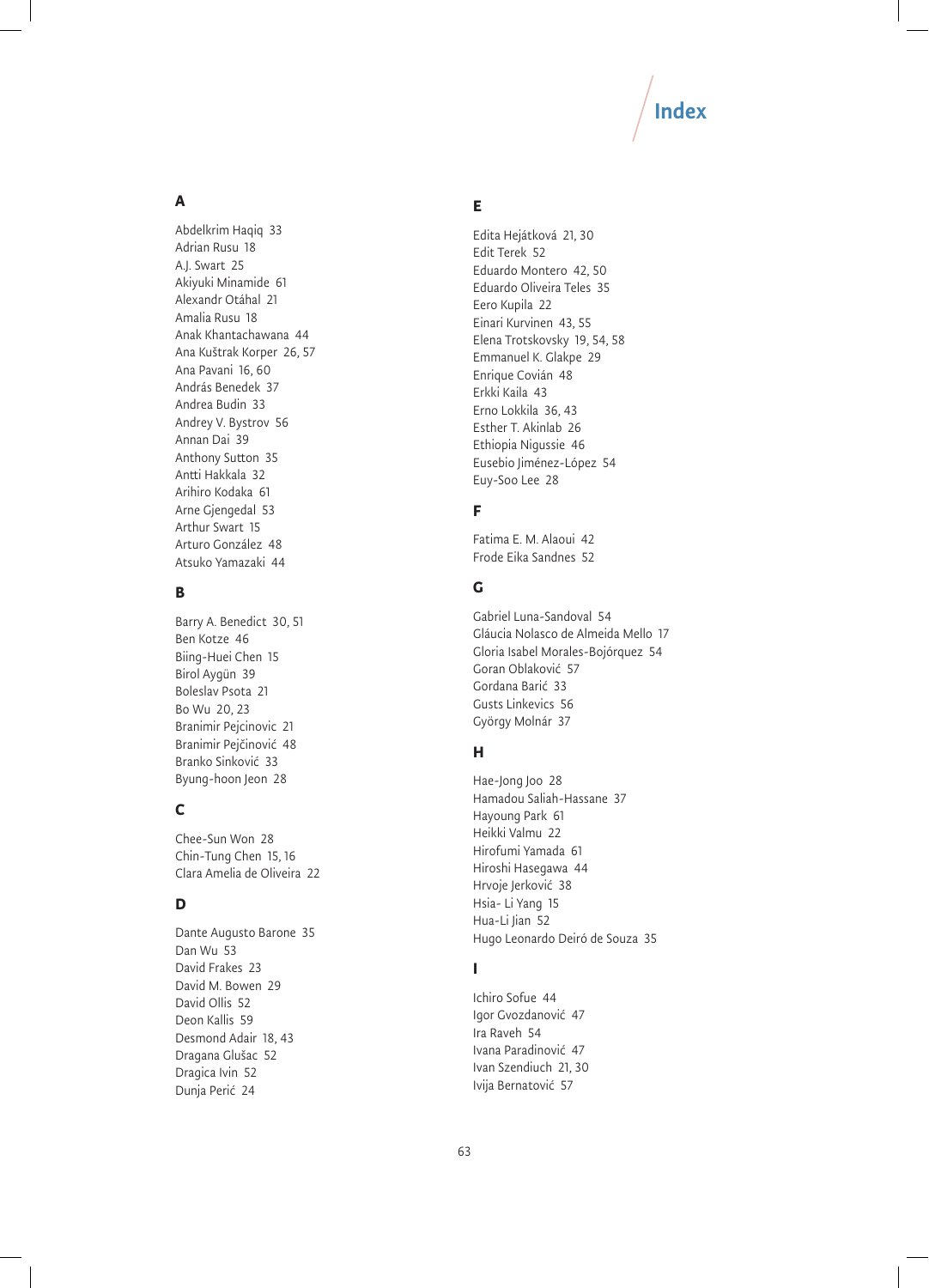#### **J**

Jaana Holvikivi 35 James Swart 20, 23 James Uhomoibhi 26, 36, 38 James Uhomoibni 55 Janne Roslöf 54 Jau-Liang Chen 40, 42, 60 Jesús Armando Cantú-Cárdenas 54 Jhy-Cherng Tsai 41, 42, 60 Jim Freeman 25 Johanna Isoaho 50 Jon Ram Bruun-Pedersen 44 Joseph Kessels 58 Joseph Zeaiter 43 Jouni Isoaho 32, 46, 50 Juliana Kimaghe 38 Juliana S. Kamaghe 36 Junfeng Wang 20 Juntae Kim 28

#### **K**

Kadri Umbleja 39 Karmela Aleksić-Maslać 56 Kazuya Takeamta 61 Kevin G. Doyle 51 Klaus Wuersig 41 Kristiina Meltovaara 28 Kuei-Chih Chuang 15, 16

#### **L**

Larissa Fradkin 55 L.E Toolo 25 Lilia A. Abron 30, 51 Lilia Beatriz Navarro-Fragoso 54 Lise Busk Kofoed 44

#### **M**

Mahbub Uddin 30 Maja Martinović 26 Maragaret Ross 26 Margaret Morgan 51 Maria Hasenhuttl 22 María Jesús González-Fernández 42, 50 Marilyn Kaplan 22 Marisa Venter 15 Marta Miletić 24 Martina Čaić 26 Martin Jaeger 18, 43 Martín Santacruz-Tirado 54 Masahiro Inoue 31, 44

Maša Magzan 52, 56 Mato Njavro 47, 57 Mei-Chuan Tsai 15 Michael Bredol 23 Michal Musilek 19 Mike Roer 18 Mikko-Jussi Laakso 36, 43, 55 Mikko Mäkelä 35 Milan Nikolić 52 Ming-Chyuan Lu 42 Minna Lakkala 35 Mladena Miletić 24 Mohamed Chouikha 24 Mohamed Mhamdi 37 Mohammad Ahmad 43 Myoung-Souk Yeo 61

#### **N**

Natalia Serdyukova 46 Nela Maras 57 Nicolaas Luwes 23 Nissim Sabag 19, 54, 58

#### **O**

Olivera Jurković Majić 57

#### **P**

Pang-Tung Liu 15 Pearse O'Gorman 51 Pengxing Yi 20 Peter Bofah 24 Peter Hjort 35 Peter Willmot 35 Petri Sainio 46, 50 Petr Musilek 19 Philip Vranešić 56 Phillip K. Wong 48 Pierre Hertzog 20

#### **R**

Rafael Durán Gibrán Amparán 54 Rafik Braham 37 Raisa Vartia 22 Rajeev Kumar Kanth 46 Ramsés Alonso Acuña-Espinosa 54 Reza Nekovei 48 Riaan Van der Walt 15 Rolf Lindén 36, 55 Ruben Vrijhoef 58